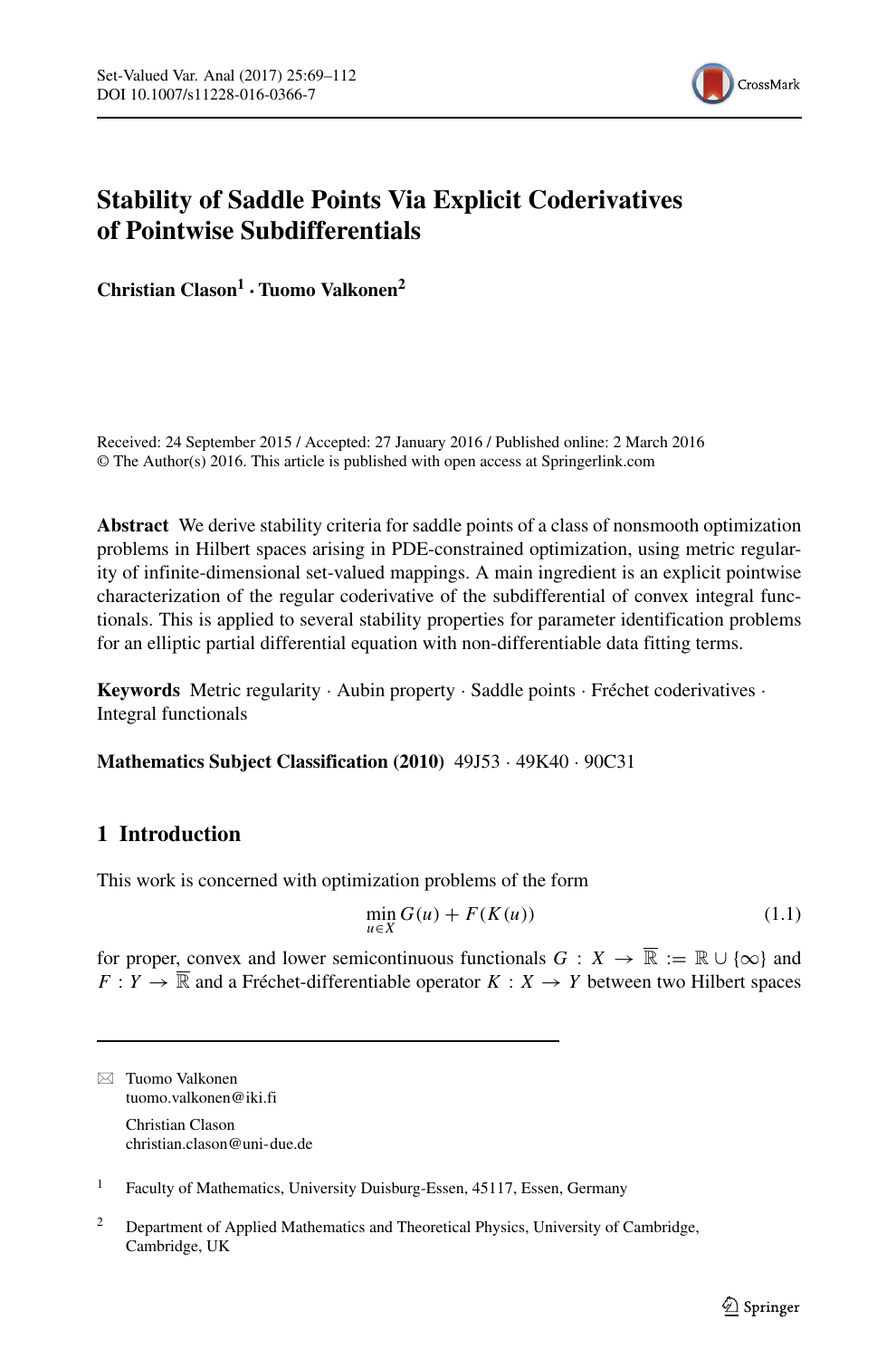*X* and *Y*, in particular for integral functionals on  $L^2(\Omega)$  of the form  $F(u) = \int_{\Omega} f(u(x)) dx$ for a convex integrand  $f : \mathbb{R} \to \mathbb{R}$ . Under suitable regularity assumptions, a minimizer  $\bar{u} \in X$  satisfies

<span id="page-1-0"></span>
$$
\begin{cases}\n-\bar{p} \in \nabla K(\bar{u})^*(\partial F(K(\bar{u}))),\\ \quad \bar{p} \in \partial G(\bar{u}),\n\end{cases} \tag{1.2}
$$

for some  $\bar{p} \in X^*$ . Here,  $\partial F$  denotes the convex subdifferential of *F* and  $\nabla K(u)^*$  the adjoint of the Fréchet derivative of  $K$  at  $u$ . Using convex duality, one can characterize the primal-dual pair  $(\bar{u}, \bar{p})$  via the saddle point  $(\bar{u}, \bar{v})$  of the Lagrangian

<span id="page-1-1"></span>
$$
L(u, v) := G(u) + \langle K(u), v \rangle - F^*(v), \qquad (1.3)
$$

where  $F^* : Y^* \to \overline{\mathbb{R}}$  denotes the Fenchel conjugate of *F*; in this case,  $\bar{p}$  and  $\bar{v}$  are related via  $\bar{p} = \nabla K(\bar{u})^* \bar{v}$ .

To fix ideas, a prototypical example is the  $L^1$  fitting problem [\[9\]](#page-41-0)

<span id="page-1-2"></span>
$$
\min_{u} \|S(u) - y^{\delta}\|_{L^{1}} + \frac{\alpha}{2} \|u\|_{L^{2}}^{2}.
$$
\n(1.4)

Here,  $G(u) = \frac{\alpha}{2} ||u||_{L^2}^2$ ,  $K(u) = S(u) - y^\delta$ , where *S* maps *u* to the solution *y* of  $-\Delta y +$  $uy = f$  for given *f*, and  $F(y) = ||y||_{L^1}$ . This formulation is appropriate if the given data  $y^{\delta}$  is corrupted by impulsive noise. Here,  $F^*(v) = \iota_{\{|v(x)| \le 1\}}(v)$ , where  $\iota_A$  denotes the indicator function of the set *A* in the sense of convex analysis [\[22\]](#page-42-0). A second example is the Morozov (constrained) formulation of inverse problems appropriate for data subject to uniformly distributed noise [\[8\]](#page-41-1),

<span id="page-1-3"></span>
$$
\min_{u} \frac{\alpha}{2} ||u||_{L^2}^2 \quad \text{s.t.} \quad |S(u)(x) - y^\delta(x)| \le \delta \quad \text{a.e. in } \Omega. \tag{1.5}
$$

Here, *G* and *K* are as before, while  $F(y) = \iota_{\{|y(x)| \le \delta\}}(y)$  and hence  $F^*(v) = \delta \|v\|_{L^1}$ . A similar problem arises in optimal control of partial differential equations with state constraints.

As we show in Section [4.1,](#page-22-0) critical points of the saddle point problem  $(1.1)$  may be characterized concisely through the variational inclusion

$$
0\in R_0(u,v),
$$

where we define the set-valued mapping  $R_0: X \times Y \rightrightarrows X \times Y$  by

$$
R_0(u, v) := \begin{pmatrix} \partial G(u) + \nabla K(u)^* v \\ \partial F^*(v) - K(u) \end{pmatrix}.
$$

Our goal then is to study the stability of solutions to  $(1.1)$  resp.  $(1.2)$  through set-valued analysis of this mapping. The main tool is a form of Lipschitz continuity of  $R_0^{-1}$  known as the *Aubin property* (or *pseudo-Lipschitz* or *Lipschitz-like* property). This is also called the *metric regularity* of  $R_0$ ; see, e.g., [\[13,](#page-41-2) [23,](#page-42-1) [34,](#page-42-2) [35,](#page-42-3) [45\]](#page-43-0). In contrast, second-order stability analysis for PDE-constrained optimization problems is usually focused on the stability of the optimal values and of minimizers (as opposed to saddle-points) and is based on sufficient second-order conditions based on directional derivatives, often in stronger topologies; nonsmoothness typically arises from pointwise constraints or, more recently, sparsity penalties. We refer to [\[5,](#page-41-3) [6\]](#page-41-4) as well as the literature cited therein.

Since the problem  $(1.1)$  is nonsmooth, the first-order conditions involve proper subdifferential inclusions and hence the second-order analysis required for showing metric regularity involves set-valued derivatives. Considerable effort has been expended on obtaining explicit representations of these derivative, although up to now primarily in the finite-dimensional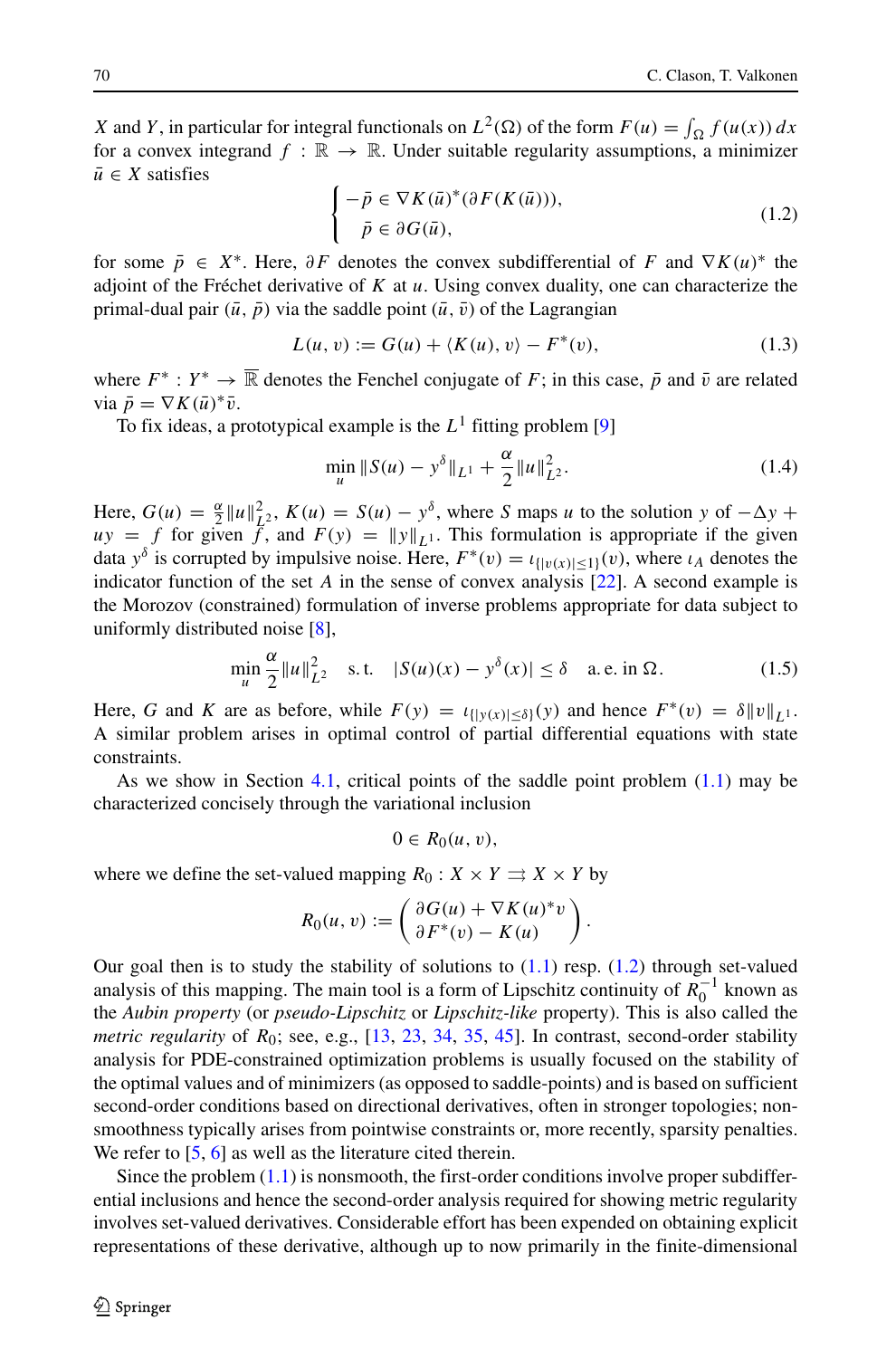setting, e.g., in [\[17,](#page-41-5) [19,](#page-42-4) [20,](#page-42-5) [38,](#page-42-6) [39\]](#page-42-7), with a focus on normal cones arising from inequality constraints. The difficulty in the infinite-dimensional setting stems from the fact that there exists a variety of more or less abstract definitions of such objects, see, e.g., [\[35\]](#page-42-3), although more explicit characterizations can be obtained in some concrete situations [\[21\]](#page-42-8). Here, by exploiting the fact that the nonsmooth functionals are defined pointwise via convex integrands, we are able to explicitly compute regular coderivatives pointwise using the finite-dimensional theory from [\[45\]](#page-43-0); see also [\[35\]](#page-42-3) for further developments on their calculus. One of the main contributions of this work is therefore to further narrow the gap between the concrete finite-dimensional and the abstract infinite-dimensional settings.

Besides being of inherent interest, e.g., for showing stability of the solution of the inverse problem with respect to  $\delta$ , metric regularity is also relevant to convergence of optimization methods. In the context of the saddle point problem for the Lagrangian [\(1.3\)](#page-1-1), it is required for the nonlinear primal-dual hybrid gradient method of [\[47\]](#page-43-1). More widely, through the equivalence [\[4\]](#page-41-6) of the Aubin property to the recently eminent Kurdyka-Łojasiewicz property [\[29,](#page-42-9) [41,](#page-42-10) [42\]](#page-43-2), metric regularity is relevant to the convergence of a wide range of descent methods [\[1\]](#page-41-7). It can also be used to directly characterize the convergence of certain basic optimization methods [\[4,](#page-41-6) [25,](#page-42-11) [26\]](#page-42-12). Metric regularity is also closely related to the concept of tilt-stability, mainly studied in finite dimensions, see, e.g., [\[14,](#page-41-8) [15,](#page-41-9) [31,](#page-42-13) [40,](#page-42-14) [43\]](#page-43-3), but recently also in infinite dimensions [\[36,](#page-42-15) [39\]](#page-42-7). An extended concept incorporating tilt stability is that of full stability [\[30,](#page-42-16) [37\]](#page-42-17).

We also note that when the non-linear saddle-point problem can be written as the minimization of a difference of convex functions – as any  $C^2$  objective can  $[46]$  – detailed characterizations exist in the finite-dimensional case of local minima [\[48\]](#page-43-5) and sensitivity [\[47\]](#page-43-1). Moreover, a set-valued analysis of the solvability of such programs with further symmetric cone structure is performed in [\[49\]](#page-43-6). In certain cases, with a finite-dimensional control *u* in an otherwise infinite-dimensional problem, it is also possible to do away with the regularizer  $G$  [\[32\]](#page-42-18).

This work is organised as follows. In Section [2,](#page-2-0) we derive pointwise characterizations of second-order subdifferentials or generalized Hessians of integral functionals on *L*<sup>2</sup> and give examples for several functionals commonly occurring in variational methods for inverse problems, image processing, and PDE-constrained optimization. These results are used in Section [3](#page-17-0) to give an explicit form of the Mordukhovich criterion for set-valued mappings in Hilbert spaces, in particular for those arising from subdifferentials of the integral functionals considered in the preceding section. Section [4](#page-22-1) further specializes this to the case of setvalued mappings arising from the first-order optimality conditions  $(1.2)$  and gives sufficient conditions for several stability properties such as stability with respect to perturbation of the data. Finally, Section [5](#page-33-0) discusses the satisfiability of these conditions in the specific case of the model parameter identification problems  $(1.4)$  and  $(1.5)$ , where it will turn out that stability can only be guaranteed after either introducing a Moreau–Yosida regularization or a projection to a finite-dimensional subspace in *F*.

# <span id="page-2-0"></span>**2** Derivatives and Coderivatives in  $L^2(\Omega)$

Sadly, we cannot as in [\[50\]](#page-43-7) directly use the clean finite-dimensional theory from [\[45\]](#page-43-0) to show the Aubin property of  $R_0^{-1}$  through the Mordukhovich criterion [\[33\]](#page-42-19). We have to delve into the various complications of the infinite-dimensional setting as presented in [\[35\]](#page-42-3). The first one is the multitude of different definitions of set-valued generalized derivatives. Luckily however, as it will turn out, because of the *pointwise nature* of the non-smooth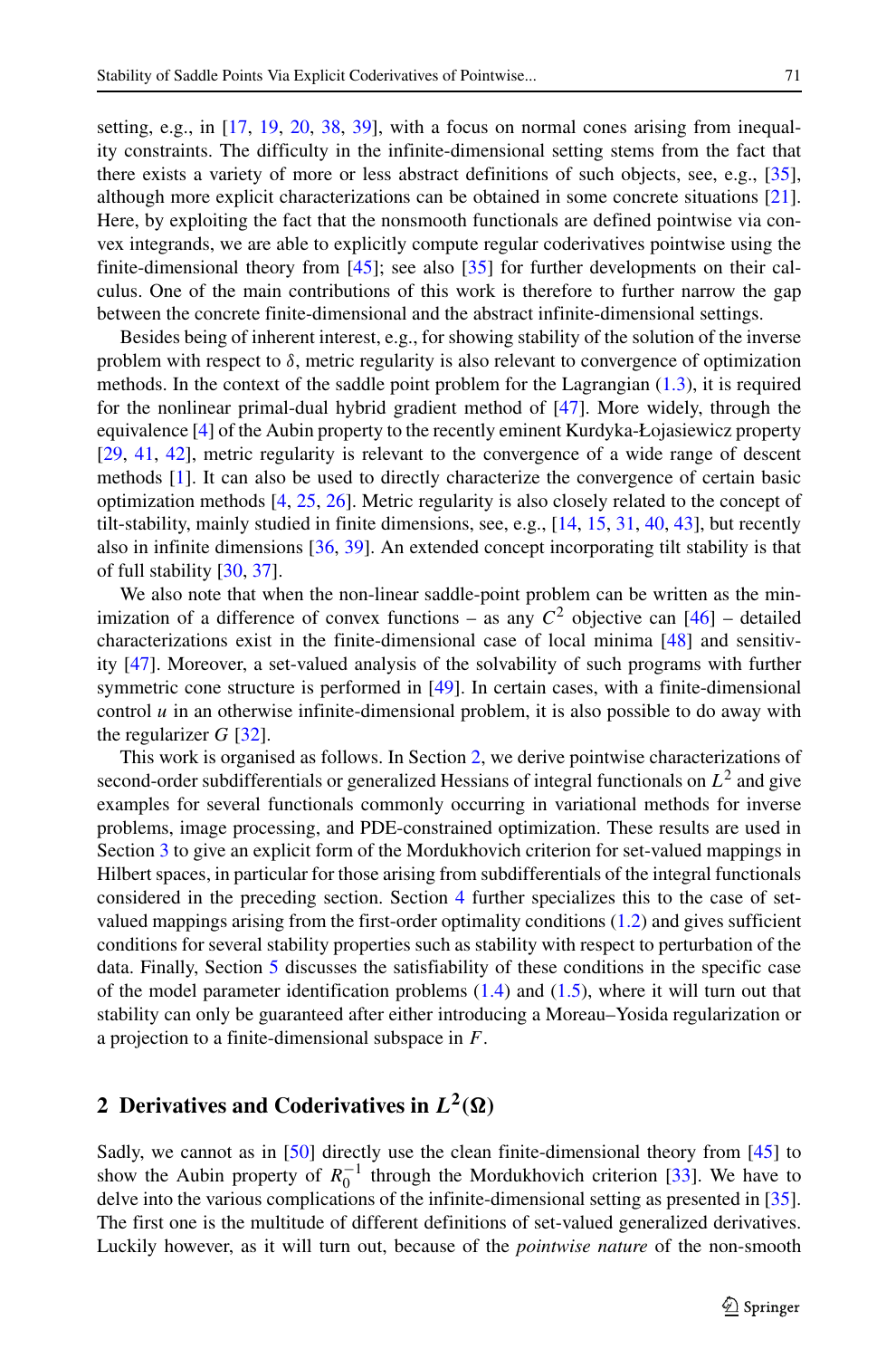functionals whose second derivatives we require, we will be able to compute the pointwise differentials using the finite-dimensional theory, and limit ourselves to the regular coderivative in infinite dimensions. Although the results of this section hold for integral functionals on  $L^p$  for any  $1 \leq p < \infty$ , we restrict the presentation to the Hilbert space  $L^2$  for simplicity (and since we will make use of the Hilbert space structure of the saddle-point problem [\(1.2\)](#page-1-0) later anyway).

#### **2.1 Set-Valued Mappings and Coderivatives**

We first collect some notations and definitions for set-valued mappings in Hilbert spaces, following [\[35,](#page-42-3) [45\]](#page-43-0) and simplifying the setting of the latter to Hilbert spaces. The symbols *X, Y, Q*, and *W* generally stand for (infinite-dimensional) Hilbert spaces, which we identify throughout with their duals via the Riesz isomorphism. With  $x \in X$ , we then denote by  $B(x, r)$  the open ball of radius  $r > 0$ . The closure of a set *A* we denote by cl *A*.

**Definition 2.1** Let  $U \subset X$  for  $X$  a Hilbert space. Then we define the set of *Fréchet (or regular) normals* to *U* at  $u \in U$  by

$$
\widehat{N}(u; U) := \left\{ z \in X \, \middle| \, \limsup_{U \ni u' \to u} \frac{\langle z, u' - u \rangle}{\|u' - u\|} \le 0 \right\}
$$

and the set of *tangent vectors* by

<span id="page-3-0"></span>
$$
T(u; U) := \left\{ z \in X \mid \text{exist } \tau^i \searrow 0 \text{ and } u^i \in U \text{ such that } z = \lim_{i \to \infty} \frac{u^i - u}{\tau^i} \right\}.
$$
 (2.1)

For a convex set *U*, these coincide with the usual normal and tangent cones of convex analysis.

For our general results, we will need to impose some geometric regularity assumptions.

**Definition 2.2** We say that a tangent vector  $z \in T(u; U)$  is *derivable* if there exists an  $\varepsilon > 0$  and a curve  $\xi : [0, \varepsilon] \to U$  such that

$$
\xi'_{+}(0) := \lim_{t \searrow 0} \frac{\xi(t) - \xi(0)}{t}
$$

exists with  $\xi'_{+}(0) = z$  and  $\xi(0) = u$ . We say that *U* is *geometrically derivable* if for every  $u \in U$ , every  $z \in T(u; U)$  is derivable.

It is easy to see that (cf.  $[45, Prop. 6.2]$  $[45, Prop. 6.2]$ ) *U* is geometrically derivable if and only if  $T(u; U)$  for each  $u \in U$  is defined by a full limit, i.e., we replace in [\(2.1\)](#page-3-0) the existence of  $\tau^{i}$   $\searrow$  0 by the requirement of the existence of *u<sup>i</sup>* for any sequence  $\tau^{i}$   $\searrow$  0. For any cone *V* ⊂ *X*, we also define the *polar cone*

<span id="page-3-1"></span>
$$
V^{\circ} := \{ z \in X \mid \langle z, z' \rangle \le 0 \text{ for all } z' \in V \}. \tag{2.2}
$$

We use the notation  $R: Q \rightrightarrows W$  to denote a set-valued mapping R from Q to W; i.e., for every  $q \in Q$  holds  $R(q) \subset W$ . For  $R: Q \rightrightarrows W$ , we define the domain dom  $R :=$  ${q \in Q \mid R(q) \neq \emptyset}$  and graph Graph  $R := {(q, w) \subset Q \times W \mid w \in R(q)}$ . The regular coderivatives of such maps are defined graphically with the help of the normal cones.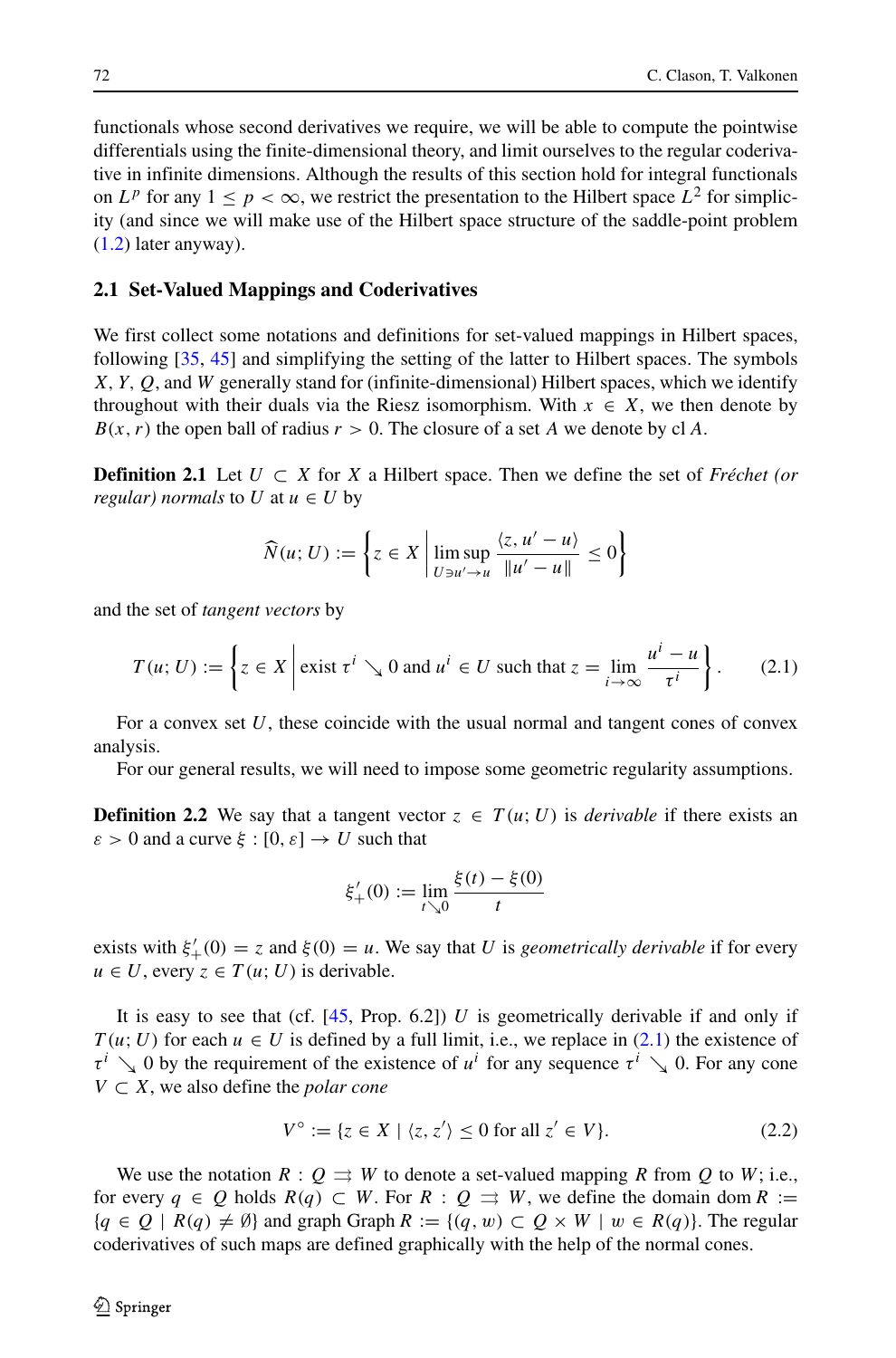**Definition 2.3** Let *Q* and *W* be Hilbert spaces, and  $R : O \rightrightarrows W$  with dom  $R \neq \emptyset$ . We then define the *regular coderivative*  $\widehat{D}^*R(q|w): W \rightrightarrows Q$  of R at  $q \in Q$  for  $w \in W$  as

<span id="page-4-3"></span>
$$
\widehat{D}^*R(q|w)(\Delta w) := \left\{ \Delta q \in Q \mid (\Delta q, -\Delta w) \in \widehat{N}((q, w); \text{Graph } R) \right\}. \tag{2.3}
$$

We also define the *graphical derivative*  $DR(q|w): Q \rightrightarrows W$  by

$$
DR(q|w)(\Delta q) := {\Delta w \in W \mid (\Delta q, \Delta w) \in T((q, w); \text{Graph } R)}.
$$

The graphical derivative may also be written as [\[35,](#page-42-3) [45\]](#page-43-0)

<span id="page-4-0"></span>
$$
DR(q|w)(\Delta q) = \limsup_{t \searrow 0, \ \Delta q' \to \Delta q} \frac{R(q + t\Delta q') - w}{t}.
$$
 (2.4)

Here  $\limsup_{t' \to t} A_{t'}$  stands for the *outer limit* of a sequence of sets  $\{A_t \subset W\}_{t \in T}$  over an index set *T* , defined as

 $\limsup_{t \to \infty} A_t := \{ w \in W \mid \text{for each } i \in \mathbb{N} \text{ exist } t_i \in T, w_i \in A_{t_i}, \text{ s.t. } t_i \to t \text{ and } w_i \to w \}.$ *t*→∞

Observe that  $DR(q|w): Q \rightrightarrows W$  whereas  $\widehat{D}^*R(q|w): W \rightrightarrows Q$ . Indeed, if  $R(q) = Aq$ for a linear operator *A* between Hilbert spaces, then for  $w = Aq$  holds

$$
DR(q|w) = A \qquad \text{and} \qquad \widehat{D}^*R(q|w) = A^*.
$$

The former is immediate from  $(2.4)$  (see also, e.g.,  $[45, Ex. 8.34]$  $[45, Ex. 8.34]$ ), while the latter is contained in [\[35,](#page-42-3) Cor. 1.39].

We say that Graph *R* is *locally closed* at  $(q, w)$ , if there exists a closed set  $U \subset Q \times W$ such that Graph  $R \cap U$  is closed. For any convex lower semicontinuous function  $f : Q \to \mathbb{R}$ the graph of the subdifferential *∂f* , considered as a set-valued mapping, is closed. This is an immediate consequence of the definition of the convex subdifferential. Finally, *R* is called *proto-differentiable* if Graph *R* is geometrically derivable.

#### <span id="page-4-2"></span>**2.2 Second-Order Derivatives of Pointwise Functionals**

Let  $X = L^2(\Omega; \mathbb{R}^m)$  for an open domain  $\Omega \subset \mathbb{R}^n$  and  $G: X \to \overline{\mathbb{R}}$  be given by

<span id="page-4-1"></span>
$$
G(u) = \int_{\Omega} g(x, u(x)) dx
$$
 (2.5)

for some integrand  $g : \Omega \times \mathbb{R}^m \to (-\infty, \infty]$ . Here we assume that

- (i) *g* is normal, i.e., the epigraphical mapping  $x \mapsto e$  pi  $g(x, \cdot) \subset \mathbb{R}^m \times \mathbb{R}$  is closed-valued and measurable,
- (ii) *g* is proper and convex, i.e., the mapping  $z \mapsto g(x, z)$  is proper and convex for each fixed  $x \in \Omega$ .
- (iii)  $\partial g$  is *pointwise a. e. proto-differentiable*, i.e., the mapping  $z \mapsto \partial_z g(x, z)$  is protodifferentiable for a. e.  $x \in \Omega$ .

We call an integrand satisfying  $(i-iii)$  *regular*. Note that (i) already implies that the mapping  $z \mapsto g(x, z)$  is lower semicontinuous for each fixed  $x \in \Omega$  and that  $g(x, u(x))$  is measurable for each  $u \in X$  [\[45,](#page-43-0) Prop. 14.28]. Examples of normal integrands are finitevalued Carathéodory functions  $[45, Ex. 14.29]$  $[45, Ex. 14.29]$  $[45, Ex. 14.29]$  and indicator functions of a closed-valued Borel-measurable mapping  $C : \Omega \implies \mathbb{R}^m$  [\[45,](#page-43-0) Ex. 14.32]. For a normal integrand, [\(2.5\)](#page-4-1) is well-defined, and  $G(u) < \infty$  if and only if  $u(x) \in \text{dom } g(x, \cdot)$  almost everywhere [\[45,](#page-43-0) Prop. 14.58].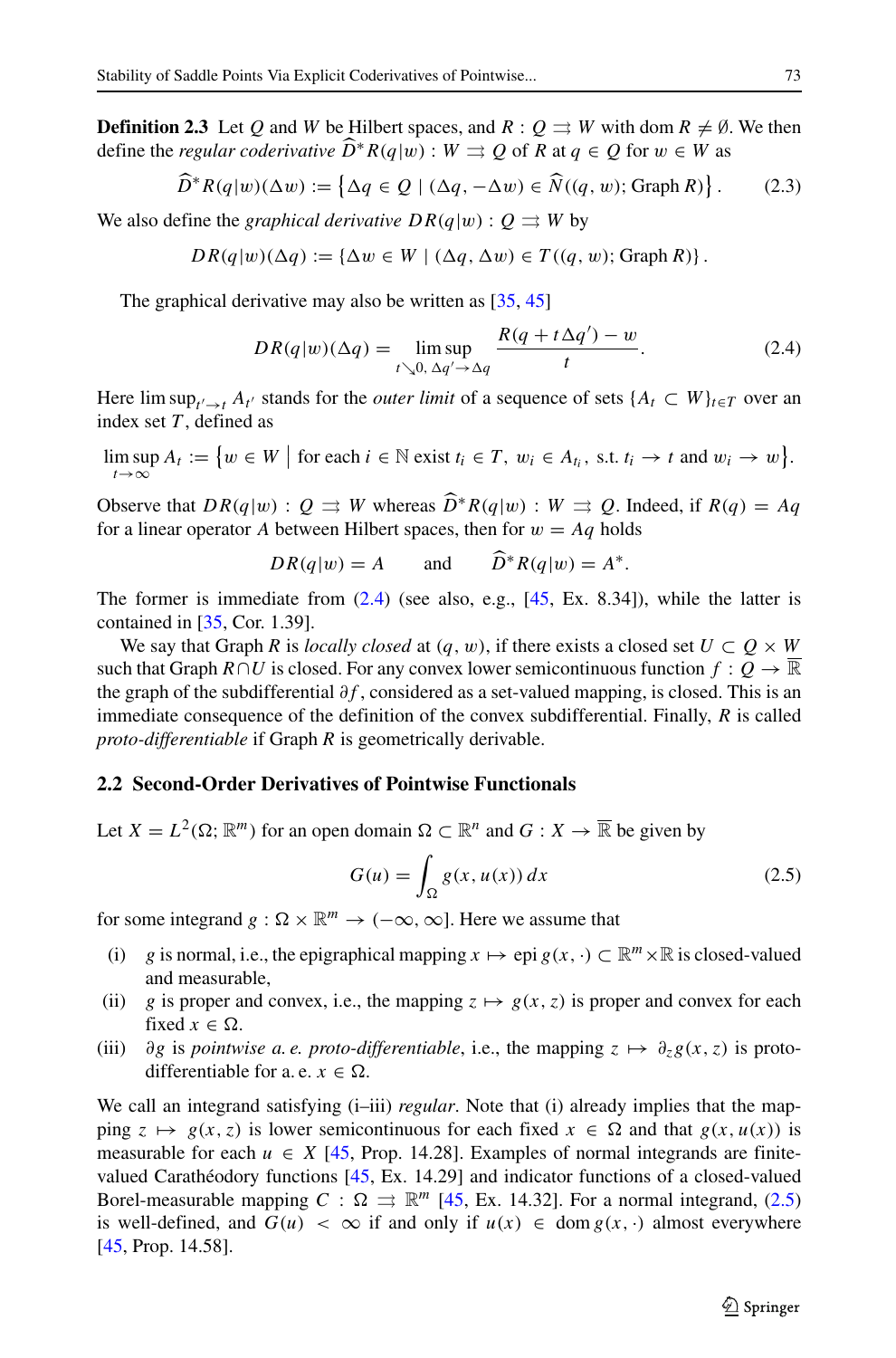Proto-differentiability is more restrictive but holds for a large class of practically relevant examples. In particular, under the present assumptions that  $g(x, \cdot)$  is a proper, convex, lower semicontinuous function on a finite-dimensional domain, (iii) is equivalent to  $g(x, \cdot)$  being *twice epi-differentiable*; see [\[45,](#page-43-0) Def. 13.6] for the (technical) definition as well as [45, Prop. 8.41, Ex. 13.30, Thm. 13.40]. It is therefore satisfied, e.g., for the maximum of a finite number of  $C^2$  functions [\[45,](#page-43-0) Ex. 13.16] and for proper, convex and piecewise linearquadratic functions [\[45,](#page-43-0) Prop. 13.9]. More general ways to verify the proto-differentiability of *∂g(x,* **·***)* even without convexity include the concepts of *full amenability* [\[45,](#page-43-0) Def. 10.23 & Cor. 13.41] and *prox-regularity* [\[45,](#page-43-0) Def. 13.27 & Thm. 13.40].

Since  $X = L^2(\Omega; \mathbb{R}^m)$  is decomposable, it suffices to have existence of at least one  $u_0 \in \text{dom } G$  to be able to compute pointwise the Fenchel conjugate

$$
G^*(u) = \int_{\Omega} g^*(x, u(x)) dx
$$

and the convex subdifferential

<span id="page-5-2"></span>
$$
\partial G(u) = \{ \xi \in X \mid \xi(x) \in \partial g(x, u(x)) \text{ for a.e. } x \in \Omega \},\tag{2.6}
$$

where conjugate and subdifferential of  $g(x, z)$  are understood as taken with respect to *z* for *x* fixed; see [\[44,](#page-43-8) Thm. 3C] and [\[44,](#page-43-8) Cor. 3F], respectively.

In order to calculate  $\widehat{D}^* \partial G(x)$ , we observe that

Graph[
$$
\partial G
$$
] = { $(u, \xi) \in X \times X \mid \xi(x) \in \partial g(x, u(x))$  for a.e.  $x \in \Omega$  }.

Since *g* is normal and convex, Graph *∂g* is measurable and closed-valued [\[44,](#page-43-8) Prop. 14.56]. Thus, in the definition of  $N(\hat{u}, \hat{\xi})$ ; Graph[ $\partial G$ ]), we are dealing with a sequence in

 $X \times X = [L^2(\Omega; \mathbb{R}^m)]^2 \simeq L^2(\Omega; \mathbb{R}^{2m}).$ 

To derive an expression for *<sup>D</sup>*∗*∂G*, it therefore suffices to prove the following result.

**Proposition 2.1** *Let*  $U \subset L^2(\Omega; \mathbb{R}^m)$  *have the form* 

$$
U = \left\{ u \in L^{2}(\Omega; \mathbb{R}^{m}) \mid u(x) \in C(x) \text{ for a. } e, x \in \Omega \right\}
$$

*for a Borel-measurable mapping*  $C: \Omega \rightrightarrows \mathbb{R}^m$  *with*  $C(x) \subset \mathbb{R}^m$  geometrically derivable  $for$  almost every  $x \in \Omega$ . Then  $for$  every  $u \in U$  we have

<span id="page-5-0"></span>
$$
\widehat{N}(u;U) = \left\{ z \in L^2(\Omega; \mathbb{R}^m) \mid z(x) \in \widehat{N}(u(x); C(x)) \text{ for a. } e, x \in \Omega \right\},\tag{2.7}
$$

*and*

<span id="page-5-1"></span>
$$
T(u; U) = \left\{ z \in L^{2}(\Omega; \mathbb{R}^{m}) \mid z(x) \in T(u(x); C(x)) \text{ for a. } e, x \in \Omega \right\}.
$$
 (2.8)

*Proof* We start with [\(2.7\)](#page-5-0). Recalling the definition of  $\hat{N}(u; U)$ , we have to find all  $z \in$  $L^2(\Omega; \mathbb{R}^m)$  satisfying

$$
\limsup_{U \ni u' \to u} \frac{\langle z, u' - u \rangle}{\|u' - u\|} \le 0,
$$

where the inner product and norm are now in  $L^2(\Omega; \mathbb{R}^m)$ , and the convergence is strong convergence in this space, within the subset *U*.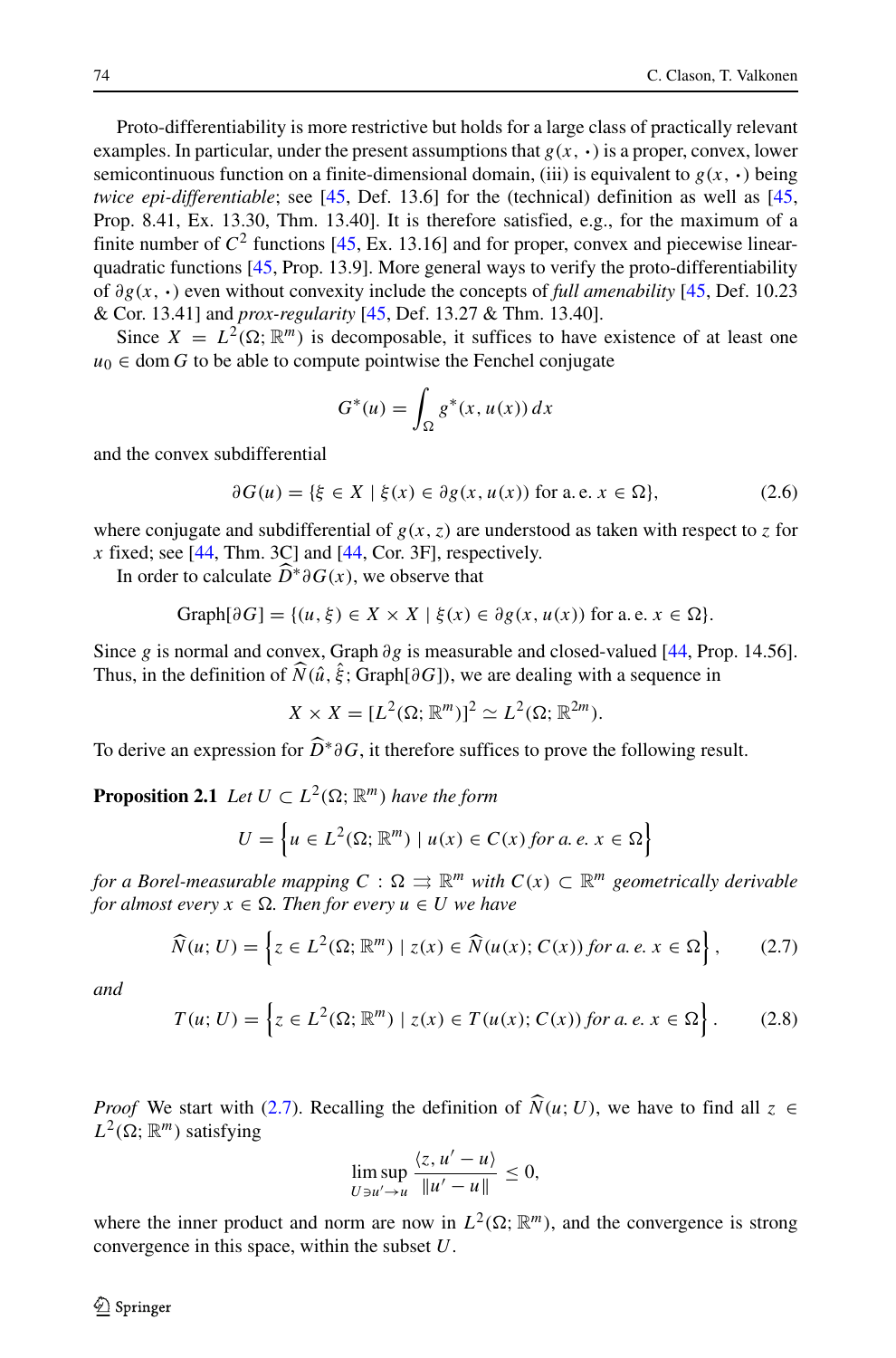Let us take a sequence  $u^i \to u$ ,  $(i = 1, 2, 3, ...)$  and let  $\varepsilon > 0$  be arbitrary. We denote  $v^i := u^i - u$ . Then,

$$
L_i := \frac{\langle z, u^i - u \rangle}{\|u^i - u\|} = \frac{\int_{\Omega} \langle z(x), v^i(x) \rangle dx}{\left(\int_{\Omega} |v^i(x)|^2 dx\right)^{1/2}}.
$$

We let  $Z_1 = Z_1^i$ ,  $Z_2$  and  $Z_3$  be sets with Lebesgue measure  $\mathcal{L}^m(\Omega \setminus Z_j) \leq \varepsilon/3$  for each  $j = 1, 2, 3$  and satisfying, respectively, the conditions

<span id="page-6-0"></span>
$$
|v^{i}(x)| \le 3\varepsilon^{-1} \|v^{i}\| \quad (x \in Z_{1}^{i}), \tag{2.9}
$$

$$
z \text{ is bounded on } Z_2,\tag{2.10}
$$

and

<span id="page-6-1"></span>
$$
\left(\int_{\Omega\setminus Z_3} |z(x)|^2 dx\right)^{1/2} \le \varepsilon/3.
$$
 (2.11)

To see how [\(2.9\)](#page-6-0) can hold, we take  $Z_1^i$  as the set of  $x \in \Omega$  satisfying (2.9). Then

$$
||v^i||^2 \ge \int_{\Omega \setminus \tilde{Z_1^i}} |v^i(x)|^2 dx \ge 3\varepsilon^{-1} \mathcal{L}^m(\Omega \setminus \tilde{Z_1^i}) ||v^i||^2,
$$

which gives

 $\varepsilon/3 \geq \mathcal{L}^m(\Omega \setminus Z_1^i).$ 

We may therefore take  $Z_1^i = Z_1^i$ . The proofs that [\(2.10\)](#page-6-0) and [\(2.11\)](#page-6-1) can hold are similarly elementary.

With

$$
Z^i := Z_1^i \cap Z_2 \cap Z_3,
$$

we have

$$
\mathcal{L}^m(\Omega \setminus Z^i) \leq \varepsilon.
$$

We calculate

$$
L_{i} = \frac{\int_{\Omega \setminus Z^{i}} \langle z(x), v^{i}(x) \rangle dx}{\|v^{i}\|} + \frac{\int_{Z^{i}} \langle z(x), v^{i}(x) \rangle dx}{\|v^{i}\|}
$$
  
\n
$$
\leq \frac{\| \chi_{\Omega \setminus Z^{i}} z\| \|v^{i}\|}{\|v^{i}\|} + \int_{Z^{i}} \frac{\langle z(x), v^{i}(x) \rangle}{|v^{i}(x)|} \cdot \frac{|v^{i}(x)|}{\|v^{i}\|} dx
$$
  
\n
$$
\leq \|\chi_{\Omega \setminus Z^{i}} z\| + 3\varepsilon^{-1} \int_{Z^{i}} \max \left\{0, \frac{\langle z(x), v^{i}(x) \rangle}{|v^{i}(x)|}\right\} dx.
$$
  
\n
$$
\leq \|\chi_{\Omega \setminus Z^{i}}\| \|z\| + 3\varepsilon^{-1} \int_{Z_{2}} \max \left\{0, \frac{\langle z(x), v^{i}(x) \rangle}{|v^{i}(x)|}\right\} dx.
$$
  
\n
$$
\leq \varepsilon^{1/2} \|z\| + 3\varepsilon^{-1} \int_{Z_{2}} \max \left\{0, \frac{\langle z(x), v^{i}(x) \rangle}{|v^{i}(x)|}\right\} dx.
$$

If now for almost every  $x \in \Omega$  we have that  $z(x) \in N(u(x); C(x))$ , then we deduce using the boundedness of  $z$  on  $Z_2$  and reverse Fatou's inequality that

$$
\limsup_{i \to \infty} L_i \le \varepsilon^{1/2} \|z\|.
$$

Since  $\varepsilon > 0$  was arbitrary, we deduce

$$
\widehat{N}(u;U) \supset \{z \in L^{2}(\Omega; \mathbb{R}^{m}) \mid z(x) \in \widehat{N}(u(x); C(x)) \text{ for a.e. } x \in \Omega\}.
$$

 $\mathcal{D}$  Springer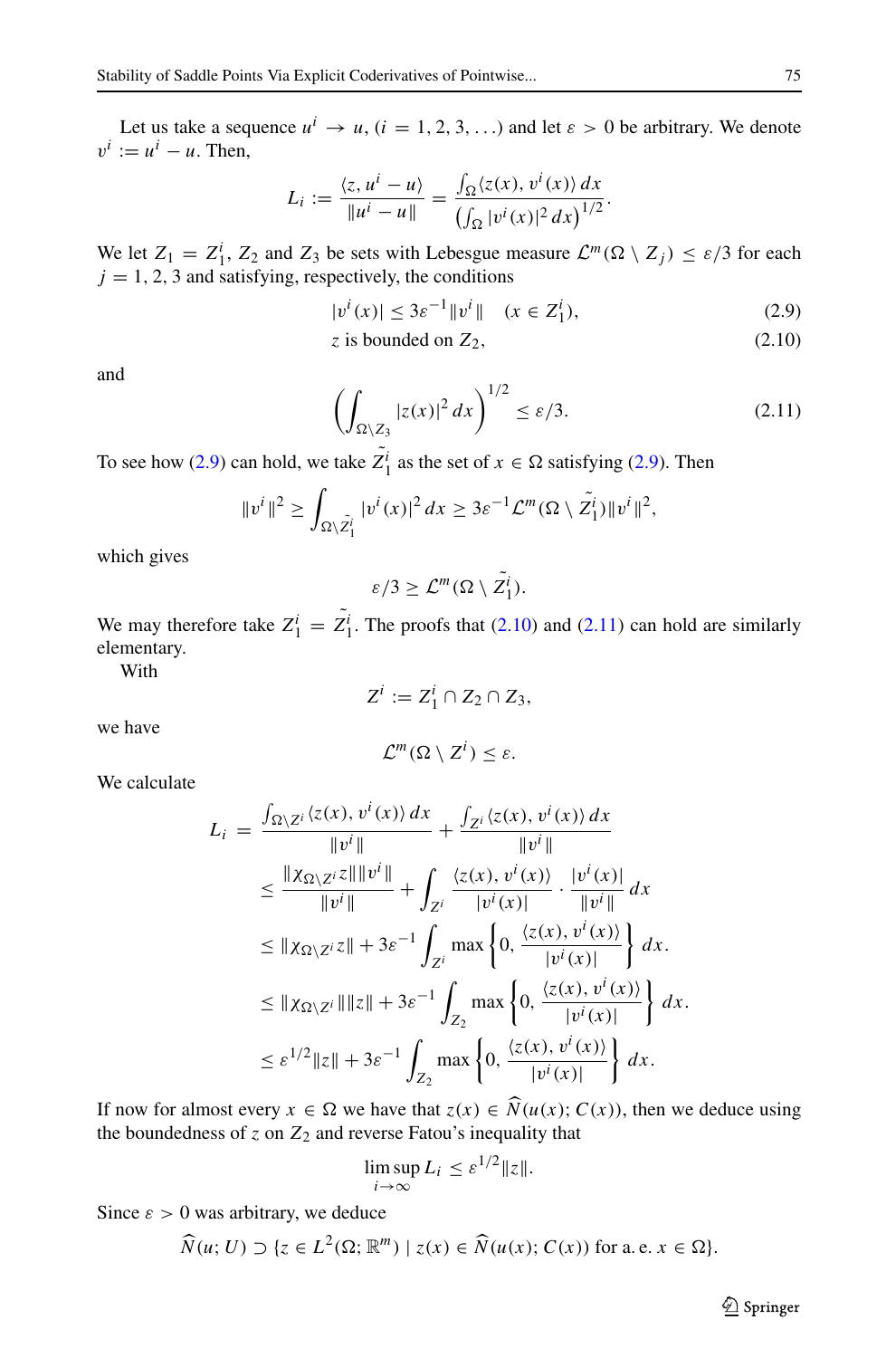This proves one direction of  $(2.7)$ , which therefore holds even without geometric derivability. Now we have to prove the other direction, where we do need this assumption.

So, let  $z \in N(u; U)$ . We have to show that  $z(x) \in N(u(x); C(x))$  for a.e.  $x \in \Omega$ . Suppose this does not hold. Using the standard polarity relationship  $\widehat{N}(u(x); C(x)) =$  $[T(u(x); C(x))]^{\circ}$ , e.g., from [\[45,](#page-43-0) Thm. 6.28], we can find  $\delta > 0$  and a Borel set  $E \subset \Omega$ of finite positive Lebesgue measure such that for each  $x \in E$  there exists  $w(x) \in E$  $T(u(x); C(x))$  with  $||w(x)|| = 1$  and  $\langle z(x), w(x) \rangle \ge \delta$ . We may without loss of generality take  $C(x)$  geometrically derivable for each  $x \in E$ . By Definition 2.2 there then exists for each  $x \in E$  a curve  $\xi(\cdot, x) : [0, \varepsilon(x)] \to C(x)$  such that  $\xi'_{+}(0, x) = w(x)$  and  $\xi(0, x) = u(x)$ . Let us pick  $c \in (0, \delta)$ . By replacing *E* by a subset of positive measure, we may by Egorov's theorem assume the existence of  $\varepsilon > 0$  such that

$$
|\xi(t,x) - \xi(0,x) - w(x)t| \le ct \quad (t \in [0,\varepsilon], \ x \in E).
$$

Let us define

$$
\tilde{u}^t(x) := \begin{cases} \xi(t,x), & x \in E, \\ u(x), & x \in \Omega \setminus E. \end{cases}
$$

With  $v^t := \tilde{u}^t - u$ , we have  $v^t(x) = \xi(t, x) - \xi(0, x)$  for  $x \in E$ , and  $v^t(x) = 0$  for  $x \in \Omega \setminus E$ . Therefore, for  $t \in (0, \varepsilon]$  and some  $c' > 0$  there holds

$$
||v^t|| = \left(\int_E |\xi(t,x) - \xi(0,x)|^2 dx\right)^{1/2} \le \left(\int_E (|w(x)|t + ct)^2 dx\right)^{1/2} \le c't.
$$

Likewise

$$
\langle z(x), v^t(x) \rangle \ge \langle z(x), w(x) \rangle t - |z(x)| \cdot |\xi(t, x) - \xi(0, x) - wt| \ge \delta t - ct.
$$

It follows

$$
\limsup_{t\searrow 0}\int_E \frac{\langle z(x),v^t(x)\rangle}{\|v^t\|}dx \ge \limsup_{t\searrow 0}\frac{\mathcal{L}^m(E)(\delta t-ct)}{c't} = \frac{\mathcal{L}^m(E)(\delta-c)}{c'} > 0.
$$

With  $u^i := \tilde{u}^{1/i}$  for  $i \in \mathbb{N}$ , it follows that  $\lim_{i \to \infty} L_i > 0$ . This provides a contradiction to  $z \in N(u; U)$ . Thus  $z(x) \in N(u(x); C(x))$  for a. e.  $x \in \Omega$ , finishing the proof of [\(2.7\)](#page-5-0).

We still have to show  $(2.8)$ . The inclusion

$$
T(u; U) \subset \left\{ z \in L^2(\Omega; \mathbb{R}^m) \mid z(x) \in T(u(x); C(x)) \text{ for a. e. } x \in \Omega \right\}
$$

follows from the definition [\(2.1\)](#page-3-0) and the fact that a sequence convergent in  $L^2(\Omega)$ converges, after possibly passing to a subsequence, pointwise almost everywhere.

For the other direction, we take for almost every  $x \in \Omega$  a tangent vector  $z(x) \in \Omega$  $T(u(x); C(x))$  at  $u(x) \in C(x)$ . For the inclusion [\(2.8\)](#page-5-1), we only need to consider the case  $z \in L^2(\Omega; \mathbb{R}^m)$ . By geometric derivability, we may find for a.e.  $x \in \Omega$  an  $\varepsilon(x) > 0$  and a curve  $\xi(\cdot, x)$ :  $[0, \varepsilon(x)] \to C(x)$  such that  $\xi(0, x) = u(x)$  and  $\xi'_{+}(0, x) = z(x)$ . In particular, for any given  $c > 0$ , we may find  $\varepsilon_c(x) \in (0, \varepsilon(x)]$  such that

<span id="page-7-0"></span>
$$
\frac{|\xi(t,x) - \xi(0,x) - z(x)t|}{t} \le c \quad (t \in (0, \varepsilon_c(x)), \text{ a.e. } x \in \Omega). \tag{2.12}
$$

For  $t > 0$ , let us set

$$
E_{c,t} := \{x \in \Omega \mid \varepsilon_c(x) \ge t\}.
$$

If we define

$$
\tilde{u}^{c,t}(x) := \begin{cases} \xi(t,x), & x \in E_{c,t}, \\ u(x), & x \in \Omega \setminus E_{c,t}, \end{cases}
$$

 $\mathcal{D}$  Springer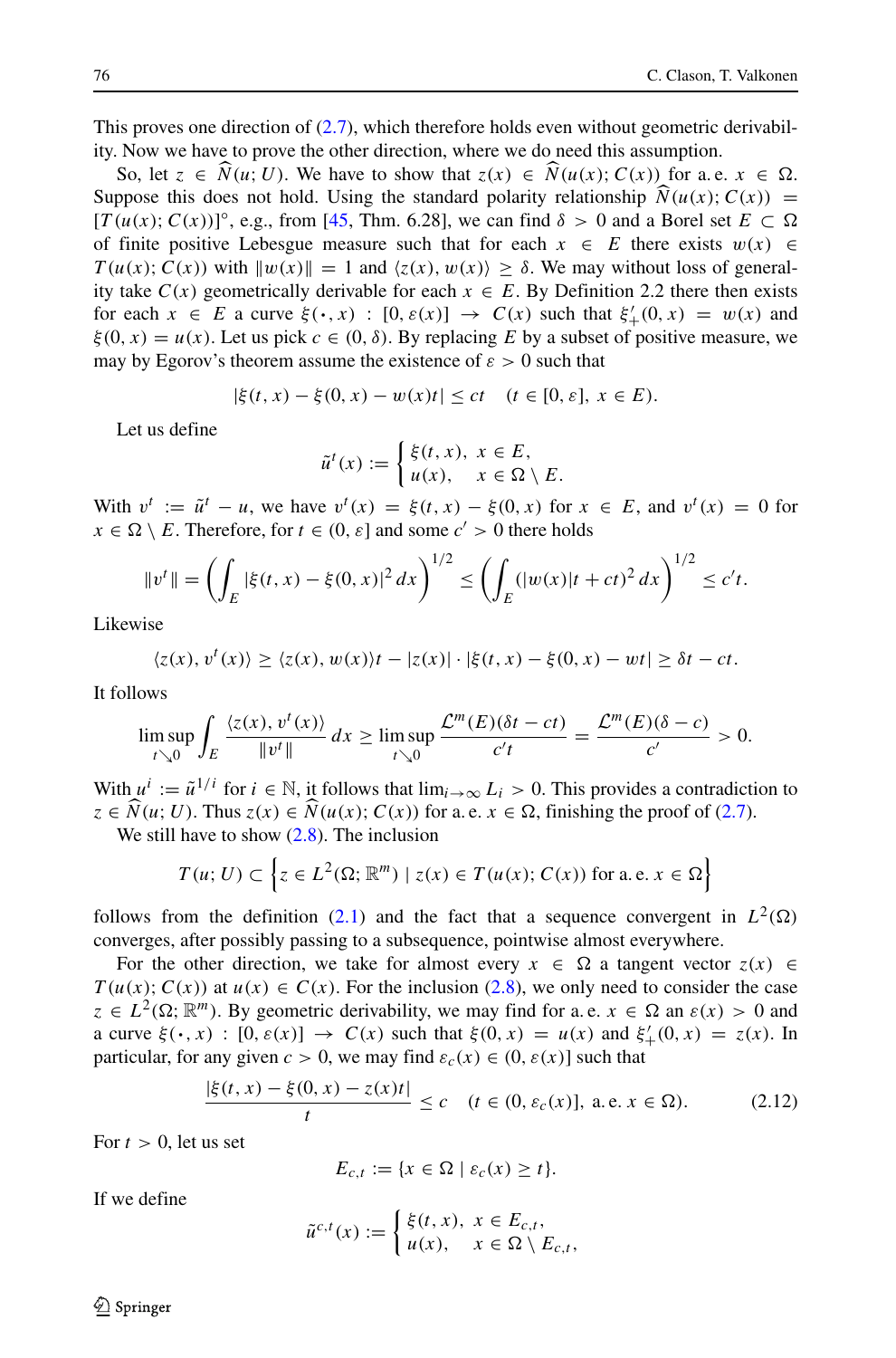then by [\(2.12\)](#page-7-0),  $|\tilde{u}^{c,t}(x) - u(x)| \le t(c + |z(x)|)$  for a. e. *x* ∈ Ω, so that

<span id="page-8-0"></span>
$$
\|\tilde{u}^{c,t} - u\| \le \left(\int_{\Omega} t^2 (c + |z(x)|)^2\right)^{1/2} \le t(c\sqrt{\mathcal{L}^m(\Omega)} + ||z||). \tag{2.13}
$$

Moreover, [\(2.12\)](#page-7-0) also gives

<span id="page-8-1"></span>
$$
\frac{\|\tilde{u}^{c,t} - u - zt\|}{t} \le \frac{1}{t} \left( \int_{E_{c,t}} |\xi(t, x) - \xi(0, x) - z(x)t|^2 dx \right)^{1/2} + \frac{1}{t} \left( \int_{\Omega \setminus E_{c,t}} |z(x)t|^2 dx \right)^{1/2}
$$
  

$$
\le c \sqrt{\mathcal{L}^m(\Omega)} + \|z \chi_{\Omega \setminus E_{c,t}}\|.
$$
 (2.14)

For each  $i \in \mathbb{N}$  we can find  $t_i > 0$  such that  $||z \chi_{\Omega \setminus E_1/i,t_i}|| \le 1/i$ . This follows from Lebesgue's dominated convergence theorem and the fact that  $\mathcal{L}^m(\Omega \setminus E_{c,t}) \to 0$  as  $t \to 0$ . The estimates [\(2.13\)](#page-8-0) and [\(2.14\)](#page-8-1) thus show that  $u^i := u^{1/i, t_i}$  satisfy  $u^i \rightarrow u$  and  $(u^i - u)/t_i \rightarrow z$ . Therefore  $z \in T(u; U)$ , finishing the proof of (2.8).  $u/t_i \rightarrow z$ . Therefore  $z \in T(u; U)$ , finishing the proof of [\(2.8\)](#page-5-1).

As a corollary, we may calculate  $\widehat{D}^* \partial G(u|w)$  for *G* of the form [\(2.5\)](#page-4-1).

**Corollary 2.1** *Let*  $G: L^2(\Omega; \mathbb{R}^m) \to \mathbb{R}$  *have the form* [\(2.5\)](#page-4-1) *for some regular integrand g. Then the regular coderivative of*  $\partial G$  *at u for*  $\xi$  *in the direction*  $\Delta \xi$ *, where*  $u, \xi, \Delta \xi \in$  $L^2(\Omega; \mathbb{R}^m)$ *, is given by* 

$$
\widehat{D}^*[\partial G](u|\xi)(\Delta \xi) = \left\{ \Delta u \in L^2(\Omega; \mathbb{R}^m) \middle| \frac{\Delta u(x) \in \widehat{D}^*[\partial g(x, \cdot)](u(x)|\xi(x))(\Delta \xi(x))}{for a.e. x \in \Omega} \right\}.
$$

*Likewise, the graphical derivative at u for*  $\xi$  *in the directon*  $\Delta u$  *is given by* 

$$
D[\partial G](u|\xi)(\Delta u) = \left\{ \Delta \xi \in L^2(\Omega; \mathbb{R}^m) \middle| \begin{array}{l} \Delta \xi(x) \in D[\partial g(x, \cdot)](u(x)|\xi(x))(\Delta u(x)) \\ \text{for a. } e, x \in \Omega \end{array} \right\}.
$$

*Proof* As we have already remarked in the beginning of the present Section [2.2,](#page-4-2) the sets

 $C(x) := \{(z, \xi) \in \mathbb{R}^m \times \mathbb{R}^m \mid \xi \in \partial g(x, z)\}\$ 

are by [\[45,](#page-43-0) Prop. 8.41, Ex. 13.30, Thm. 13.40] geometrically derivable for regular integrands *g*. The present result therefore follows by direct application of Proposition 2.1 to the set  $U = \text{Graph } \partial G$  with  $\partial G$  given in [\(2.6\)](#page-5-2).  $\Box$ 

More generally, we have the following.

**Corollary 2.2** *Let* 
$$
P : Q \sim L^2(\Omega; \mathbb{R}^m) \Rightarrow W \sim L^2(\Omega; \mathbb{R}^k)
$$
 *have the form*  
 $P(q) = \{w \in L^2(\Omega; \mathbb{R}^m) \mid w(x) \in p(x, q(x)) \text{ for a. } e, x \in \Omega\}$ 

*for some Borel-measurable and pointwise a. e. proto-differentiable set-valued function p* :  $\Omega \times \mathbb{R}^m \Rightarrow \mathbb{R}^k$ . Then the regular coderivative of P at q for w in the direction  $\Delta w$ , where  $q \in L^2(\Omega; \mathbb{R}^m)$ *, and*  $w, \Delta w \in L^2(\Omega; \mathbb{R}^k)$ *, is given by* 

$$
\widehat{D}^* P(q|w)(\Delta w) = \left\{ \Delta q \in L^2(\Omega; \mathbb{R}^m) \middle| \begin{array}{c} \Delta q(x) \in \widehat{D}^*[p(x, \cdot)](q(x)|w(x))(\Delta w(x)), \\ \text{for a. } e, x \in \Omega \end{array} \right\}.
$$

*Likewise,*

$$
DP(q|w)(\Delta q) = \left\{ \Delta w \in L^{2}(\Omega; \mathbb{R}^{m}) \middle| \begin{array}{c} \Delta w(x) \in D[p(x, \cdot)](q(x)|w(x))(\Delta q(x)), \\ \text{for a. } e. x \in \Omega \end{array} \right\}.
$$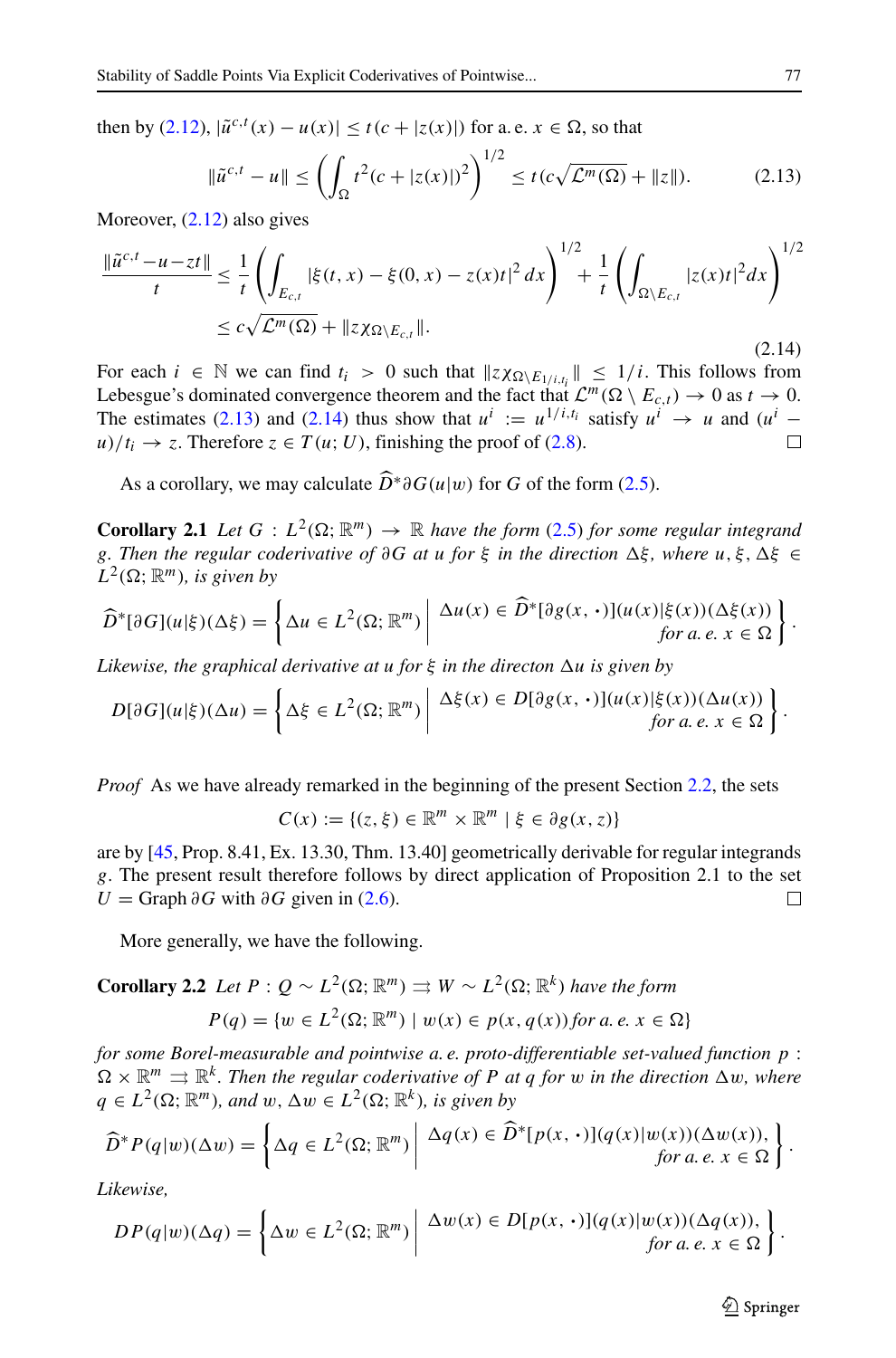**Corollary 2.3** *Let P be a pointwise set-valued functional as in Corollary 2.2, and let h* :  $Q \rightarrow W$  *be single-valued and Fréchet differentiable. Then* 

<span id="page-9-1"></span>
$$
D^*(P+h)(q|w)(\Delta w) = D^*P(q|w-h(q))(\Delta w) + [\nabla h(q)]^*\Delta w,\tag{2.15}
$$

*and*

<span id="page-9-0"></span>
$$
D(P+h)(q|w)(\Delta q) = DP(q|w-h(q))(\Delta q) + \nabla h(q)\Delta q.
$$
 (2.16)

*Proof* Similarly to the finite-dimensional case in [\[45,](#page-43-0) Ex. 10.43], the rule [\(2.16\)](#page-9-0) follows immediately from the defining [\(2.4\)](#page-4-0). The rule [\(2.15\)](#page-9-1) is immediate consequence of the sum rule for regular coderivatives [\[35,](#page-42-3) Thm. 1.62].  $\Box$ 

*Remark 2.1* Using [\(2.7\)](#page-5-0), it is not difficult to obtain the characterization

<span id="page-9-2"></span>
$$
N(u; U) = \left\{ z \in L^{2}(\Omega; \mathbb{R}^{m}) \mid z(x) \in N(u(x); C(x)) \text{ for a. e. } x \in \Omega \right\}
$$
 (2.17)

of the *limiting normal cone*  $N(u; U) := \limsup_{U \ni u' \to u} N(u'; U)$ . The proof is based on  $L<sup>2</sup>$  convergence giving pointwise a.e. convergence for a subsequence, and in the other direction, reindexing finite-dimensional sequences to get sequences convergent in  $L^2$ . The expression [\(2.17\)](#page-9-2) then allows obtaining corresponding versions of the corollaries above for the *limiting coderivative*  $D^*$  (which enjoys a richer calculus) in place of the regular coderivative *<sup>D</sup>*∗.

However, the stability analysis which is the focus of this work rests on the relation between the regular coderivative and the graphical derivative, discussed in the following section, which does not hold for the limiting coderivative (which has a similar relation with the regular derivative). In particular, we cannot work in the same way with the convexified graphical derivative which is a key step in our analysis (see Section [3.2](#page-19-0) below). Hence, we do not treat this case in detail here.

#### <span id="page-9-4"></span>**2.3 The Finite-Dimensional Coderivative in Terms of the Graphical Derivative**

Corollary 2.1 and Corollary 2.2 give us computable expressions for the coderivative for pointwise set-valued mappings in infinite dimensions in terms of the *co*derivative in finite dimensions. It is, however, often easier to work with the graphical derivative [\(2.4\)](#page-4-0). From [\[45,](#page-43-0) Prop. 8.37] we find for  $R : \mathbb{R}^m \rightrightarrows \mathbb{R}^n$  that

<span id="page-9-3"></span>
$$
\widehat{D}^*R(q|w) = [DR(q|w)]^{*+}.
$$
\n(2.18)

Here, for a general set-valued mapping  $J: Q \rightrightarrows W$ , the *upper adjoint*  $J^{*+}: W \rightrightarrows Q$  is defined via

$$
J^{*+}(\Delta w) := {\Delta q \in Q \mid \langle \Delta q, \Delta q' \rangle \leq \langle \Delta w, \Delta w' \rangle \text{ when } \Delta w' \in J(\Delta q') }.
$$

In general, the graph of the regular coderivative need not be a convex set. It is often more convenient – and for our analysis sufficient – to work with its convexification. To see this, observe first that by definition of the upper adjoint, and minding the negative sign of  $\Delta w'$ in  $(2.3)$ , the relation  $(2.18)$  is equivalent to

$$
\widehat{N}((q, w); \operatorname{Graph} R) = T((q, w); \operatorname{Graph} R)^{\circ}.
$$

In particular – simply through the definitions of polarity and convexity, – the convex hull of the tangent cone satisfies

$$
N((q, w); \operatorname{Graph} R) = [\operatorname{conv} T((q, w); \operatorname{Graph} R)]^{\circ}.
$$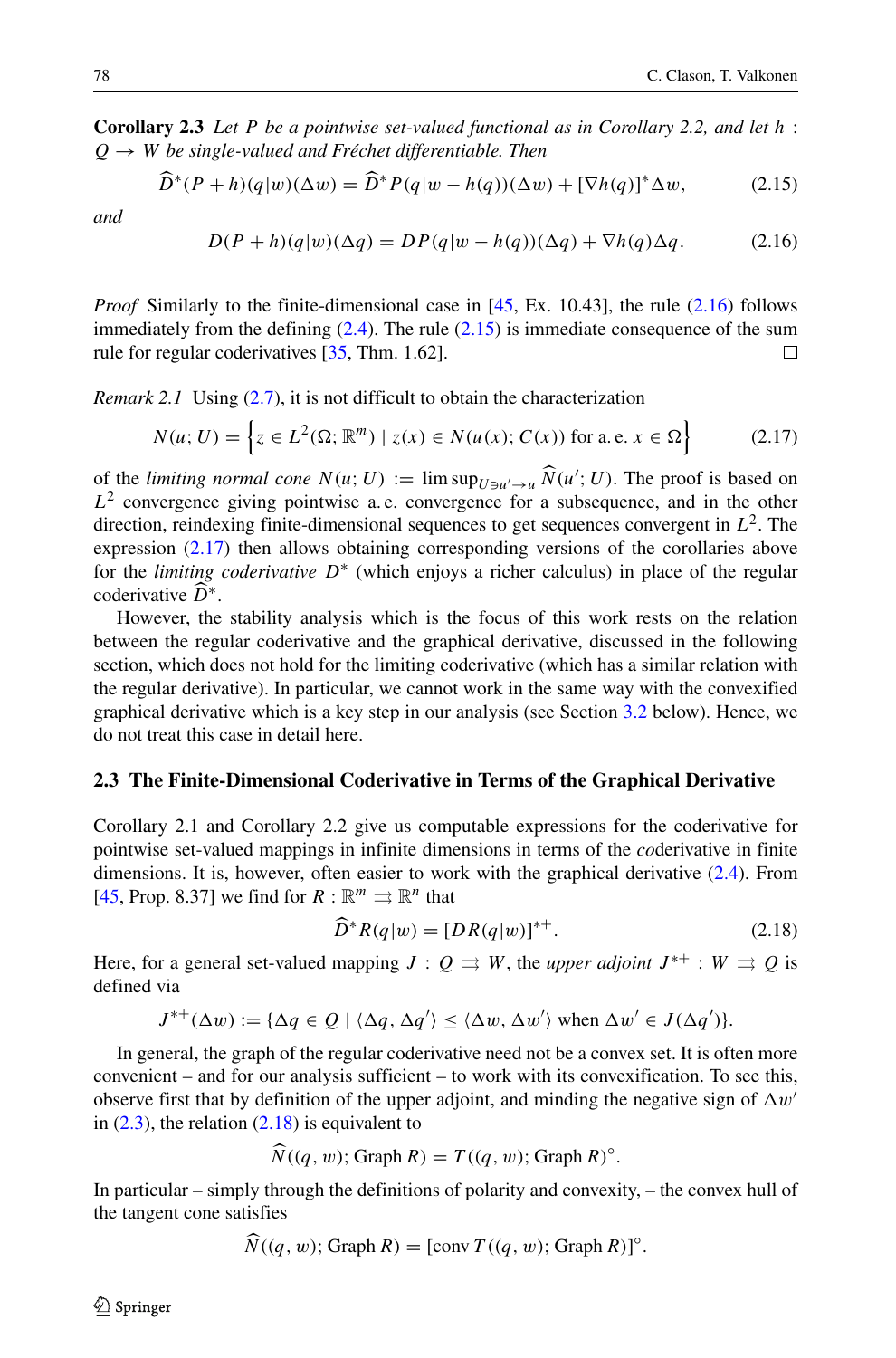Defining  $DR(q|w)$  via

Graph 
$$
\overline{DR}(q|w) = \text{conv Graph}[DR(q|w)],
$$

we therefore deduce

<span id="page-10-2"></span>
$$
\widehat{D}^* R(q|w) = [DR(q|w)]^{*+} = [DR(q|w)]^{*+}, \tag{2.19}
$$

where the first equality holds due to the finite-dimensional setting, while the second equality holds generally due to the properties of convex hulls and polars.

The following central results shows that for the pointwise functionals that are the focus of this work, both equalities hold even in the infinite-dimensional setting.

**Theorem 2.1** *Let*  $P: Q \sim L^2(\Omega; \mathbb{R}^m) \Rightarrow W \sim L^2(\Omega; \mathbb{R}^k)$  *have the form* 

$$
P(q) = \{ w \in L^2(\Omega; \mathbb{R}^m) \mid w(x) \in p(x, q(x)) \text{ for a. } e, x \in \Omega \}.
$$

*with proto-differentiable*  $p(x, \cdot) : \mathbb{R}^m \rightrightarrows \mathbb{R}^k$  *(a. e.*  $x \in \Omega$ *) having locally closed graph at*  $(q(x), w(x))$  *for a. e.*  $x \in \Omega$ *. Then* 

$$
\widehat{D}^*P(q|w) = [DP(q|w)]^{*+} = [DP(q|w)]^{*+},
$$

*i.e.,*

$$
\Delta q \in \widehat{D}^* P(q|w)(\Delta w) \iff \langle \Delta q, \Delta q' \rangle \le \langle \Delta w, \Delta w' \rangle \text{ when } \Delta w' \in DP(q|w)(\Delta q')
$$
  

$$
\iff \langle \Delta q, \Delta q' \rangle \le \langle \Delta w, \Delta w' \rangle \text{ when } \Delta w' \in \widetilde{DP}(q|w)(\Delta q').
$$

*Proof* Let us define  $p_x := p(x, \cdot)$ . From Corollary 2.2, we have the equivalence

$$
\Delta w(x) \in Dp_x(q(x)|w(x))(\Delta q(x)) \text{ for a.e. } x \in \Omega \iff \Delta w \in DP(q|w)(\Delta q).
$$

Provided that Graph  $p_x$  is locally closed for a. e.  $x \in \Omega$ , we may thus calculate

<span id="page-10-0"></span>
$$
\Delta q \in \widehat{D}^* P(q|w)(\Delta w) \iff \Delta q(x) \in \widehat{D}^* p_x(q(x)|w(x))(\Delta w(x)) \text{ for a.e. } x \in \Omega
$$
  
\n
$$
\iff \langle \Delta q(x), \Delta q'(x) \rangle \le \langle \Delta w(x), \Delta w'(x) \rangle \text{ for a.e. } x \in \Omega
$$
  
\nwhen  $\Delta w'(x) \in D p_x(q(x)|w(x))(\Delta q'(x))$  for a.e.  $x \in \Omega$   
\n
$$
\iff \langle \Delta q(x), \Delta q'(x) \rangle \le \langle \Delta w(x), \Delta w'(x) \rangle \text{ for a.e. } x \in \Omega
$$
  
\nwhen  $\Delta w' \in D P(q|w)(\Delta q').$ 

Here we are still computing the upper adjoint pointwise. Clearly [\(2.20\)](#page-10-0) however implies

<span id="page-10-1"></span>
$$
\Delta q \in \widehat{D}^* P(q|w)(\Delta w) \implies \langle \Delta q, \Delta q' \rangle \le \langle \Delta w, \Delta w' \rangle \text{ when } \Delta w' \in DP(q|w)(\Delta q'). \tag{2.21}
$$

Further, if there exists a set  $E \subset \Omega$  with  $\mathcal{L}^m(\Omega \setminus E) > 0$  and

$$
\langle \Delta q(x), \Delta q'(x) \rangle > \langle \Delta w(x), \Delta w'(x) \rangle \qquad (x \in E),
$$

then by constructing

$$
\Delta q''(x) := (1 + t \chi_E(x)) \Delta q(x), \quad \Delta w''(x) := (1 + t \chi_E(x)) \Delta w(x),
$$

we observe for sufficient large *t* the condition

$$
\langle \Delta q, \Delta q'' \rangle > \langle \Delta w, \Delta w'' \rangle.
$$

Moreover, by the pointwise character of *P*, also  $\Delta w'' \in DP(q|w)(\Delta q'')$ . Thus the implication in [\(2.21\)](#page-10-1) actually holds both ways, which is exactly what we set out to prove.

Finally,  $[DP(q|w)]^{*+} = [DP(q|w)]^{*+}$  always holds, as we have already observed in [\(2.19\)](#page-10-2).П

(2.20)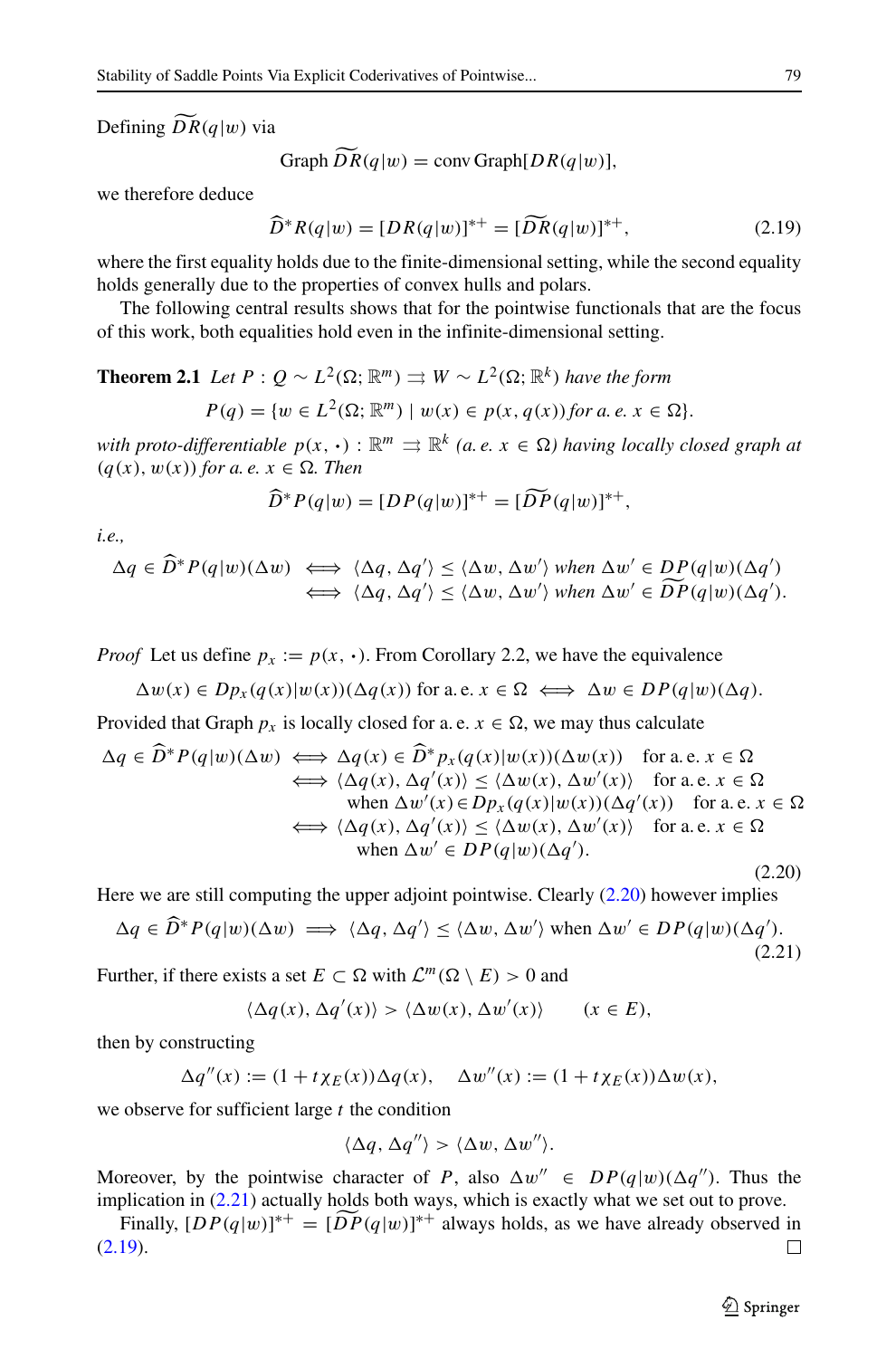Similarly to Corollary 2.3, we have the following immediate corollary.

**Corollary 2.4** *Let P be a pointwise set-valued functional as in Theorem 2.1, and let h* :  $Q \rightarrow W$  *be single-valued and Fréchet differentiable. Then* 

<span id="page-11-0"></span>
$$
D^*(P+h)(q|w) = [D(P+h)(q|w)]^{*+}.
$$
\n(2.22)

*Proof* Let us set  $R := P + h$ , and recall from Corollary 2.3 that

$$
\Delta q \in \widetilde{D}^* R(q|w)(\Delta w) = \widetilde{D}^* P(q|w - h(q))(\Delta w) + [\nabla h(q)]^* \Delta w.
$$

This is the same to say as that  $\Delta \bar{q} := \Delta q - [\nabla h(q)]^* \Delta w \in D^* P(q|w')(\Delta w)$  for  $w' :=$ <br>  $w = h(z)$ . Py Theorem 2.1 this holds if and only if  $w - h(q)$ . By Theorem 2.1 this holds if and only if

$$
\langle \Delta \bar{q}, \Delta q' \rangle \le \langle \Delta w, \Delta w' \rangle
$$
 when  $\Delta w' \in DP(q|w')(\Delta q'),$ 

or equivalently

$$
\langle \Delta q, \Delta q' \rangle \le \langle \Delta w, \Delta w' + \nabla h(q) \Delta q' \rangle \text{ when } \Delta w' \in DP(q|w')(\Delta q'),
$$

which is just the same as

$$
\langle \Delta q, \Delta q' \rangle \le \langle \Delta w, \Delta w' \rangle
$$
 when  $\Delta w' \in DP(q|w')(\Delta q') + \nabla h(q) \Delta q'.$ 

Now we just use  $(2.16)$  to derive  $(2.22)$ .

**Corollary 2.5** *Let*  $G: L^2(\Omega; \mathbb{R}^m) \to \mathbb{R}$  *have the form* [\(2.5\)](#page-4-1) *for some regular integrand g. Then the graphical derivative of*  $\partial G$  *at u for*  $\xi$  *in the direction*  $\Delta u$ *, where*  $u, \xi, \Delta u \in$  $L^2(\Omega; \mathbb{R}^m)$ *, is given by* 

<span id="page-11-2"></span>
$$
D[\partial G](u|\xi)(\Delta u) = \left\{ \Delta \xi \in L^2(\Omega; \mathbb{R}^m) \middle| \begin{array}{c} \Delta \xi(x) \in D[\partial g(x, \cdot)](u(x)|\xi(x))(\Delta u(x)) \\ \text{for a. } e, x \in \Omega \end{array} \right\}.
$$
\n(2.23)

*Moreover,*

$$
\widehat{D}^*G(q|w) = [DG(q|w)]^{*+}.
$$

*Proof* The claim follows directly from Theorem 2.1 with  $p(x, z) = \partial g(x, z)$ . Local closedness of Graph  $\partial g(x, \cdot)$  is a consequence of the lower semicontinuity of g. closedness of Graph *∂g(x,* **·***)* is a consequence of the lower semicontinuity of *g*.

#### <span id="page-11-1"></span>**2.4 Examples**

We now study specific cases of the finite- and infinite-dimensional second-order generalized derivatives, relevant to our model problems  $(1.4)$  and  $(1.5)$ . Other examples satisfying the assumptions are the piecewise linear-quadratic "multi-bang" and switching penalties introduced in [\[10\]](#page-41-10) and [\[11\]](#page-41-11), respectively.

2.4.1 Squared  $L^2(\Omega; \mathbb{R}^m)$  *Norm* 

The following result is standard; see, e.g., [\[45,](#page-43-0) Ex. 8.34].

**Lemma 2.1** *With*  $z \in \mathbb{R}^m$ *, let*  $g(z) = \frac{1}{2} ||z||^2$ *. Then*  $\partial g$  *is proto-differentiable with* 

$$
D(\partial g)(z|\zeta)(\Delta z) = \begin{cases} \Delta z, & \zeta = z, \\ \emptyset, & otherwise. \end{cases}
$$

$$
\Box
$$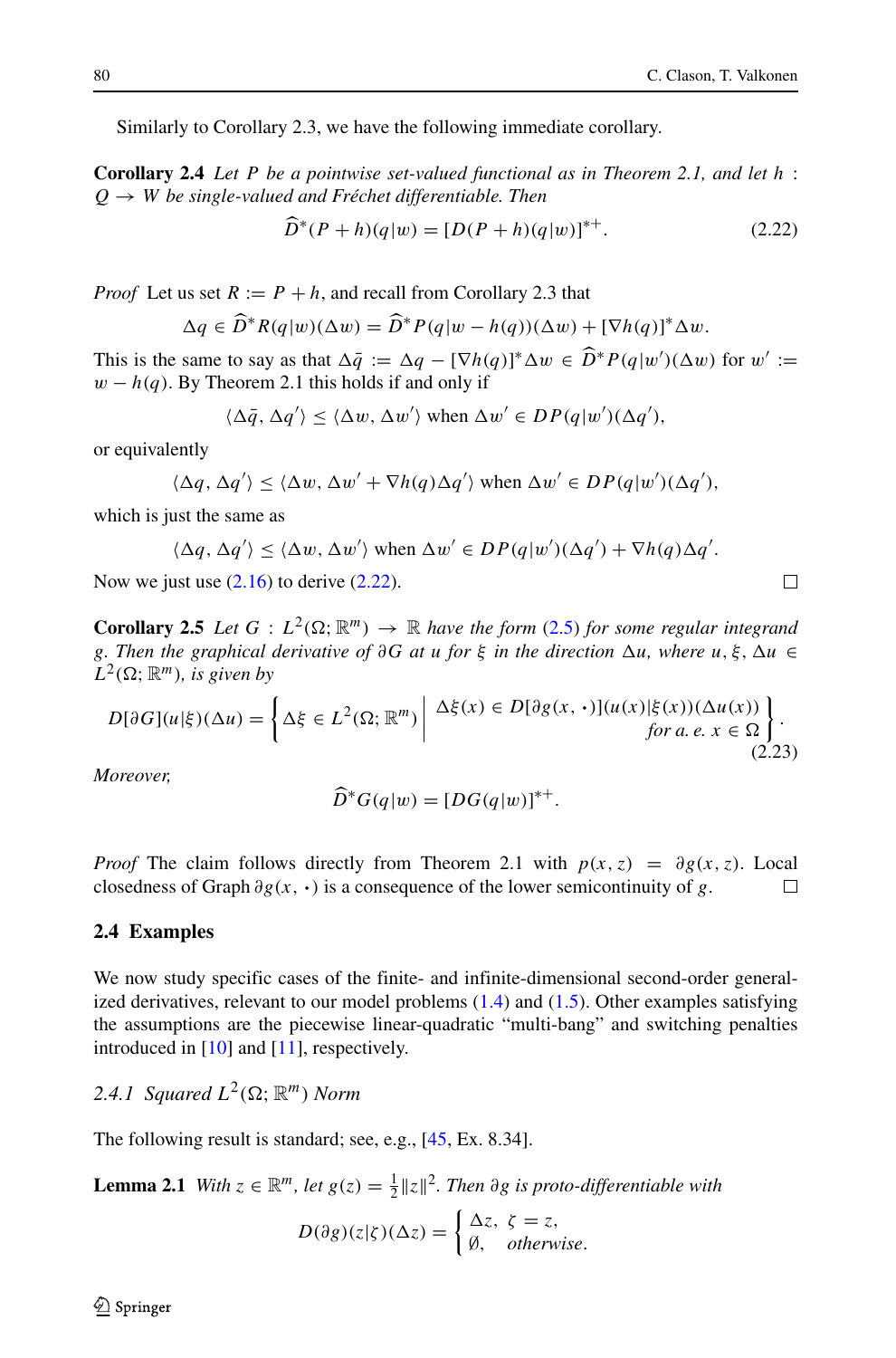From Corollary 2.5, we immediately obtain

**Corollary 2.6** *With*  $g(z) = \frac{1}{2} ||z||^2$  *and*  $\Omega \subset \mathbb{R}^n$  *an open bounded domain, let* 

$$
G(u) := \int_{\Omega} g(u(x)) dx \qquad (u \in L^{2}(\Omega; \mathbb{R}^{m})).
$$

*Then*

$$
D(\partial G)(u|\xi)(\Delta u) = \Delta u \quad \text{and} \quad \widehat{D}^*(\partial G)(u|\xi)(\Delta \xi) = \Delta \xi.
$$

#### *2.4.2 Indicator Function*

The following lemma is useful for computing  $D[\partial F^*](v|\eta)$  for the problem [\(1.4\)](#page-1-2). Its claim in the one-dimensional case  $(m = 1)$  is illustrated in Fig. [1.](#page-13-0)

**Lemma 2.2** *With*  $z \in \mathbb{R}^m$ *, let*  $f(z) = i B(0,a)(z)$ *. Then ∂f is proto-differentiable with* 

<span id="page-12-0"></span>
$$
D(\partial f)(z|\zeta)(\Delta z) = \begin{cases} ||\zeta||\Delta z/\alpha + \mathbb{R}z, & ||z|| = \alpha, \ \zeta \in (0, \infty)z, \ \langle z, \Delta z \rangle = 0, \\ [0, \infty z, & ||z|| = \alpha, \ ||\zeta|| = 0, \ \langle z, \Delta z \rangle = 0, \\ [0], & ||z|| = \alpha, \ ||\zeta|| = 0, \ \langle z, \Delta z \rangle < 0, \\ [0], & ||z|| < \alpha, \ ||\zeta|| = 0, \\ [0], & otherwise. \end{cases} \tag{2.24}
$$

*In particular, if*  $m = 1$ *, then* 

<span id="page-12-2"></span>
$$
D(\partial f)(z|\zeta)(\Delta z) = \begin{cases} \mathbb{R}, & |z| = \alpha, \ \zeta \in (0, \infty)z, \ \Delta z = 0, \\ [0, \infty)z, & |z| = \alpha, \ \zeta = 0, \ \Delta z = 0, \\ [0], & |z| = \alpha, \ \zeta = 0, \ z\Delta z < 0, \\ [0], & |z| < \alpha, \ \zeta = 0, \\ [0], & \text{otherwise,} \end{cases} \tag{2.25}
$$

*as well as*

<span id="page-12-3"></span>
$$
\widetilde{D(\partial f)}(z|\zeta)(\Delta z) = \begin{cases}\n\mathbb{R}, & |z| = \alpha, \ \zeta \in (0, \infty)z, \ \Delta z = 0, \\
[0, \infty)z, & |z| = \alpha, \ \zeta = 0, \ z\Delta z \le 0, \\
[0], & |z| < \alpha, \ \zeta = 0, \\
\emptyset, & \text{otherwise.} \n\end{cases} \tag{2.26}
$$

*Proof* The proto-differentiability of  $\partial f$  follows from the fact that  $f$  is twice epi-differentiable; see [\[45,](#page-43-0) Ex. 13.17 & Thm. 13.40], writing  $B(0, \alpha) = \{x \in \mathbb{R}^n \mid ||x||^2 \in \mathbb{R}^n\}$ ( $-∞$ *, α*]} for the twice continuously differentiable mapping *x*  $\mapsto$   $||x||^2$  and the polyhedral set ( $-\infty$ *, α*) satisfying the contraint qualification. For the full proof of [\(2.24\)](#page-12-0), using second-order subgradient theory from [\[45\]](#page-43-0), we refer to  $[50]$ . <sup>[1](#page-12-1)</sup> For completeness, we provide here an elementary proof of the one-dimensional case [\(2.25\)](#page-12-2).

<span id="page-12-1"></span><sup>&</sup>lt;sup>1</sup>There is a small omission in [\[50,](#page-43-7) Lemma 4.2], that actually causes  $\widetilde{D(\partial f)}(z|\zeta)(\Delta z)$  instead to be calculated. In calculating the subdifferential of [\(4.19\)](#page-27-0) therein, at the end of the proof of the lemma, the cases  $\langle y, w \rangle = 0$ and  $\langle y, w \rangle < 0$  need to be calculated separately to give the two different sub-cases of ( $||z|| = \alpha$  and  $||\zeta|| = 0$ ) in our expression [\(2.24\)](#page-12-0).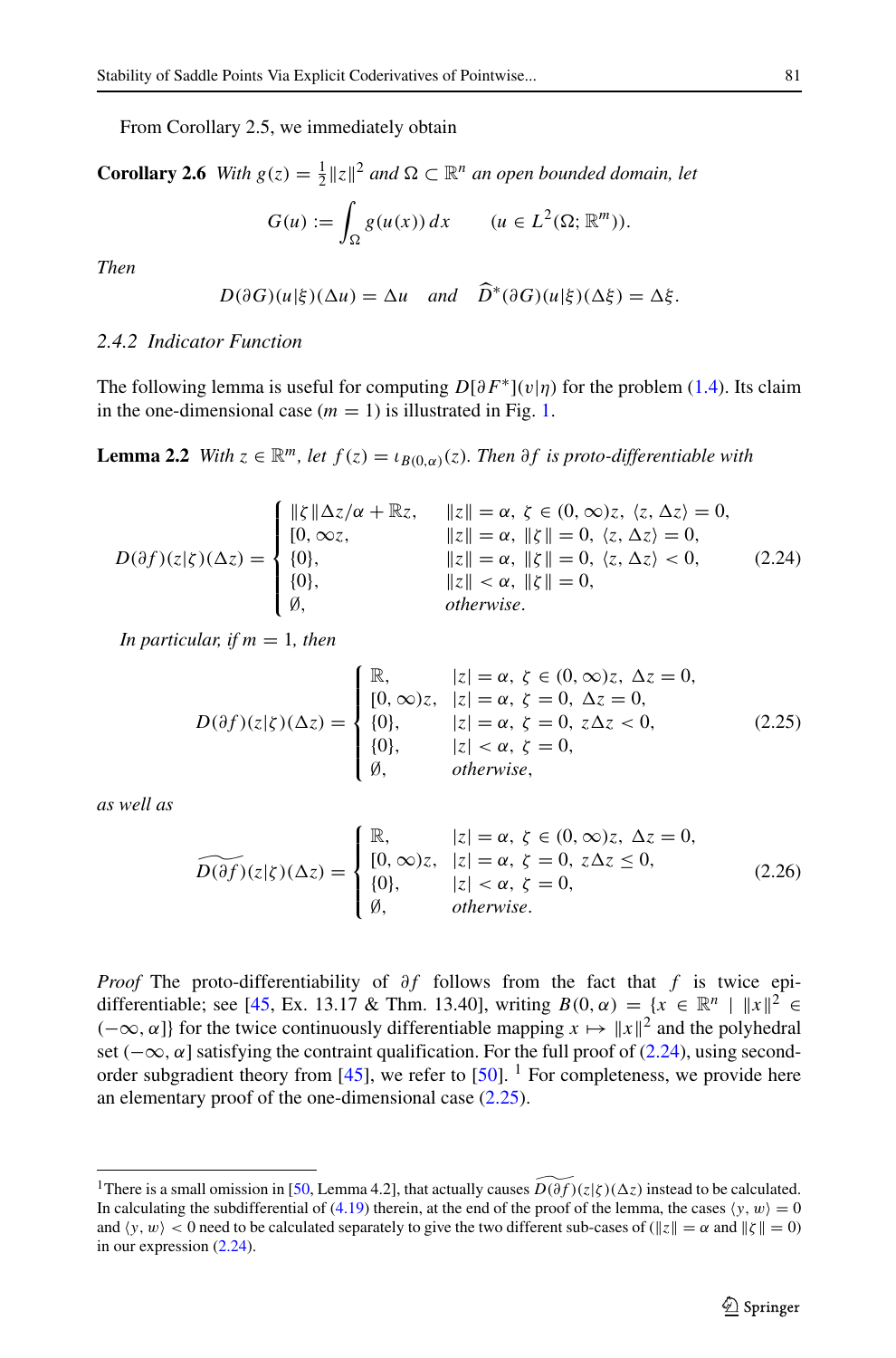<span id="page-13-0"></span>

**Fig. 1** Illustration of the graphical derivative and regular coderivative for  $\partial f$  with  $f = \iota_{[-1,1]}$ . The dashed line is Graph *∂f* . The dots indicate the base points *(z, ζ )* where the graphical derivative or coderivative is calculated, and the thick arrows and gray areas the directions of  $(\Delta z, \Delta \zeta)$  relative to the base point. The labels (i) etc. indicate the corresponding case of [\(2.25\)](#page-12-2)

We have

<span id="page-13-1"></span>
$$
\partial f(z) = \begin{cases} [0, \infty)z, & |z| = \alpha, \\ \{0\}, & |z| < \alpha, \\ \emptyset, & \text{otherwise.} \end{cases} \tag{2.27}
$$

If  $\zeta \in \partial f(z)$  and  $\Delta \zeta \in D(\partial f)(z|\zeta)(\Delta z)$ , there exists by [\(2.4\)](#page-4-0) sequences  $t^i \searrow 0$ ,  $\Delta z^i \rightarrow$  $\Delta z$ , and  $\zeta^i \in \partial f(z + t^i \Delta z^i)$  such that

<span id="page-13-2"></span>
$$
\Delta \zeta = \lim_{i \to \infty} \frac{1}{t^i} (\zeta^i - \zeta). \tag{2.28}
$$

We proceed by case distinction.

- (i) If  $|z| = \alpha$ ,  $\Delta z = 0$ , and  $\zeta \in (0, \infty)z$ , choosing  $z^i = 0$ , we can for any  $\Delta \zeta \in \mathbb{R}$  and large enough *i* take  $\zeta^i = t^i \Delta \zeta + \zeta \in [0, \infty)z = \partial f(z)$ . Thus we obtain the first case in [\(2.25\)](#page-12-2).
- (ii) Let us then suppose  $|z| = \alpha$ ,  $\Delta z = 0$ , but  $\zeta = 0$ . In this case, choosing  $z^i = 0$ , we have by [\(2.27\)](#page-13-1) free choice of  $\zeta^{i} \in [0, \infty)$ *z*. Picking  $\Delta \zeta \in [0, \infty)$ *z* and setting  $\zeta^i := t\Delta\zeta$ , we deduce that  $\zeta^i \in [0, \infty)z \subset D(\partial f)(z|\zeta)(\Delta z)$ . Since  $-(0, \infty)z$  is clearly not approximable from  $[0, \infty)z$ , we obtain the second case of  $(2.25)$ .
- (iii) If  $|z| = \alpha$  and  $z \Delta z > 0$ , then  $\partial f(z + t^i \Delta z^i) = \emptyset$  for large *i*. Therefore it must hold that  $z\Delta z$  < 0. If  $\Delta z \neq 0$ , it follows that  $\zeta^{i} = 0$  (for large *i*). Since  $\zeta$  is fixed, the limit [\(2.28\)](#page-13-2) does not exist unless  $\zeta = 0$ , in which case also  $\Delta \zeta = 0$ . This is covered by the third case of [\(2.25\)](#page-12-2).
- (iv) If  $|z| < \alpha$ , then  $\zeta^{i} = \zeta = 0$ , so we get the fourth case in [\(2.25\)](#page-12-2).
- (v) If  $|z| = \alpha$  and  $\Delta z = 0$ , but  $\zeta \in -(0, \infty)z$ , we see that

$$
\operatorname{sign}\zeta\,\frac{1}{t^i}(\zeta^i-\zeta) > \frac{1}{t^i}|\zeta|,
$$

so the limit [\(2.28\)](#page-13-2) cannot exist. Therefore the coderivative is empty.

Likewise, we obtain the empty coderivative if  $|z| > \alpha$ , since even  $\partial f(z)$  is empty and  $\zeta$  does not exist. Together, we obtain the final case in [\(2.25\)](#page-12-2).

Finally, regarding  $\widetilde{D(\partial f)}(z|\zeta)$  with  $m = 1$ , we see that only the case  $|z| = \alpha$  and  $\zeta = 0$ is split into two sub-cases in [\(2.25\)](#page-12-2), yielding an altogether non-convex Graph[ $D(\partial f)(z|\zeta)$ ].<br>Taking the convexification of this set vields (2.26): cf. Fig. 1. Taking the convexification of this set yields [\(2.26\)](#page-12-3); cf. Fig. [1.](#page-13-0)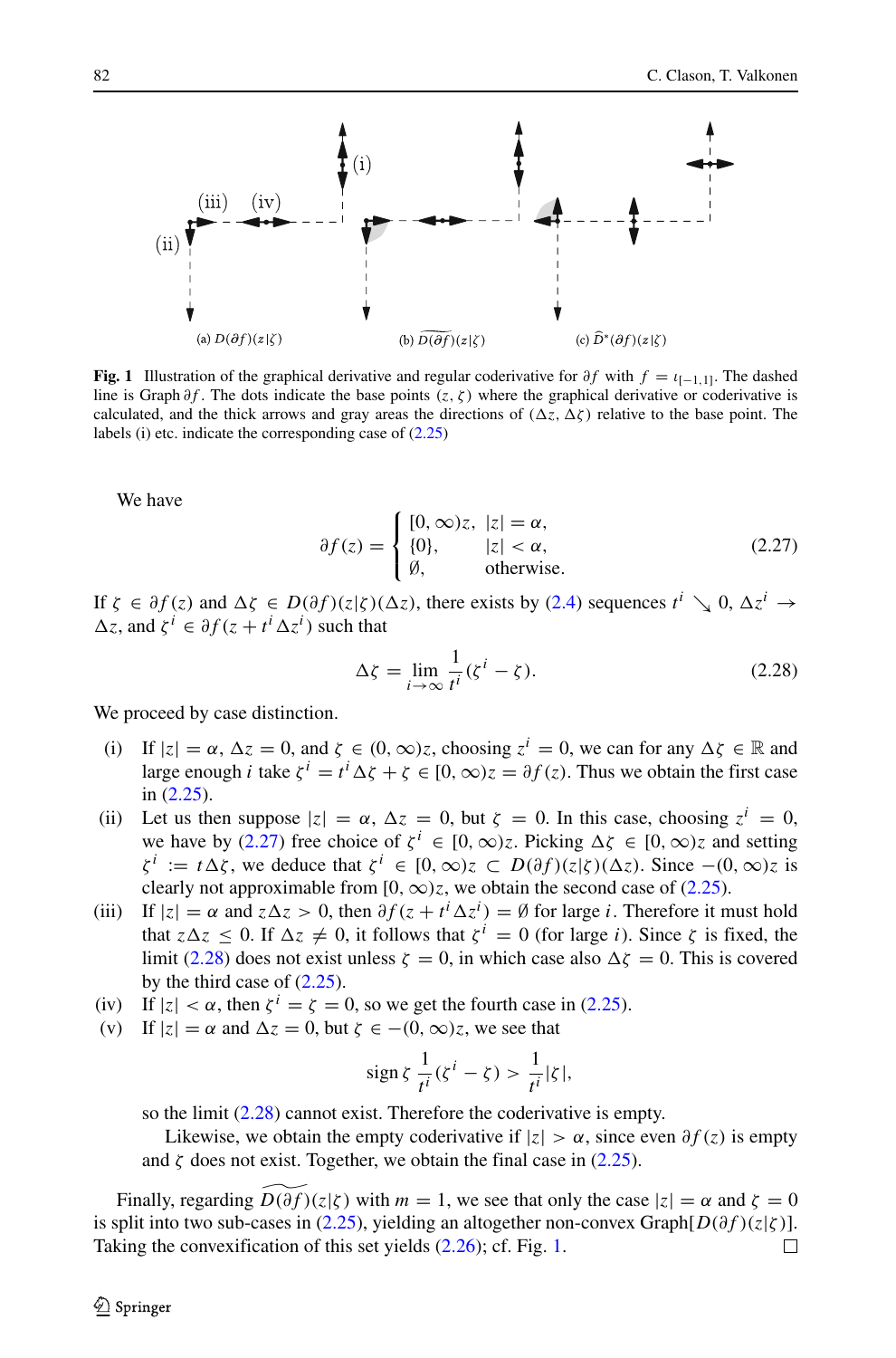**Corollary 2.7** *Let*  $f^*(z) := \iota_{[-\alpha,\alpha]}(z)$  *and* 

$$
F^*(v) := \int_{\Omega} f^*(v(x)) dx \qquad (v \in L^2(\Omega)).
$$

*Then*

$$
D[\partial F^*](v|\eta)(\Delta v) = \begin{cases} V_{\partial F^*}(v|\eta)^{\circ}, & \Delta v \in V_{\partial F^*}(v|\eta) \text{ and } \eta \in \partial F^*(v), \\ \emptyset, & \text{otherwise,} \end{cases}
$$

*and*

$$
\widehat{D}^*[\partial F^*](v|\eta)(\Delta \eta) = \begin{cases} V_{\partial F^*}(v|\eta)^\circ, & -\Delta \eta \in V_{\partial F^*}(v|\eta) \text{ and } \eta \in \partial F^*(v), \\ \emptyset, & \text{otherwise,} \end{cases}
$$

*for the cone*

$$
V_{\partial F^*}(v|\eta) = \{ z \in L^2(\Omega) \mid z(x)v(x) \le 0 \text{ if } |v(x)| = \alpha \text{ and } z(x)\eta(x) \ge 0 \}
$$

*and its polar*

$$
V_{\partial F^*}(v|\eta)^{\circ} = \{ v \in L^2(\Omega) \mid v(x)v(x) \ge 0 \text{ if } \eta(x) = 0 \text{ and } v(x) = 0 \text{ if } |v(x)| < \alpha \}.
$$

*Proof* The claim about the graphical derivative follows from Corollary 2.5 and Lemma 2.2, using the fact that the indicator function of a closed convex set is normal. The regular coderivative formula follows from the more general Proposition A1 in the [Appendix.](#page-40-0) Here, in the derivation of the explicit form of the polar cone  $V_{\partial F^*}(v|\eta)^\circ$ , we use the fact that  $D[\partial F^*](v|\eta)(\Delta v)$  is non-empty if and only if

<span id="page-14-1"></span>
$$
\eta(x)v(x) = |\eta(x)| \quad \text{and} \quad |v(x)| \le \alpha \qquad (x \in \Omega). \tag{2.29}
$$

П

*Remark 2.2* If  $(v, \eta)$  satisfy the strict complementarity condition  $|v(x)| < \alpha$  or  $|\eta(x)| > 0$ for a. e.  $x \in \Omega$ , the degenerate second and third case in [\(2.25\)](#page-12-2) (corresponding to the gray areas in Fig. [1\)](#page-13-0) do not occur, and the cone simplifies to

$$
V_{\partial F^*}(v|\eta) := \{ z \in L^2(\Omega) \mid z(x) = 0 \text{ if } |v(x)| = \alpha, \ x \in \Omega \}.
$$

Note that points  $x \in \Omega$  where a degenerate case occurs are precisely those where there is no *graphical regularity* of *∂f* at *(v(x), η(x))*. We refer to [\[45,](#page-43-0) Thm. 8.40] for the definition of this concept, which we do not require in the present work.

# 2.4.3  $L^1(\Omega; \mathbb{R}^m)$  norm

The following lemma is useful for computing *D*[*∂F*∗] for the problem [\(1.5\)](#page-1-3). Its claim in the one-dimensional case  $(m = 1)$  is illustrated in Fig. [2.](#page-15-0)

**Lemma 2.3** *With*  $z \in \mathbb{R}^m$ *, let*  $f^*(z) = ||z||_2$ *. Then*  $\partial f^*$  *is proto-differentiable with* 

<span id="page-14-0"></span>
$$
D(\partial f^*)(z|\zeta)(\Delta z) = \begin{cases} \left(\frac{I - (z \otimes z)/\|z\|^2}{\|z\|^2}\right) \Delta z, & z \neq 0, \ \zeta \|z\| = z, \\ \{\zeta\}^\perp, & z = 0, \ \Delta z \neq 0, \ \zeta \|\Delta z\| = \Delta z, \\ \{\zeta\}^\circ, & z = 0, \ \Delta z = 0, \ \|\zeta\| = 1, \\ \mathbb{R}^m, & z = 0, \ \Delta z = 0, \ \|\zeta\| < 1, \\ \emptyset, & \text{otherwise.} \end{cases} \tag{2.30}
$$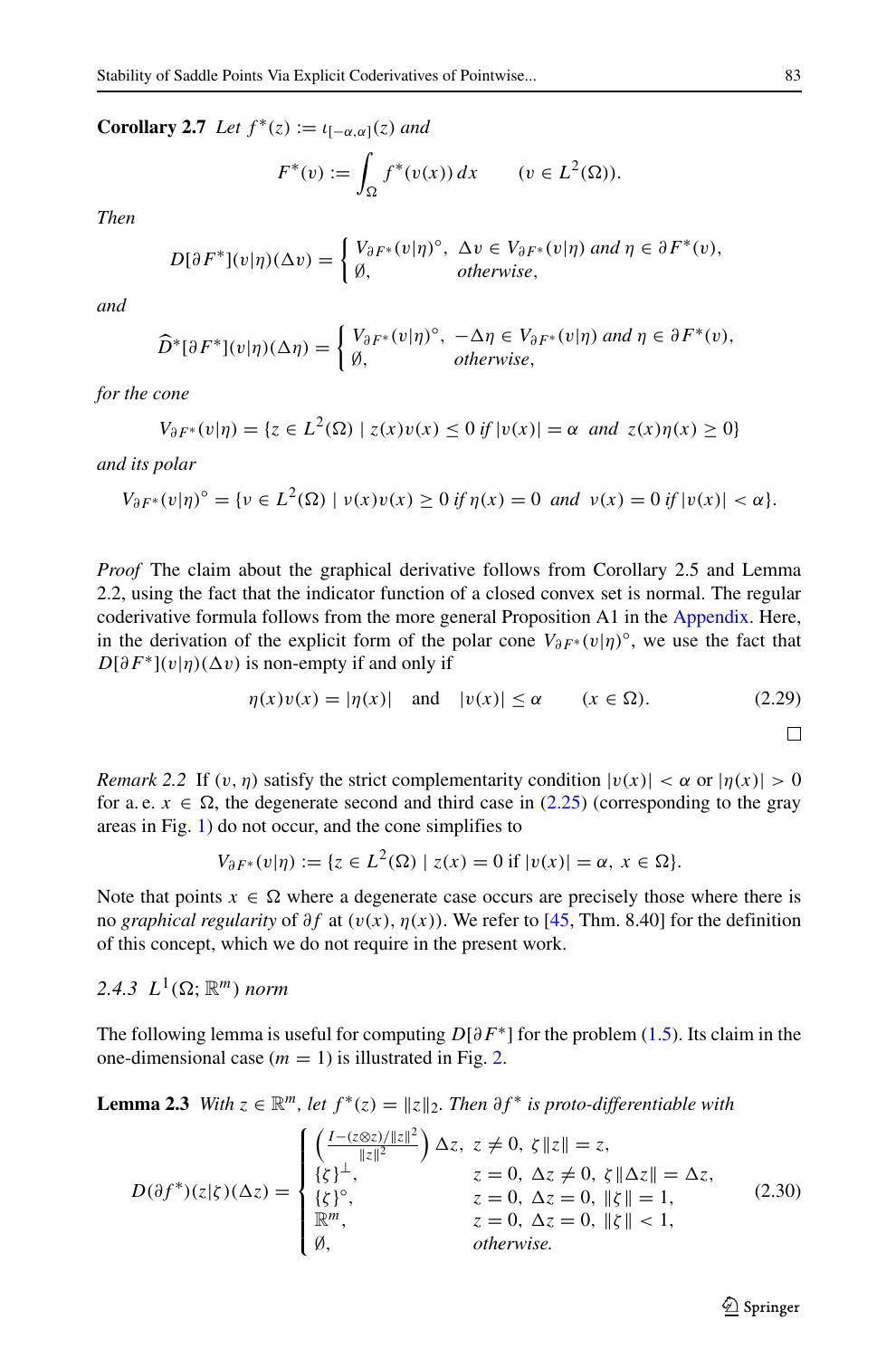<span id="page-15-0"></span>

**Fig. 2** Illustration of the graphical derivative and regular coderivative for  $\partial f^*$  with  $f^* = | \cdot |$ . The dashed line is Graph *∂f* . The dots indicate the base points *(z, ζ )* where the graphical derivative or coderivative is calculated, and the thick arrows and gray areas the directions of  $(\Delta z, \Delta \zeta)$  relative to the base point. The labels (i) etc. indicate the corresponding case of [\(2.31\)](#page-15-1)

*In particular, if*  $m = 1$ *, then* 

<span id="page-15-1"></span>
$$
D(\partial f^*)(z|\zeta)(\Delta z) = \begin{cases} \{0\} & z \neq 0, \ \zeta = \text{sign } z, \\ \{0\}, & z = 0, \ \Delta z \in (0, \infty)\zeta, \\ (-\infty, 0]\zeta, \ z = 0, \ \Delta z = 0, \ |\zeta| = 1, \\ \mathbb{R}, & z = 0, \ \Delta z = 0, \ |\zeta| < 1, \\ \emptyset, & \text{otherwise,} \end{cases} \tag{2.31}
$$

*as well as*

<span id="page-15-2"></span>
$$
\widetilde{D(\partial f^*)}(z|\zeta)(\Delta z) = \begin{cases}\n\{0\} & z \neq 0, \ \zeta = \text{sign } z, \\
(-\infty, 0]\zeta, \ z = 0, \ \Delta z \in [0, \infty)\zeta, \ |\zeta| = 1, \\
\mathbb{R}, & z = 0, \ \Delta z = 0, \ |\zeta| < 1, \\
\emptyset, & \text{otherwise.} \n\end{cases} \tag{2.32}
$$

*Proof* In the case  $m = 1$ , the proto-differentiability of  $\partial f^*$  follows from the fact that  $f^*$  is piecewise linear and hence twice epi-differentiable; see [\[45,](#page-43-0) Prop. 13.9 & Thm. 13.40]. For general  $m \in \mathbb{N}$ , we may use the twice epi-differentiability of  $f(x) = \iota_{B(0,1)}(x)$  established in the proof of Lemma 2.2 and the conjugate relationship in  $[45, Thm. 13.21]$  $[45, Thm. 13.21]$  together with [\[45,](#page-43-0) Thm. 13.40].

It remains to verify the expressions  $(2.30)$ – $(2.32)$ . We have for any  $m \in \mathbb{N}$  that

$$
\partial f^*(z) = \begin{cases} \left\{ \frac{z}{\|z\|} \right\}, & z \neq 0\\ \text{cl } B(0, 1), z = 0. \end{cases}
$$

We again proceed by case distinction.

- (i) For  $z \neq 0$  necessarily therefore  $D(\partial f^*)(z|\zeta) = \emptyset$  unless  $\zeta = z/\|z\|$ , which yields the last case.
- (ii) If  $z \neq 0$  and  $\zeta = z / ||z||$ , for any

$$
z' = z + t\,\Delta z'/\|\Delta z'\|
$$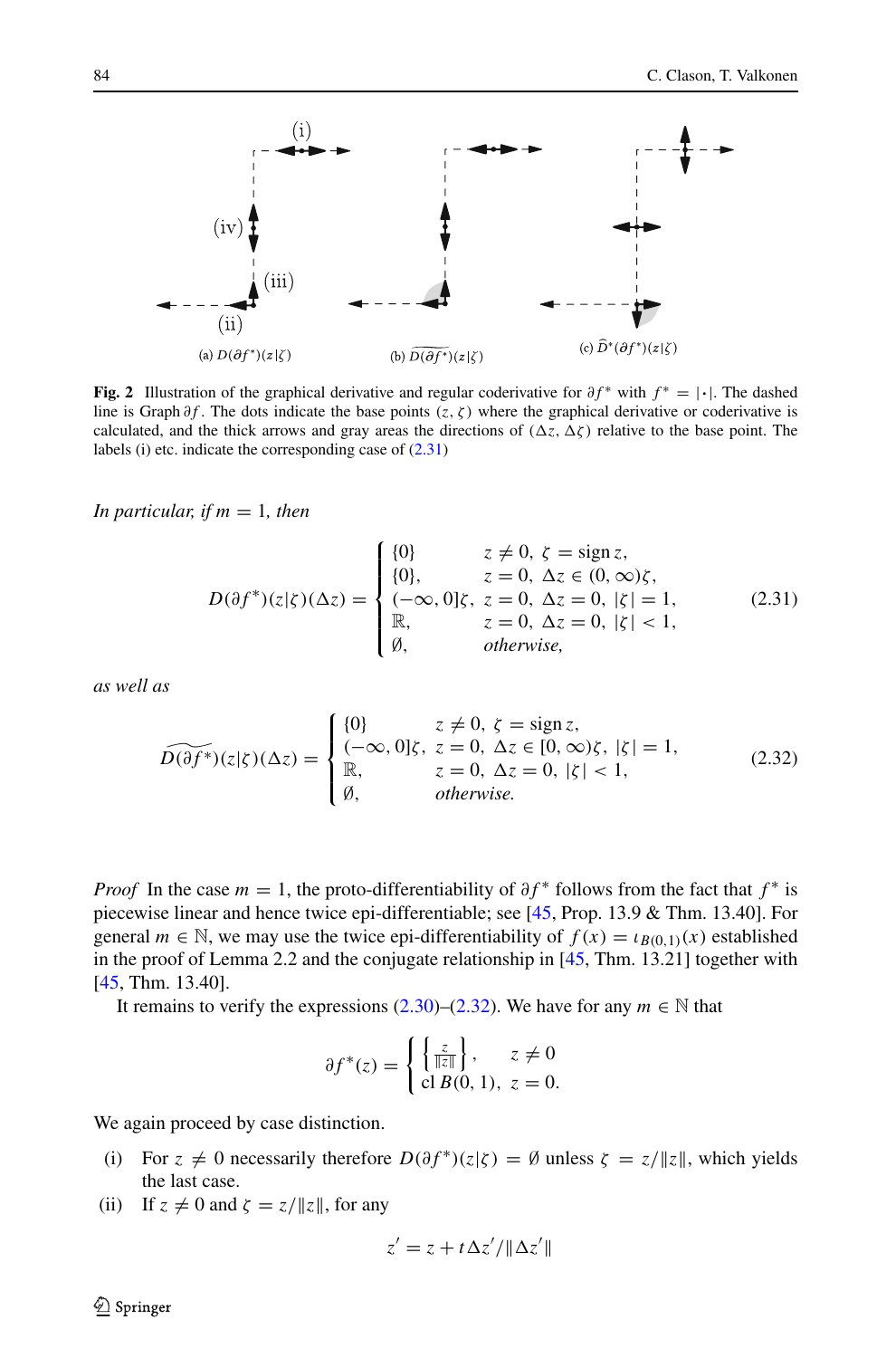with  $z' \to z$  and  $t \searrow 0$ , we have also  $\partial f^*(z') = z'/\|z'\|$ . The first case in [\(2.30\)](#page-14-0) now follows immediately from computing the outer limit

$$
\limsup_{t\searrow 0,\Delta z'\to \Delta z}\frac{\partial f^*(z')-\zeta}{t}=\limsup_{t\searrow 0,\Delta z'\to \Delta z}\frac{z'/\|z'\|-\zeta}{t}=\nabla\left(\frac{z}{\|z\|}\right)\Delta z.
$$

(iii) If 
$$
z = 0
$$
, and  $\Delta z \neq 0$ , then  $z' \neq 0$  and  $z'/\|z'\| = \Delta z'/\|\Delta z'\|$ . Therefore

$$
\limsup_{t \searrow 0, \Delta z' \to \Delta z} \frac{\partial f^*(z') - \zeta}{t} = \limsup_{t \searrow 0, \Delta z' \to \Delta z} \frac{\Delta z'/\|\Delta z'\| - \zeta}{t}
$$

will only have limits if  $\zeta$  lies on the boundary of  $B(0, 1)$ , and indeed  $\zeta = \Delta z / ||\Delta z||$ . This gives the limit  $\{\zeta\}^{\perp}$ , i.e., the second case.

(iv) If  $z = 0$  and  $\Delta z = 0$ , then we may pick  $\zeta \in \text{cl } B(0, 1)$  arbitrarily by choosing also  $\Delta z' = 0$ . If  $\|\zeta\| = 1$ , then we obtain the limit

$$
\limsup_{t \to \infty} \frac{1}{t} (B(0, 1) - \zeta) = {\{\Delta \zeta \in \mathbb{R}^m \mid \langle \Delta \zeta, \zeta \rangle \le 0\}} = {\{\zeta\}}^{\circ}
$$

and hence the third case.

(v) In the same situation, choosing  $\|\zeta\| < 1$  gives the limit  $\mathbb{R}^m$  and hence the fourth case.

Finally, [\(2.31\)](#page-15-1) is a trivial specialization of [\(2.30\)](#page-14-0), while regarding  $\widetilde{D(\partial f^*)}(z|\zeta)$  with  $m = 1$ , we see that only the case  $z = 0$  and  $|\zeta| = 1$  is split into two sub-cases in [\(2.31\)](#page-15-1). These produce an altogether non-convex Graph $[D(\partial f^*)(z|\zeta)]$ . Taking the convexification of this set yields (2.32); cf. Fig. 2. of this set yields [\(2.32\)](#page-15-2); cf. Fig. [2.](#page-15-0)

**Corollary 2.8** *Let*  $f^*(z) := \delta |z|$  *and* 

$$
F^*(v) := \int_{\Omega} f^*(v(x)) dx \qquad (v \in L^2(\Omega)).
$$

*Then*

$$
D[\partial F^*](v|\eta)(\Delta v) = \begin{cases} V_{\partial F^*}(v|\eta)^\circ, & \Delta v \in V_{\partial F^*}(v|\eta) \text{ and } \eta \in \partial F^*(v), \\ \emptyset, & \text{otherwise,} \end{cases}
$$

*and*

$$
\widehat{D}^*[\partial F^*](v|\eta)(\Delta \eta) = \begin{cases} V_{\partial F^*}(v|\eta)^\circ, & -\Delta \eta \in V_{\partial F^*}(v|\eta) \text{ and } \eta \in \partial F^*(v), \\ \emptyset, & \text{otherwise,} \end{cases}
$$

*for the cone*

$$
V_{\partial F^*}(v|\eta) = \{ z \in L^2(\Omega) \mid z(x)\eta(x) \ge 0 \text{ if } v(x) = 0 \text{ and } (\delta - |\eta(x)|)z(x) = 0 \},
$$

*and its polar*

$$
V_{\partial F^*}(v|\eta)^{\circ} = \{v \in L^2(\Omega) \mid v(x)\eta(x) \le 0 \text{ if } |\eta(x)| = \delta \text{ and } v(x)v(x) = 0\}.
$$

*Proof* The claim about the graphical derivative follows from Corollary 2.5 and Lemma 2.3, using the fact that  $g(z) = |z|$  is finite-valued and Lipschitz continuous and hence normal. The regular coderivative formula follows from the more general Proposition A.1 in the [Appendix.](#page-40-0) To derive the explicit form of the polar cone *V∂F*<sup>∗</sup> *(v*|*η)*◦, we employ the fact that  $D[\partial F^*](v|\eta)(\Delta v)$  is non-empty if and only if

<span id="page-16-0"></span>
$$
|\eta(x)| \le \delta \quad \text{and} \quad v(x)\eta(x) = |v(x)|. \tag{2.33}
$$

 $\Box$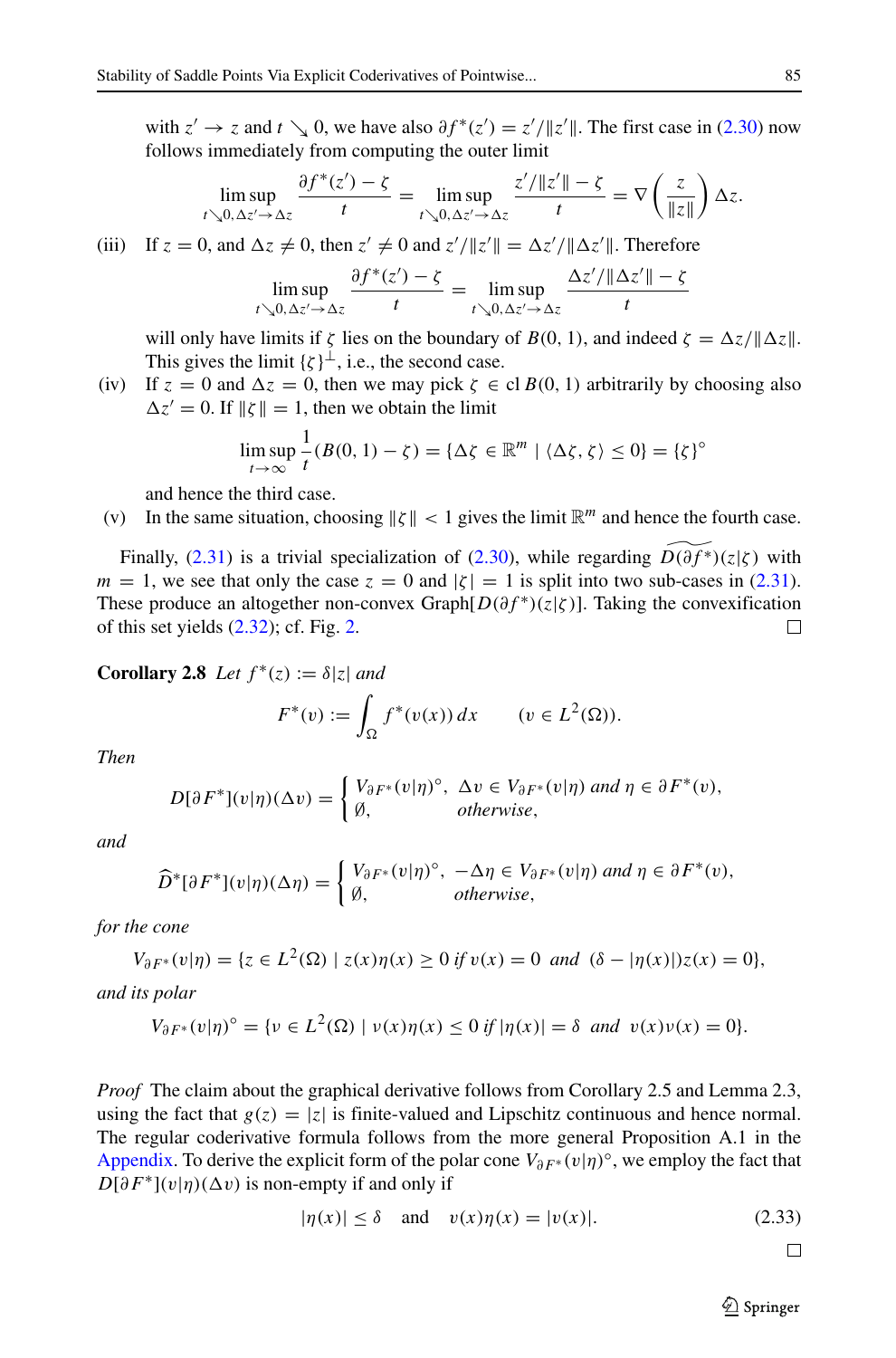*Remark 2.3* If  $(v, \eta)$  satisfy the strict complementarity condition  $v(x) \neq 0$  or  $|\eta(x)| < \delta$ for a. e.  $x \in \Omega$ , the degenerate second and third case in [\(2.31\)](#page-15-1) (corresponding to the gray areas in Fig. [2\)](#page-15-0) do not occur, and the cone simplifies to

$$
V_{\partial F^*}(v|\eta) := \{ z \in L^2(\Omega) \mid z(x) = 0 \text{ if } v(x) = 0, \ x \in \Omega \}.
$$

Again, points  $x \in \Omega$  where a degenerate case occurs are precisely those where graphical regularity fails to hold for  $\partial f^*$  at  $(v(x), \eta(x))$ .

#### *2.4.4 Spatially Varying Integrands*

Let  $\alpha, \beta \in L^2(\Omega)$  with  $\alpha(x) < \beta(x)$  for a. e.  $x \in \Omega$ . Define

$$
f(x, z) := \iota_{[\alpha(x), \beta(x)]}(z) \qquad (x \in \Omega; z \in \mathbb{R}).
$$

This example is useful for spatially or temporally varying "tube" constraints, which arise in the regularization of inverse problems subject to variable noise levels [\[12\]](#page-41-12). The indicator function of temporally variable constraints also appears in Moreau's sweeping process, which is a model for several phenomena from nonsmooth mechanics such as elastoplasticity [\[28\]](#page-42-20).

Due to the measurability of *α* and *β*, the integrand *f* is proper, convex and normal [\[45,](#page-43-0) Ex. 14.32], such that the subdifferential *∂f (x,* **·***)* can be computed pointwise. Furthermore,  $f$  is a. e. proto-differentiable as the indicator function of the convex polyhedral set [*α(x), β(x)*]; see again [\[45,](#page-43-0) Ex. 13.17 & Thm. 13.40]. By simple pointwise application of Lemma 2.2 we can thus compute  $D[\partial f(x, \cdot)]$ . We therefore deduce the applicability of Corollary 2.5 to

$$
F(v) = \int_{\Omega} f(x, v(x)) dx,
$$

and obtain a pointwise characterization of *D(∂F )* similar to Corollary 2.7.

Clearly, we can analogously modify Corollary 2.6 (squared  $L^2(\Omega; \mathbb{R}^m)$  norm) and Corollary 2.8 ( $L^1(\Omega; \mathbb{R}^m)$  norm) by, e.g., introducing a spatially varying weight in each norm.

#### <span id="page-17-0"></span>**3 Stability of Variational Inclusions**

To pave the way towards studying the stability of saddle point systems in the following section, we now recall general concepts for the study of variational inclusions and develop general results that quickly specialize to saddle point systems in *L*2.

#### **3.1 Metric Regularity and the Mordukhovich Criterion**

Our stability analysis is based on the following set-valued Lipschitz property [\[2,](#page-41-13) [35,](#page-42-3) [45\]](#page-43-0), also known as the *Aubin property* of *R*−1.

**Definition 3.1** We say that the set-valued mapping  $R: Q \rightrightarrows W$  is *metrically regular* at  $\hat{w}$ for  $\hat{q}$  if Graph *R* is locally closed and there exist  $\rho$ ,  $\delta$ ,  $\ell > 0$  such that

<span id="page-17-1"></span> $\inf_{y \in R(p)} \|q - p\| \le \ell \|w - R(q)\|$  for any *q*, *w* such that  $\|q - \widehat{q}\| \le \delta$ ,  $\|w - \widehat{w}\| \le \rho$ . *p* : *w*∈*R*(*p*) (3.1)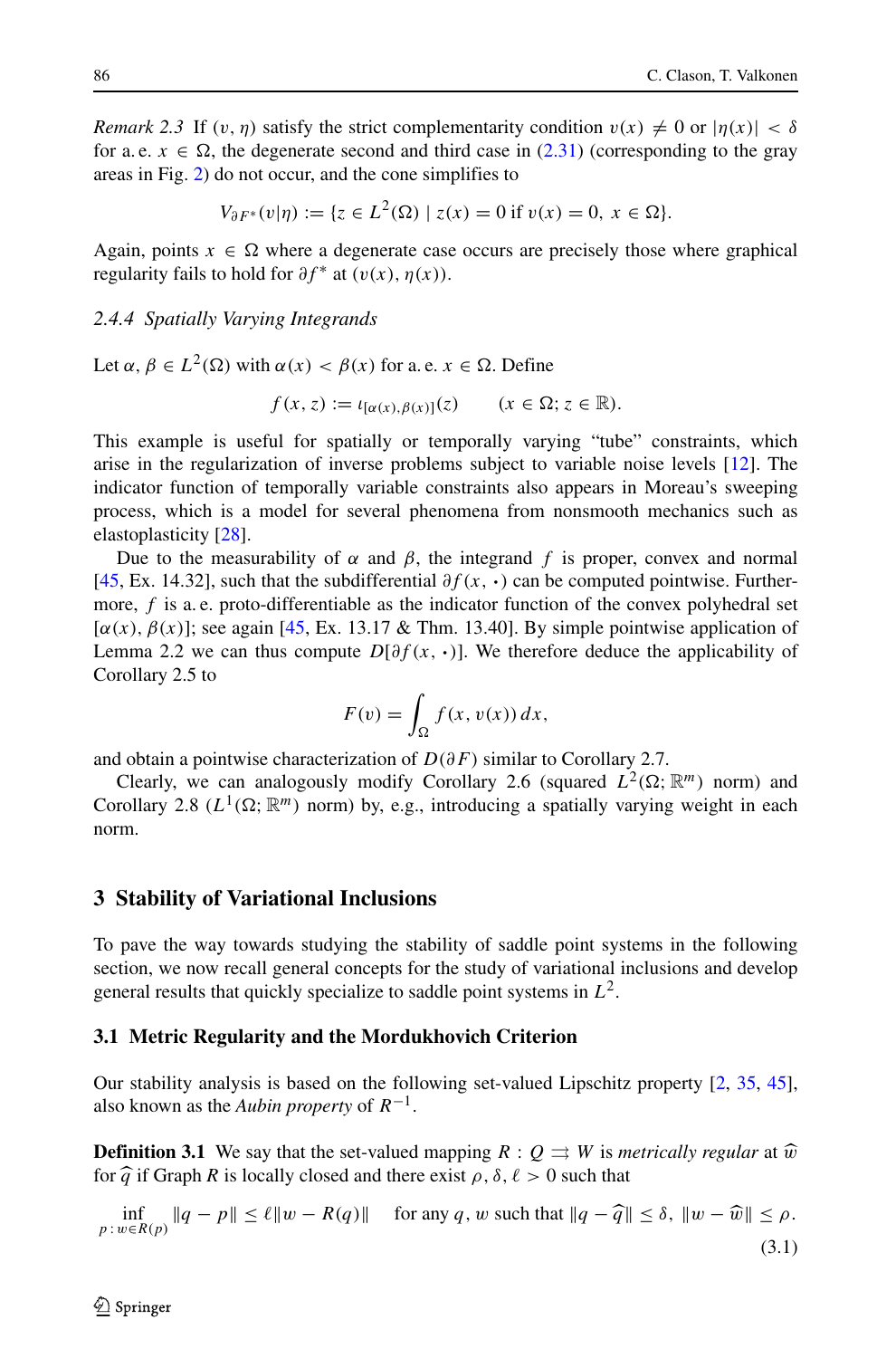We denote the infimum over valid constants  $\ell$  by  $\ell_{R^{-1}}(\widehat{w}|\widehat{q})$ , or  $\ell_{R^{-1}}$  for short when there is no ambiguity about the point  $(\widehat{w}, \widehat{q})$ .

A simplified view, indicating why this concept is useful, can be seen by taking  $\hat{q}$ satisfying  $0 \in R(\widehat{q})$ . Setting  $q = \widehat{q}$  and  $\widehat{w} = 0$  in [\(3.1\)](#page-17-1), we then obtain

<span id="page-18-2"></span>
$$
\inf_{p\colon w\in R(p)} \|\widehat{q} - p\| \le \ell_{R^{-1}}(0|\widehat{q})\|w\| \quad \text{ for any } w \text{ such that } \|w\| \le \rho. \tag{3.2}
$$

Therefore, if we perturb the variational inclusion  $0 \in R(\hat{q})$  – typically an optimality condition  $-$  by a small linear perturbation  $w$ , we will still find a nearby solution to the perturbed problem. We will later see that for our problems of interest, we can encode variations in data and in an additional Moreau-Yosida regularization parameter into *w*. We therefore need to estimate *R*−<sup>1</sup> , for which the following *Mordukhovich criterion* [\[33\]](#page-42-19) will be useful. It is also contained in [\[35,](#page-42-3) Thm. 4.7] and simplified here to our Hilbert space setting from the original Asplund space setting.

**Theorem 3.1** Let  $R: Q \rightrightarrows W$  be a set-valued mapping between Hilbert spaces Q and W. *Suppose* Graph *R is locally closed around (q, w)* ∈ Graph *R. Then*

$$
\ell_R(q|w) = \inf_{t>0} \sup \left\{ \|\widehat{D}^*R(q'|w')\| \, \Big| \, q' \in B(q,t), \ w' \in R(q') \cap B(w,t) \right\}.
$$

Here, for positively homogeneous  $M : W \rightrightarrows Q$ , we have defined

$$
||M|| := \sup{||q|| \mid q \in M(w), ||w|| \leq 1}.
$$

If *R* satisfies the regularity assumption  $D^*R(q|w) = [DR(q|w)]^{**}$  (which is the case for pointwise mappings due to Theorem 2.1), we may translate Theorem 3.1 to be expressed in terms of the graphical derivative  $DR$ , where by the second equation in  $(2.19)$  it suffices to consider the convexification *DR*. This is the content of the next proposition.

**Proposition 3.1** Let  $R: Q \rightrightarrows W$  be a set-valued mapping between Hilbert spaces Q and *W. Suppose* Graph *R is locally closed around*  $(q, w) \in$  Graph *R and* 

<span id="page-18-0"></span>
$$
\widehat{D}^*R(q|w) = [DR(q|w)]^{*+}.
$$
\n(3.3)

*Then*

$$
\ell_{R^{-1}}(w|q) = \inf_{t>0} \sup \{ \widetilde{\ell}_{R^{-1}}(w'|q') \, \big| \, w' \in B(w,t), \, q' \in B(q,t), \, w' \in R(q') \},
$$

*with*

<span id="page-18-1"></span>
$$
\widetilde{\ell}_{R^{-1}}(w'|q') := \sup \left\{ \|\Delta w\| \mid \Delta q \in Q, \ \Delta w \in W, \ \|\Delta q\| \le 1, \ satisfying \atop \langle \Delta q, \Delta q' \rangle \le \langle \Delta w, \Delta w' \rangle \text{ when } \Delta w' \in \widehat{DR}(q'|w')(\Delta q') \right\}.
$$
\n(3.4)

*Proof* From the Definition 2.3 of  $\widehat{D}^*R(q|w)$  and  $\widehat{D}^*R^{-1}(w|q)$  through  $N((w, 1);$  Graph  $R)$ , we observe from the definitions that

$$
\Delta w \in \widehat{D}^* R(w|q) (\Delta q) \iff -\Delta q \in \widehat{D}^* R^{-1}(q|w) (-\Delta w).
$$

 $\textcircled{2}$  Springer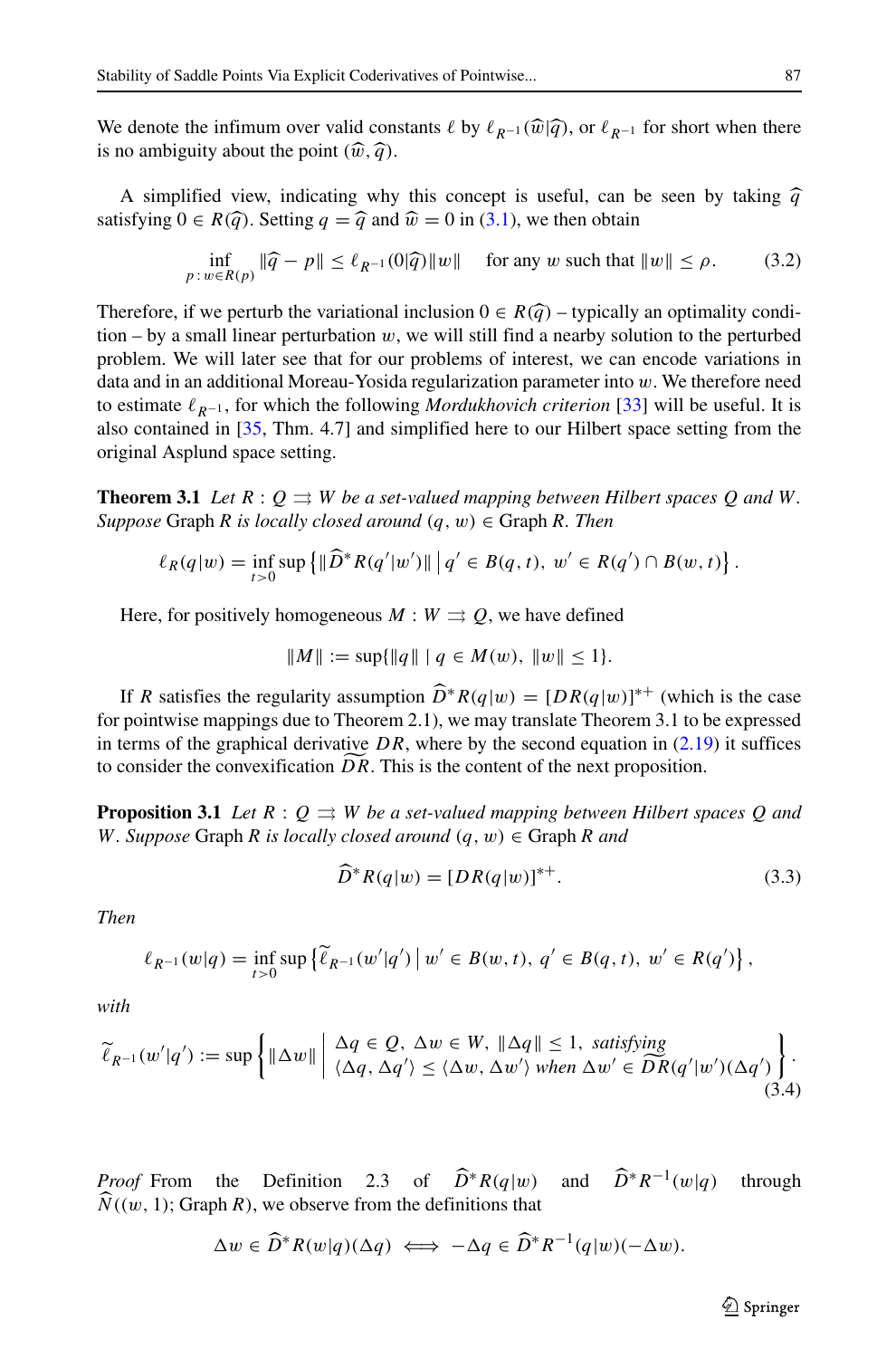$\Box$ 

Applied to  $R^{-1}$ , Theorem 3.1 therefore gives

<span id="page-19-3"></span>
$$
\ell_{R^{-1}}(w|q) = \inf_{t>0} \sup \left\{ \|\widehat{D}^* R^{-1}(w'|q')\| \, \middle| \, w' \in B(w, t), \, q' \in R^{-1}(w') \cap B(q, t) \right\}
$$
\n
$$
= \inf_{t>0} \sup \left\{ \|\widehat{D}^* R(q'|w')\|^{-1}\| \, \middle| \, w' \in B(w, t), \, q' \in B(q, t), \, w' \in R(q') \right\}
$$
\n
$$
= \inf_{t>0} \sup \left\{ \|\Delta w\| \, \middle| \, \Delta q \in \widehat{D}^* R(q'|w')(\Delta w), \, \|\Delta q\| \le 1, \, \right\}
$$
\n
$$
= \inf_{t>0} \sup \left\{ \|\Delta w\| \, \middle| \, w' \in B(w, t), \, q' \in B(q, t), \, w' \in R(q') \right\}
$$
\n
$$
= \inf_{t>0} \sup \left\{ \ell_{R^{-1}}(w'|q') \, \middle| \, w' \in B(w, t), \, q' \in B(q, t), \, w' \in R(q') \right\},\tag{3.5}
$$

where

 $\ell_{R^{-1}}(w'|q') := \sup \{ ||\Delta w|| \mid \Delta q \in D^*R(q'|w')(\Delta w), ||\Delta q|| \leq 1 \}.$ 

Referral to  $(3.3)$  and the fact that

$$
[DR(q|w)]^{*+} = [\widetilde{DR}(q|w)]^{*+},
$$

now establishes the claim with the expression [\(3.4\)](#page-18-1) for  $\ell_{R^{-1}}(w'|q')$ .

#### <span id="page-19-0"></span>**3.2 Graphical Derivatives Expressed with Linear Operators and Cones**

We now derive necessary and sufficient conditions for the Aubin property to hold for variational inclusions involving second-order set-valued derivatives of pointwise functionals. As seen in Section [2.4,](#page-11-1) these commonly have the structure of a sum of a linear operator and a cone. In fact, for the following analysis, it suffices that the graphical derivatives merely contain such a sum in order to derive upper bounds; this will be important for treating discretization by projection in Section [5.3.](#page-36-0) We therefore assume therefore that  $W = Q = L^2(\Omega; \mathbb{R}^N)$  and that

<span id="page-19-1"></span>
$$
\widetilde{DR}(q|w)(\Delta q) \supset \begin{cases} T_q \Delta q + V(q|w)^{\circ}, & \Delta q \in V(q|w), \\ \emptyset, & \Delta q \notin V(q|w), \end{cases} \tag{3.6}
$$

for some linear operator  $T := T_q : Q \rightarrow Q$ , dependent on q but not w, and a cone *V* := *V*( $q$ |*w*) ⊂  $Q$ , dependent on both  $q$  and *w*. Here we recall from [\(2.2\)](#page-3-1) that  $V^\circ$  is the *polar cone* of *V* . Although it will not be needed in our analysis, an explicit characterization of the regular coderivatives of set-valued mappings satisfying [\(3.6\)](#page-19-1) (with equality) is derived in Appendix [A](#page-40-1) for completeness.

Following the reasoning in  $[50, Prop. 4.1]$  $[50, Prop. 4.1]$ , we may, using the structural assumption  $(3.6)$ , continue from Proposition 3.1 to derive

$$
\widetilde{\ell}_{R^{-1}}(w|q) \le \sup \left\{ \|\Delta w\| \begin{array}{c} \Delta q \in Q, \ \Delta w \in Q, \ \|\Delta q\| \le 1, \ \text{satisfying} \\ \langle \Delta w, T \Delta q' + \Delta p' \rangle \le \langle \Delta q, \Delta q' \rangle \\ \text{for } \Delta q' \in V, \ \Delta p' \in V^{\circ} \end{array} \right\}
$$
\n
$$
= \sup \left\{ \|\Delta w\| \begin{array}{c} \Delta q \in Q, \ \Delta w \in V, \ \|\Delta q\| \le 1, \ \text{satisfying} \\ \langle \Delta w, T \Delta q' \rangle \le \langle \Delta q, \Delta q' \rangle \text{ for } \Delta q' \in V \end{array} \right\}
$$
\n
$$
= \sup \left\{ \|\Delta w\| \begin{array}{c} \Delta q \in Q, \ \Delta w \in V, \ \|\Delta q\| \le 1, \ \text{satisfying} \\ \langle T^* \Delta w - \Delta q, \Delta q' \rangle \le 0 \text{ for } \Delta q' \in V \end{array} \right\}
$$
\n
$$
= \sup \left\{ \|\Delta w\| \begin{array}{c} \Delta q \in Q, \ \Delta w \in V, \ \|\Delta q\| \le 1, \ T^* \Delta w - \Delta q \in V^{\circ} \end{array} \right\}
$$
\n
$$
= \sup \left\{ \|\Delta w\| \begin{array}{c} \Delta q \in V, \ \text{and} \ \|\Delta q\| \le 1, \ T^* \Delta w - \Delta q \in V^{\circ} \end{array} \right\}
$$
\n
$$
= \sup \left\{ \|\Delta w\| \begin{array}{c} \Delta w \in V, \ \text{inf} \ \|T^* \Delta w - z\| \le 1 \end{array} \right\}. \tag{3.7}
$$

<span id="page-19-2"></span> $\mathcal{D}$  Springer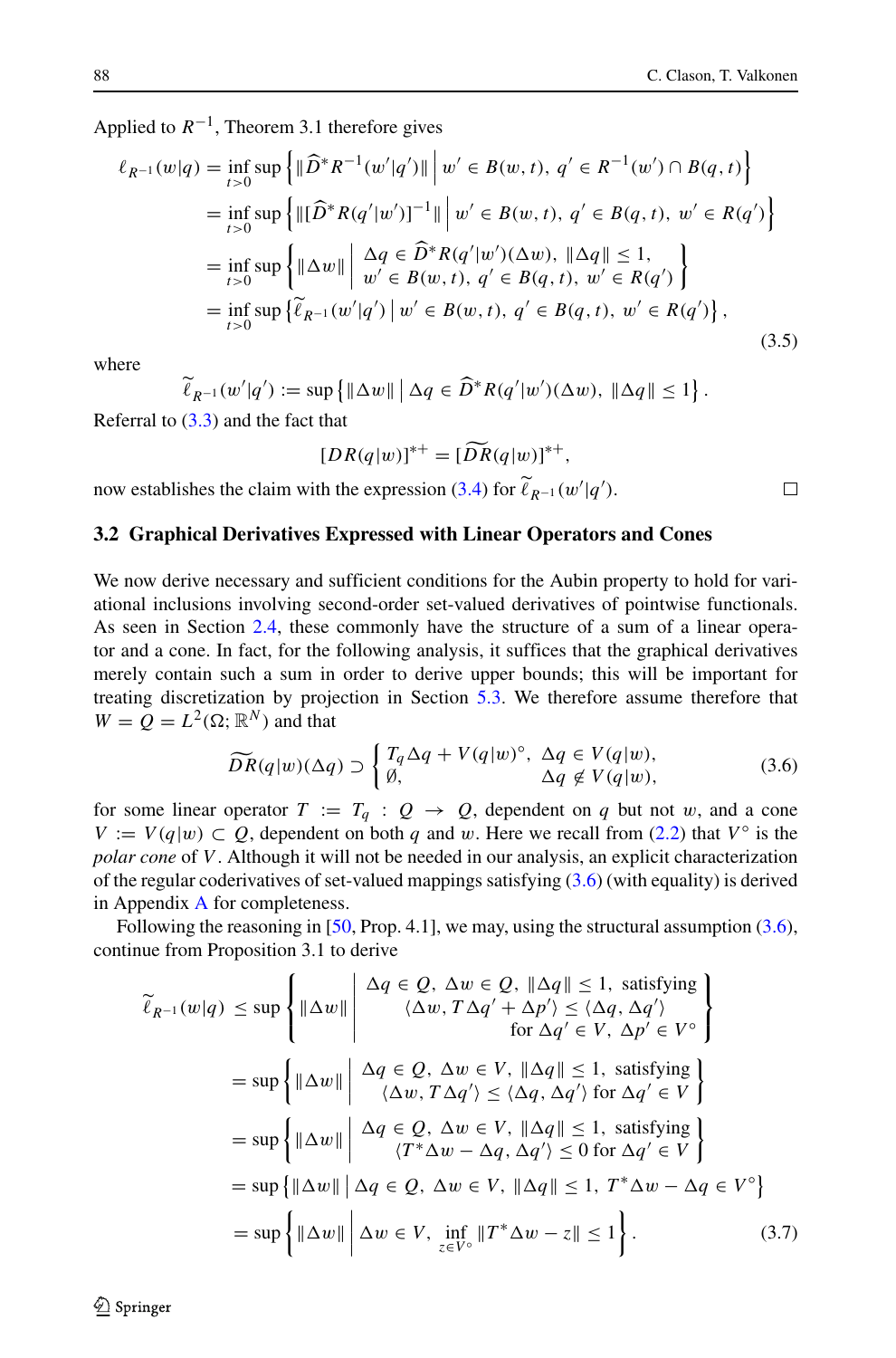We illustrate this expression geometrically in Fig. [3.](#page-20-0) Observe also that if  $(3.6)$  holds as an equality, then so does the first inequality in  $(3.7)$ . That is, in this case

$$
\widetilde{\ell}_{R^{-1}}(w|q) = \sup \left\{ \|\Delta w\| \, \bigg| \, \Delta w \in V, \inf_{z \in V^{\circ}} \|T^*\Delta w - z\| \le 1 \right\}.
$$

*Remark 3.1* If *V* is a closed subspace, then  $V^{\circ} = V^{\perp}$ , and [\(3.7\)](#page-19-2) reduces to

$$
\ell_{R^{-1}}(w|q) \le \sup\{\|\Delta w\| \,|\, \Delta w \in V, \, \|P_V T^* \Delta w\| \le 1\} \\
= \sup\{\|P_V \Delta w\| \,|\, \Delta w \in Q, \, \|P_V T^* P_V \Delta w\| \le 1\}.
$$

We can use [\(3.7\)](#page-19-2) and the expansions above to estimate  $\ell_{R-1}(w'|q')$  for  $R = H_{\bar{u}}$  and  $R = R_0$ . To study stability and metric regularity, we however still need to pass to

$$
\ell_{R^{-1}}(w|q) = \inf_{t>0} \sup \{ \widetilde{\ell}_{R^{-1}}(w'|q') \, \big| \, w' \in B(w,t), \, q' \in B(q,t), \, w' \in R(q') \} \, .
$$

This in essence involves a uniform  $c > 0$  in the condition

$$
\inf_{z \in V(q'|w')^{\circ}} \|T_{q'}^* \Delta w - z\| \ge c \|\Delta w\| \qquad (\Delta w \in V(q'|w'))
$$

for all  $(q', w')$  close to  $(q, w)$ .

If we assume continuity of the mapping  $q' \mapsto T_{q'}$ , we can simplify this condition. The following lemma prepares the way for the stability analysis of saddle points in the next section (cf. [\(4.9\)](#page-24-0) below).

**Lemma 3.1** *Let*  $q, w \in Q = W = X \times Y$ , and suppose that for  $(q', w')$  in a neighborhood *U of*  $(q, w)$ *,* Graph  $R \cap U$  *is closed,*  $(3.3)$  *holds, and we have* 

<span id="page-20-1"></span>
$$
\widetilde{DR}(q'|w')(\Delta q) \supset \begin{cases} T_{q'} \Delta q + V(q'|w')^{\circ}, \ \Delta q \in V(q'|w'),\\ \emptyset, \qquad \Delta q \notin V(q'|w'), \end{cases} \tag{3.8}
$$

<span id="page-20-0"></span>**Fig. 3** A geometric illustration of the distance  $\ell_{R^{-1}}$  computed in  $(3.7)$  for  $(3.6)$ . The dashed line indicates the transformed cone *T*<sup>∗</sup>*V*. Without loss of generality, we restrict  $\Delta w$  to lie on the unit sphere (*dotted*), in which case the distance between points on the unit sphere between the polar  $V^\circ$ and  $T^*V$  gives the inverse Lipschitz constant

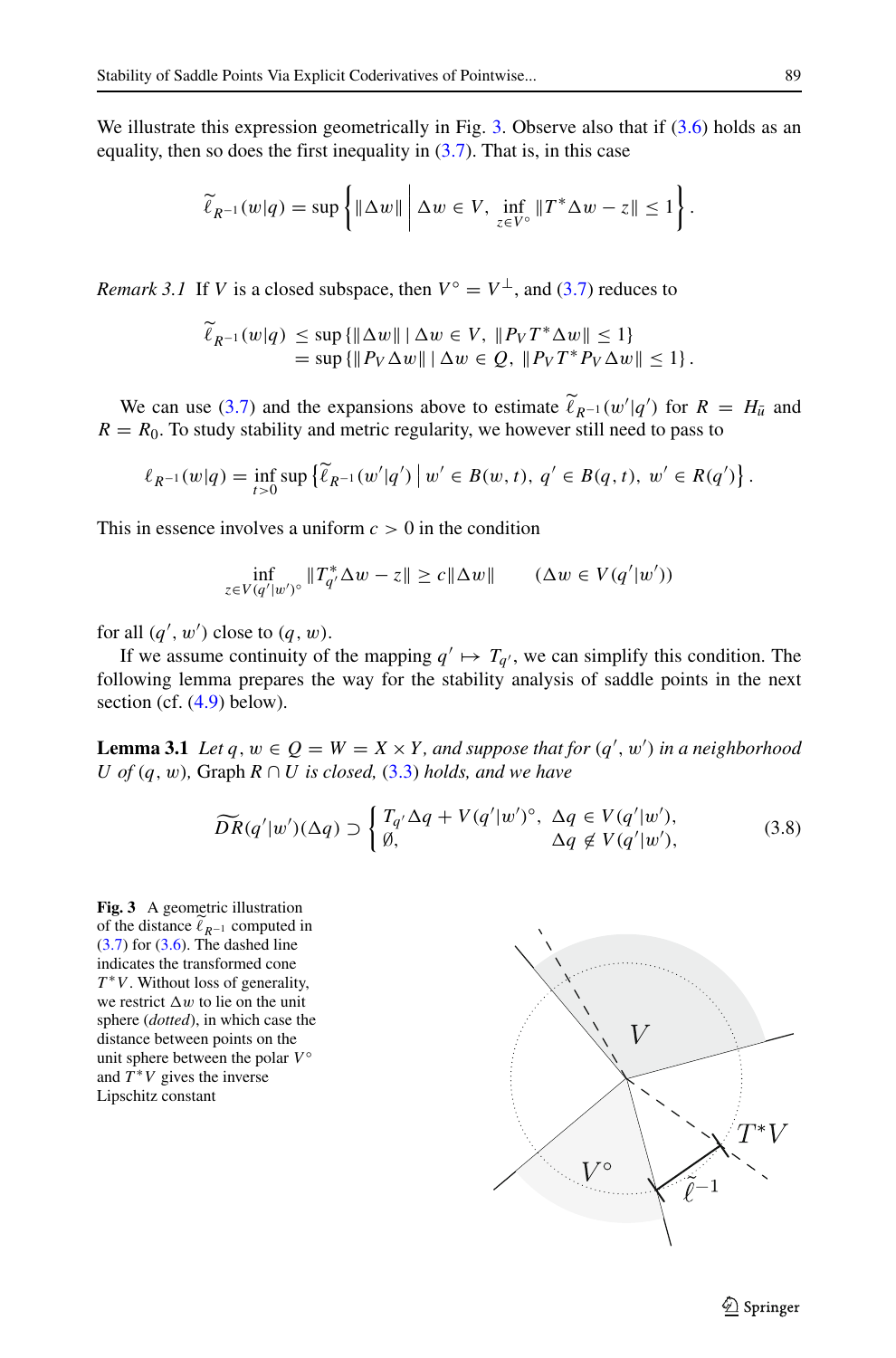*for a cone V (q* |*w )* ⊂ *Y . In addition to these structural assumptions, assume the continuity at q of*  $q' \mapsto T_{q'}$ *, and for some*  $c > 0$  *the bound* 

<span id="page-21-0"></span>
$$
a(q|w; R) := \sup_{t>0} \inf_{\substack{( \Delta w, z) \in W_R^t(q|w), \\ \Delta w \neq 0}} \frac{\|T_q^* \Delta w - z\|}{\|\Delta w\|} \ge c,
$$
 (3.9)

*where*

$$
W_R^t(q|w) := \bigcup \left\{ V(q'|w') \times V(q'|w')^\circ \, \middle| \, w' \in R(q'), \, \|q' - q\| < t, \, \|w' - w\| < t \right\} \subset Y^2.
$$
\nThen

<span id="page-21-1"></span>
$$
\ell_{R^{-1}}(w|q) \le c^{-1}.\tag{3.10}
$$

*Moreover, if* [\(3.8\)](#page-20-1) *holds as an equality, then*  $\ell_{R^{-1}}(w|q) < \infty$  *if and only if*  $a(q|w; R) > 0$ *.* 

*Proof* Suppose [\(3.9\)](#page-21-0) holds, and pick  $c_1 \in (0, c)$ . Whenever  $t > 0$  is small enough and w' and  $q'$  satisfy

$$
w' \in R(q'), \quad \|q - q'\| < t \quad \text{and} \quad \|w - w'\| < t,
$$

the bound [\(3.9\)](#page-21-0), the continuity of  $q' \mapsto T_{q'}$ , and the inclusion

$$
V(q'|w') \times V(q'|w')^{\circ} \subset W_R^t(q|w),
$$

guarantee the estimate

$$
||T_{q'}\Delta w - z|| \ge c_1 ||\Delta w|| \qquad (\Delta w \in V(q'|w'), z \in V(q'|w')^{\circ}).
$$

The latter says that

$$
\widetilde{\ell}_{R^{-1}}(w'|q') \leq c_1^{-1}.
$$

By  $(3.7)$  and  $(3.5)$ , therefore

$$
\ell_{R^{-1}}(w'|q') = \sup{\{\tilde{\ell}_{R^{-1}}(w'|q') \mid w' \in R(q'), \ \|q - q'\| < t, \ \|w - w'\| < t\} \leq c_1^{-1}.
$$

Since  $c_1 \in (0, c)$  was arbitrary, this proves [\(3.10\)](#page-21-1).

If [\(3.9\)](#page-21-0) does not hold, and [\(3.8\)](#page-20-1) holds as an equality, we can, given  $\varepsilon > 0$ , find for every *t* > 0 a pair  $(\Delta w, z) \in W_R^t(q|w) \setminus \{0\} \times Y$ , such that

$$
||T_q^*\Delta w - z|| \le \varepsilon ||\Delta w||.
$$

Thus, by the definition of  $W_R^t(q|w)$ , we can also find  $q'$  and  $w'$  satisfying

$$
w' \in R(q'), \quad \|q - q'\| < t \quad \text{and} \quad \|w - w'\| < t
$$

such that

$$
\Delta w \in V(q'|w') \quad \text{and} \quad z \in V(q'|w')^{\circ}.
$$

Recalling  $(3.7)$ , which holds as an equality under the present assumption that  $(3.8)$  holds as an equality, this implies that

$$
\widetilde{\ell}_{R^{-1}}(w'|q') \geq \varepsilon^{-1}.
$$

Since  $t > 0$  was arbitrary, we have as well that

$$
\ell_{R^{-1}}(w|q) \geq \varepsilon^{-1}.
$$

Finally, since  $\varepsilon > 0$  was arbitrary, it follows that  $\ell_{R^{-1}}(w|q) = \infty$  if [\(3.9\)](#page-21-0) does not hold.  $\square$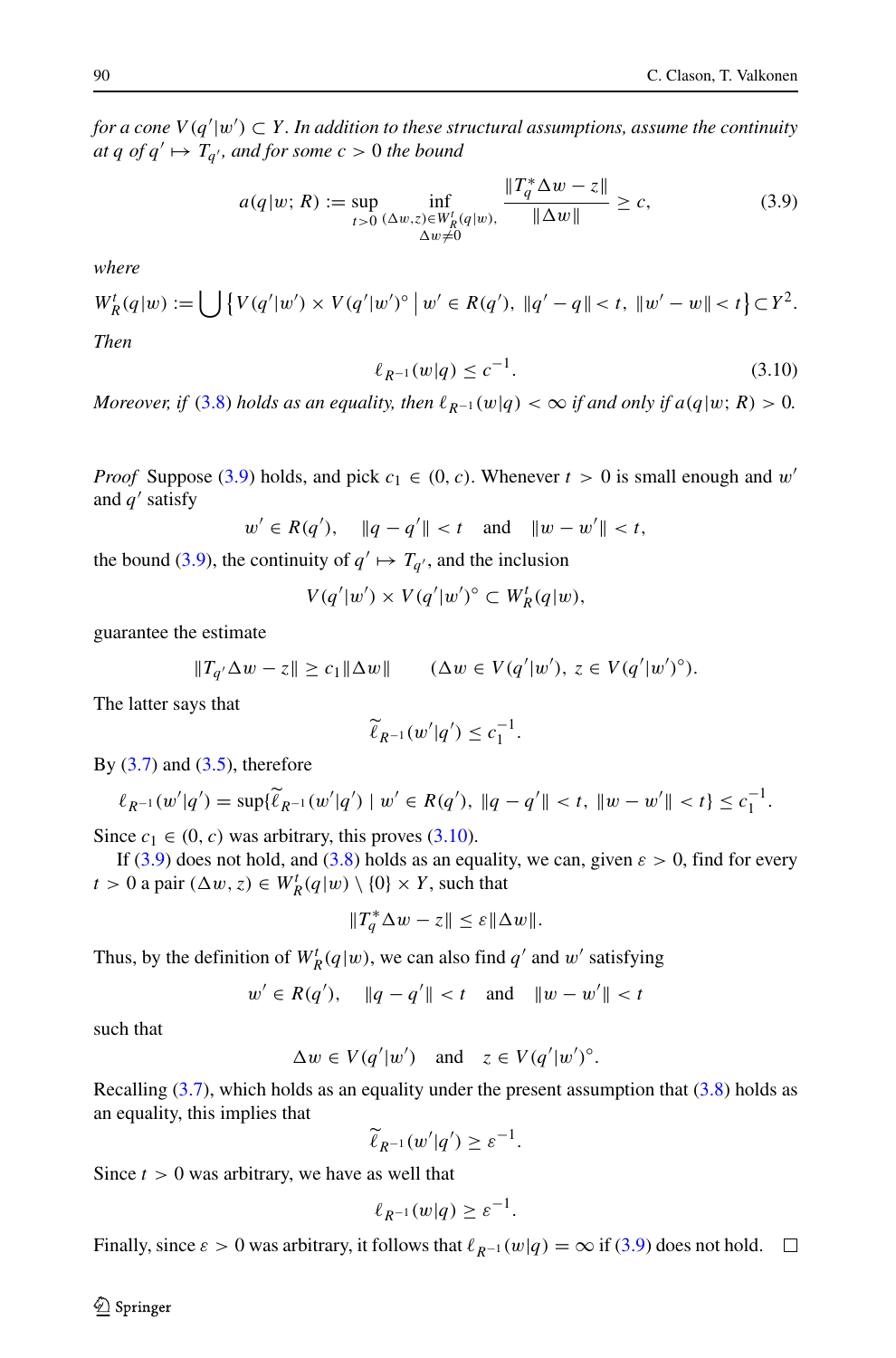#### <span id="page-22-1"></span>**4 Stability of Non-Linear Saddle Point Systems**

We now apply the results of the preceding section to saddle points characterizing minimizers of nonsmooth optimization problems of the form  $(1.1)$ . In particular, we assume that

<span id="page-22-6"></span>
$$
F^*(v) = \int_{\Omega} f^*(v(x)) dx
$$
 (4.1)

for a proper, convex, lower semicontinuous  $f^*$  and, motivated by the problems considered in the next section,

<span id="page-22-5"></span>
$$
G(u) = \int_{\Omega} g(u(x)) dx \quad \text{for} \quad g(z) = \frac{\alpha}{2}|z|^2.
$$
 (4.2)

#### <span id="page-22-0"></span>**4.1 Non-Linear Saddle Point Systems as Variational Inclusions**

We first write the first-order optimality conditions  $(1.2)$  for the problem  $(1.1)$  as an inclusion for a set-valued mapping and compute its derivative.

For  $\hat{q} = (\hat{u}, \hat{v})$  to be a saddle point of [\(1.3\)](#page-1-1), the Lagrangian *L* has to satisfy

$$
L(\widehat{u}, v) \le L(\widehat{u}, \widehat{v}) \le L(u, \widehat{v}) \qquad (u \in X, v \in Y).
$$

Since  $-L(u, \cdot)$  is convex, proper, and lower semicontinuous for any  $u \in X$ , we deduce from the necessary and sufficient first-order optimality condition  $0 \in \partial(-L(u, \cdot))(\hat{v})$  for convex functions together with the sum rule [\[16,](#page-41-14) Prop. 5.6] that  $K(\hat{u}) \in \partial F^*(\hat{v})$ . We also see that

$$
\widehat{u} \in \underset{u}{\text{arg min }} G(u) + \langle K(u), \widehat{v} \rangle.
$$

Since *G* is convex and  $K \in C^1(X; Y)$ , we can apply the calculus of Clarke's generalized derivative (which reduces to the Fréchet derivative and convex subdifferential for differentiable and convex functions, respectively; see, e.g., [\[7,](#page-41-15) Chap. 2.3]) to deduce the overall system of critical point conditions

<span id="page-22-2"></span>
$$
\begin{cases}\nK(\widehat{u}) \in \partial F^*(\widehat{v}), \\
-[\nabla K(\widehat{u})]^*\widehat{v} \in \partial G(\widehat{u}).\n\end{cases}
$$
\n(4.3)

This may be rewritten concisely as

<span id="page-22-4"></span>
$$
0 \in H_{\widehat{u}}(\widehat{q}) \tag{4.4}
$$

for the monotone operator

<span id="page-22-3"></span>
$$
H_{\bar{u}}(u, v) := \begin{pmatrix} \partial G(u) + \nabla K(\bar{u})^* v \\ \partial F^*(v) - \nabla K(\bar{u}) u - c_{\bar{u}} \end{pmatrix}, \text{ where } c_{\bar{u}} := K(\bar{u}) - \nabla K(\bar{u}) \bar{u}. \tag{4.5}
$$

This is defined at an arbitrary base point  $\bar{u} \in X$  for the linearization of *K*. Here and generally we use the notation

$$
q = (u, v) \in X \times Y \quad \text{and} \quad w = (\xi, \eta) \in X \times Y
$$

for combining (primal, dual) and (co-primal, co-dual) variable pairs, respectively. This nomenclature stems from  $v$  being the dual variable in the original saddle-point problem, whereas the co-primal and co-dual variables generally satisfy  $w \in H_{\bar{u}}(q)$ .

Alternatively, we may rewrite the critical point conditions [\(4.3\)](#page-22-2) as

$$
0\in R_0(\widehat{q})
$$

 $\textcircled{2}$  Springer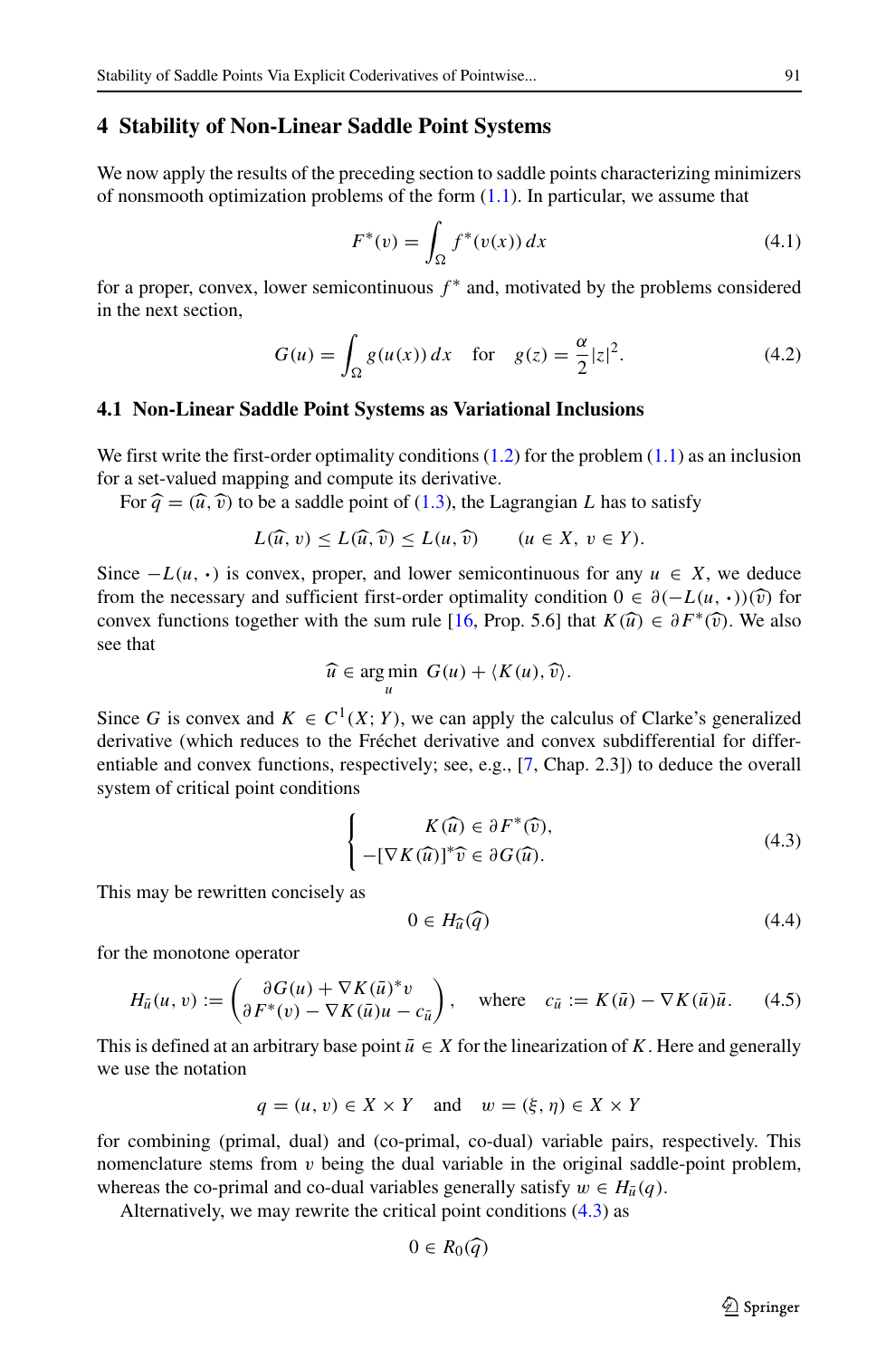for

<span id="page-23-2"></span>
$$
R_0(u, v) := H_u(u, v) = \begin{pmatrix} \partial G(u) + \nabla K(u)^* v \\ \partial F^*(v) - K(u) \end{pmatrix}.
$$
 (4.6)

The mapping  $R_0$  will be useful for general stability analysis, while  $H_{\bar{u}}$  is critical for the primal-dual algorithm of [\[50\]](#page-43-7).

We can prove the following about these mappings.

**Proposition 4.1** *Let*  $G: X = L^2(\Omega; \mathbb{R}^m) \rightarrow (-\infty, \infty]$  *and*  $F^*: Y = L^2(\Omega; \mathbb{R}^n) \rightarrow$ *(*−∞*,*∞] *have the form* [\(2.5\)](#page-4-1) *for some regular integrands g and f* <sup>∗</sup>*, respectively. Let K* ∈  $C^1(X; Y)$ *. Then* Graph  $H_{\bar{u}}$  *is locally closed, and* 

<span id="page-23-0"></span>
$$
DH_{\bar{u}}(q|w)(\Delta q) = \begin{pmatrix} D[\partial G](u|\xi - \nabla K(\bar{u})^*v)(\Delta u) + \nabla K(\bar{u})^* \Delta v \\ D[\partial F^*](v|\eta + \nabla K(\bar{u})u + c_{\bar{u}})(\Delta v) - \nabla K(\bar{u})\Delta u \end{pmatrix},\tag{4.7}
$$

*with D*[*∂G*] *and D*[*∂F*∗] *given by* [\(2.23\)](#page-11-2)*. Moreover* [\(3.3\)](#page-18-0) *holds, i.e.,*

$$
D^*H_{\bar{u}}(q|w)=[DH_{\bar{u}}(q|w)]^{*+}.
$$

*Proof* That Graph  $H_{\bar{u}}$  is locally closed is an immediate consequence of the lower semicontinuity of the convex functionals *G* and  $F^*$  and the continuity of  $\nabla K$ . The expression [\(4.7\)](#page-23-0) is an immediate consequence of Corollary 2.4, where we set

$$
h(u, v) := \begin{pmatrix} \nabla K(\bar{u})^* v \\ -\nabla K(\bar{u})u - c_{\bar{u}} \end{pmatrix} \text{ and } P(u, v) := \begin{pmatrix} \partial G(u) \\ \partial F^*(v) \end{pmatrix},
$$

and observe that *h* is not only smooth but linear with

$$
\nabla h(u, v) = \begin{pmatrix} 0 & \nabla K(\bar{u})^* \\ -\nabla K(\bar{u})u & 0 \end{pmatrix}.
$$

**Proposition 4.2** *Let*  $G: X = L^2(\Omega; \mathbb{R}^m) \rightarrow (-\infty, \infty]$  *and*  $F^*: Y = L^2(\Omega; \mathbb{R}^n) \rightarrow$ *(*−∞*,*∞] *have the form* [\(2.5\)](#page-4-1) *for some regular integrands g and f* <sup>∗</sup>*, respectively. Let K* ∈  $C^2(X; Y)$ *. Then* Graph  $R_0$  *is locally closed, and* 

<span id="page-23-1"></span>
$$
DR_0(q|w)(\Delta q) = \begin{pmatrix} D[\partial G](u|\xi - \nabla K(\bar{u})^*v)(\Delta u) + \nabla_u [\nabla K(u)^*v]\Delta u + \nabla K(u)^* \Delta v \\ D[\partial F^*](v|\eta + K(u))(\Delta v) - \nabla K(u)\Delta u \end{pmatrix},\tag{4.8}
$$

*with D*[*∂G*] *and D*[*∂F*∗] *given by* [\(2.23\)](#page-11-2)*. Moreover* [\(3.3\)](#page-18-0) *holds, i.e.,*

$$
\widehat{D}^* R_0(q|w) = [DR_0(q|w)]^{*+}.
$$

*Proof* Again, the fact that Graph  $R_0$  is locally closed is an immediate consequence of the lower semicontinuity of the convex functionals *G* and *F*<sup>∗</sup> and the continuity of ∇*K*. The expression [\(4.8\)](#page-23-1) is also again an immediate consequence of Corollary 2.4, where we set

$$
h_0(u, v) := \begin{pmatrix} \nabla K(u)^* v \\ -K(u) \end{pmatrix} \quad \text{and} \quad P(u, v) := \begin{pmatrix} \partial G(u) \\ \partial F^*(v) \end{pmatrix},
$$

and observe that

$$
\nabla h_0(u, v) = \begin{pmatrix} \nabla_u [\nabla K(u)^* v] & \nabla K(u)^* \\ -\nabla K(u) & 0 \end{pmatrix},
$$

where we denote  $\nabla_u [\nabla K(u)^* v] := \nabla (\tilde{u} \mapsto [\nabla K(\tilde{u})^* v])(u)$ , using the assumption that *K* is twice differentiable. is twice differentiable.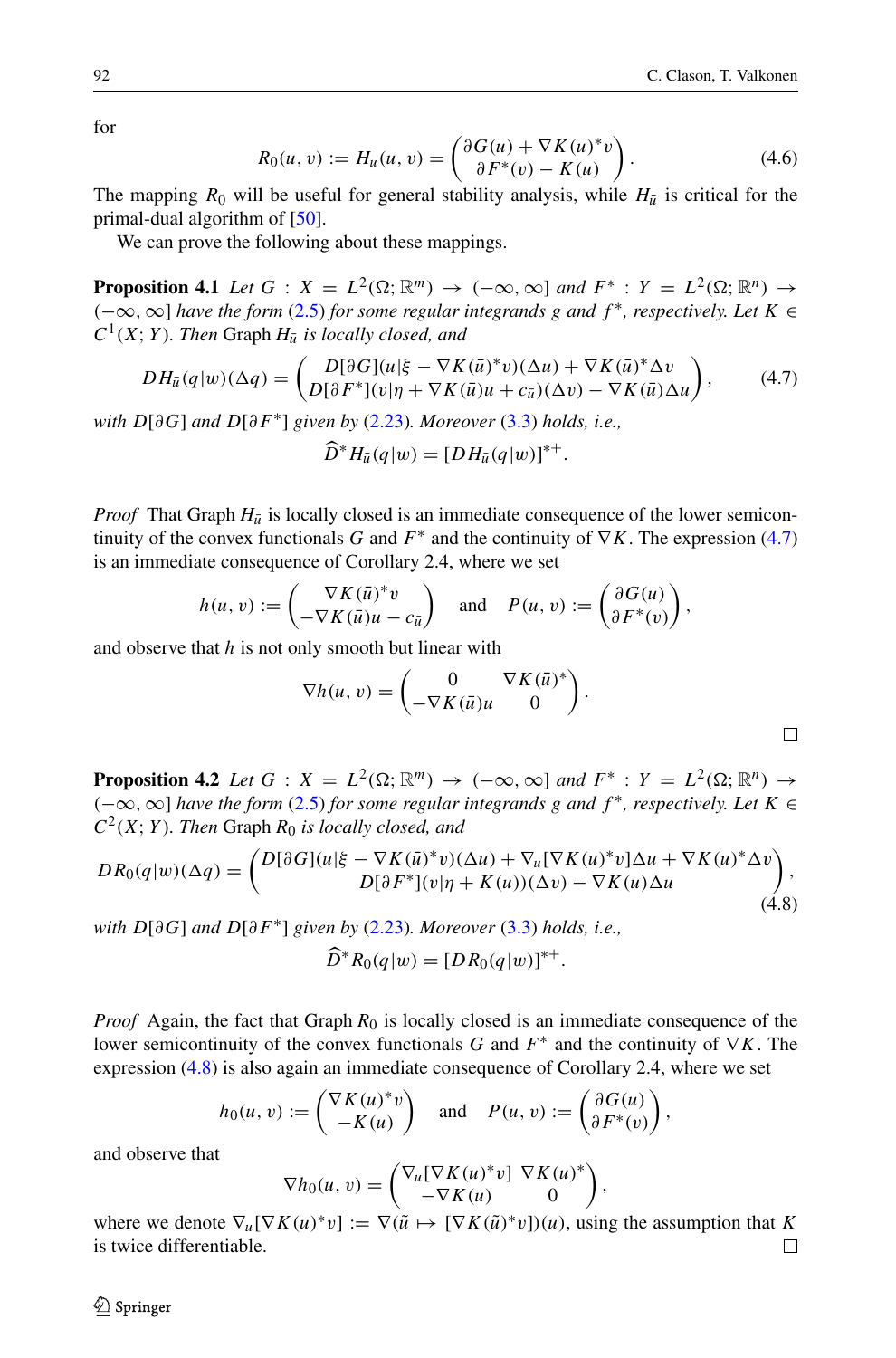*Remark 4.1* Observe from [\(4.7\)](#page-23-0) and [\(4.8\)](#page-23-1) that if  $\bar{u} = u$ ,

$$
DR_0(q|w) = DH_u(q|w) + \begin{pmatrix} \nabla_u [\nabla K(u)^* v] \Delta u \\ 0 \end{pmatrix}.
$$

Comparing [\(4.5\)](#page-22-3) and [\(4.6\)](#page-23-2) also shows that in this case  $R_0(q) = H_u(q)$ .

Recalling [\(3.1\)](#page-17-1) and [\(3.2\)](#page-18-2), as well as Proposition 3.1, we see that in order to analyze the stability of [\(1.2\)](#page-1-0), resp. [\(4.4\)](#page-22-4), we have to compute  $\ell_{R_0^{-1}}(w'|q')$  in a neighborhood of  $(\widehat{q}, 0)$ . We will later see that this will be necessary both for  $\bar{u} = \hat{u}$  and  $\bar{u} = u'$ .

#### **4.2 Lipschitz Estimates for Saddle Points**

We now derive sufficient conditions for the Aubin property to hold for saddle points of [\(4.3\)](#page-22-2). We proceed in several steps. First, we observe that provided that if both  $\widetilde{D[\partial G]}$  and  $\widetilde{D[\partial F^*]}$ have individually the form [\(3.6\)](#page-19-1), then the convexified graphical derivative  $DH_{\bar{u}}(q|w)(\Delta q)$ also has the form  $(3.6)$ . More precisely

<span id="page-24-0"></span>
$$
T_q = \begin{pmatrix} \bar{G}_q & \bar{K}_{\bar{u}}^* \\ -K_{\bar{u}} & \bar{F}_q \end{pmatrix}
$$
(4.9)

for some linear operators  $G_q: X \to X$  and  $F_q: Y \to Y$  and  $K_{\bar{u}} = \nabla K(\bar{u})$ , as well as the cone

*V* $(q|w) = V_{\partial G}(u|\xi - K_{\bar{u}}^* v) \times V_{\partial F^*}(v|\eta + K_{\bar{u}}u + c_{\bar{u}}) \subset X \times Y$ .

Since *G* is assumed to be quadratic, we have  $V_{\partial G}(u|\xi') \equiv X$ , which gives the more specific structure

$$
D[\partial G](u|\xi')(\Delta u) = \bar{G}_q \Delta u
$$

and

$$
\widetilde{D[\partial F^*]}(v|\eta')(\Delta v) = \begin{cases} \bar{F}_q \Delta v + V_{\partial F^*}(v|\eta')^\circ, & \Delta v \in V_{\partial F^*}(v|\eta'), \\ \emptyset, & \Delta v \notin V_{\partial F^*}(v|\eta'). \end{cases}
$$

We make, of course, the implicit assumption that  $\xi' \in \partial G(u)$  and  $\eta' \in \partial F^*(v)$ ; if this does not hold, then the respective graphical derivatives are empty.

As we will see, it is difficult in general to guarantee the Aubin property. One way of doing so is to consider a Moreau–Yosida regularization of *F*, that is to replace *F*∗ by

$$
F_{\gamma}^*(v) := F^*(v) + \frac{\gamma}{2} ||v||^2
$$

for some parameter  $\gamma > 0$ ; see, e.g., [\[3,](#page-41-16) Chap. 12.4]. The regular coderivative of the regularized subdifferential satisfies at least at non-degenerate points for some cone  $V_{\partial F^*}(v|\eta)$ the expression

<span id="page-24-1"></span>
$$
\widetilde{D[\partial F_{\gamma}^*]}(v|\eta)(\Delta v) = \begin{cases} \gamma \Delta v + V_{\partial F^*}(v|\eta)^{\circ}, \ \Delta v \in V_{\partial F^*}(v|\eta), \\ \emptyset, \end{cases} \quad (4.10)
$$

We denote the corresponding operator  $H_{\hat{u}}$  by  $H_{\gamma, \hat{u}}$ .

From Proposition 4.2, we observe that  $\widetilde{DR}_0(q|w)(\Delta q)$  also has the form [\(3.6\)](#page-19-1) with [\(4.9\)](#page-24-0), albeit with a different term  $\bar{K}_{\bar{u}}$  and with  $\bar{G}_a$  including the second-order term  $\nabla_u[\nabla K(u)^*v]$ from *K*.

We now specialize the results of Section [3](#page-17-0) to the specific setting considered in this section. We therefore assume that  $F_q = \gamma I$  for some  $\gamma \geq 0$  and that  $V_{\partial G} = X$ . For the statement of the next lemma, we drop many of the subscripts and denote for short  $T := T_q$ ,  $\overline{K} := \overline{K}_{\overline{u}}, \overline{G} := \overline{G}_q$ , and  $\overline{V} := V_{\partial F^*}(v|\eta)$ .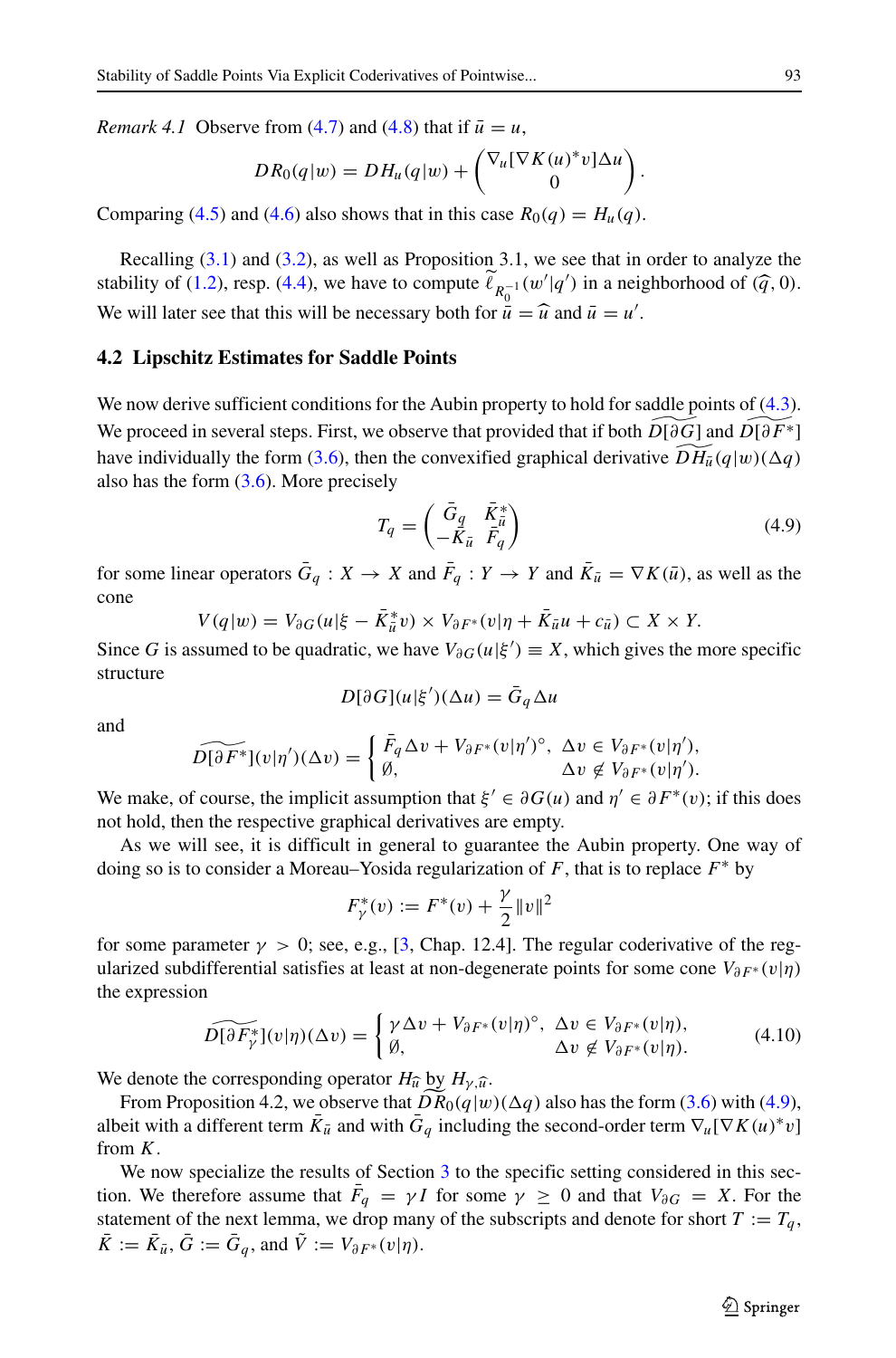**Lemma 4.1** *Let*  $V = X \times \tilde{V} \subset X \times Y$  *be a cone, and let*  $\bar{G}: X \to X$  *and*  $\bar{K}: X \to Y$  *be bounded linear operators. For*  $\gamma \geq 0$ *, define* 

$$
T:=\begin{pmatrix}\bar G&\bar K^*\\ -\bar K&\gamma\,I\end{pmatrix}.
$$

*Suppose*  $\bar{G}$  *is self-adjoint and positive definite, i.e., there exists*  $c_G > 0$  *such that* 

<span id="page-25-1"></span>
$$
\langle \bar{G}\xi, \xi \rangle \ge c_G^2 \| \xi \|^2 \qquad (\xi \in X). \tag{4.11}
$$

*Then, there exists*  $c > 0$  *such that* 

<span id="page-25-2"></span>
$$
\inf_{z \in V^{\circ}} \|T^*w - z\|^2 \ge c \|w\|^2 \qquad (w \in V)
$$
\n(4.12)

*if and only if either of the following conditions hold:*

- (i)  $\gamma > 0$ *, in which case*  $c = c(\gamma, c_G)$ *;*
- (ii) *there exists*  $c_{K,V} >$  *such that*

<span id="page-25-3"></span>
$$
\inf_{\nu \in \tilde{V}^{\circ}} \|\bar{K}\bar{G}^{-1}\bar{K}^{*}\eta - \nu\|^{2} \ge c_{K,V} \|\eta\|^{2} \qquad (\eta \in \tilde{V}), \tag{4.13}
$$

*in which case*  $c = c(||K||, c_G, c_{K,V}) \le c_{K,V}$ .

*Proof* We first prove the sufficiency of (i) and (ii). With  $w = (\xi, \eta) \in V = X \times V_{\partial F^*}$ , and  $z = (0, v) \in V^{\circ} = \{0\} \times V^{\circ}_{\partial F^*}$ , we calculate

$$
\begin{split} \|T^*w - z\|^2 &= \|\bar{G}\xi - \bar{K}^*\eta\|^2 + \|\bar{K}\xi + \gamma\eta - \nu\|^2 \\ &= \|\bar{G}\xi\|^2 + \|\bar{K}^*\eta\|^2 - 2\langle\bar{G}\xi, \bar{K}^*\eta\rangle \\ &+ \|\bar{K}\xi\|^2 + \gamma^2 \|\eta\|^2 + \|\nu\|^2 + 2\gamma\langle\bar{K}\xi, \eta\rangle - 2\langle\bar{K}\xi, \nu\rangle - 2\gamma\langle\eta, \nu\rangle \\ &= \|\bar{G}\xi\|^2 + \|\bar{K}^*\eta\|^2 - 2\langle\bar{G}\xi, \bar{K}^*\eta\rangle + \|\bar{K}\xi - \nu\|^2 + \gamma^2 \|\eta\|^2 \\ &+ 2\gamma\langle\bar{K}\xi, \eta\rangle - 2\gamma\langle\eta, \nu\rangle. \end{split}
$$

Assume first that  $\gamma > 0$ . For arbitrary  $\lambda \in [0, \gamma]$ , we can insert the productive zero and use  $(\lambda - \gamma)\langle \nu, \eta \rangle \ge 0$  for all  $\nu \in \tilde{V}^\circ$  and  $\eta \in \tilde{V}$  to obtain

$$
||T^*w - z||^2 = ||\bar{G}\xi||^2 + ||\bar{K}^* \eta||^2 - 2\langle(\bar{G} + \lambda I - \gamma I)\xi, \bar{K}^* \eta\rangle[-1] + 2\lambda\langle\bar{K}\xi, \eta\rangle
$$
  
 
$$
+ ||\bar{K}\xi - \nu||^2 + \gamma^2 ||\eta||^2 - 2\gamma\langle\eta, \nu\rangle \ge ||\bar{G}\xi||^2
$$
  
 
$$
+ ||\bar{K}^* \eta||^2 - 2\langle(\bar{G} + \lambda I - \gamma I)\xi, \bar{K}^* \eta\rangle[-1] + 2\lambda\langle\bar{K}\xi - \nu, \eta\rangle
$$
  
 
$$
+ ||\bar{K}\xi - \nu||^2 + \gamma^2 ||\eta||^2.
$$

This we further estimate by application of Young's inequality for any  $\rho_1$ ,  $\rho_2 > 0$  as

<span id="page-25-0"></span>
$$
||T^*w - z||^2 \ge ||\bar{G}\xi||^2 + ||\bar{K}^*\eta||^2 - 2\langle(\bar{G} + \lambda I - \gamma I)\xi, \bar{K}^*\eta\rangle[-1] + (\gamma^2 - \lambda \rho_1^{-1})||\eta||^2
$$
  
 
$$
+ (1 - \lambda \rho_1) ||\bar{K}\xi - \nu||^2 \ge ||\bar{G}\xi||^2 - \rho_2^{-1} ||(\bar{G} + \lambda I - \gamma I)\xi||^2
$$
  
 
$$
+ (1 - \rho_2) ||\bar{K}^*\eta||^2[-1] + (\gamma^2 - \lambda \rho_1^{-1})||\eta||^2 + (1 - \lambda \rho_1) ||\bar{K}\xi - \nu||^2.
$$
 (4.14)

Let us choose  $\rho_1 = \lambda^{-1}$  and  $\rho_2 = 1$ . Then [\(4.14\)](#page-25-0) becomes

$$
||T^*w - z||^2 \ge ||\bar{G}\xi||^2 - ||(\bar{G} + \lambda I - \gamma I)\xi||^2 + (\gamma^2 - \lambda^2) ||\eta||^2.
$$

Now,

$$
\|\bar{G}\xi\|^2 - \|(\bar{G} + \lambda I - \gamma I)\xi\|^2 = 2(\gamma - \lambda)\langle \bar{G}\xi, \xi \rangle - (\gamma - \lambda)^2 \|\xi\|^2,
$$

 $\mathcal{D}$  Springer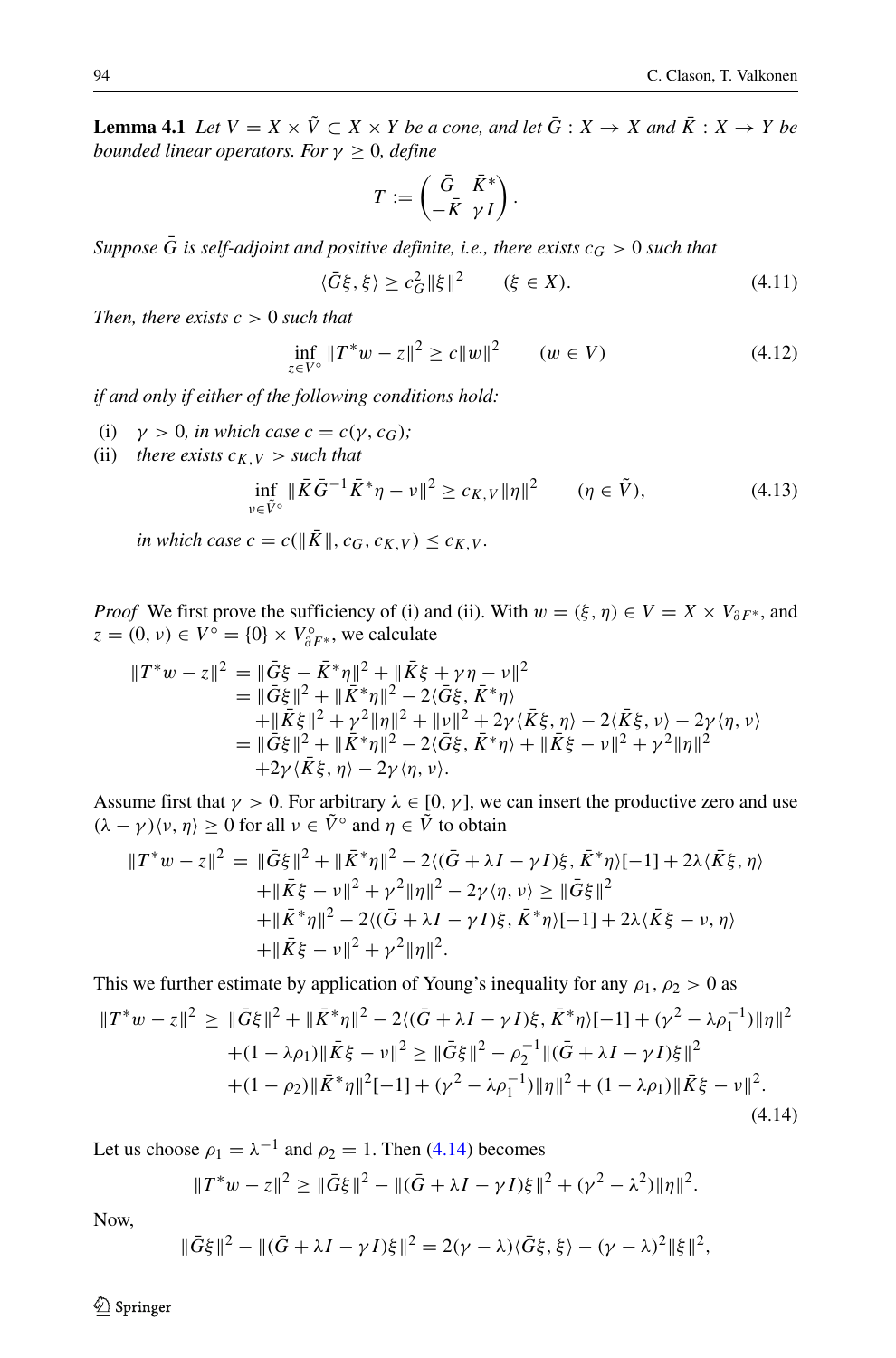so that by  $(4.11)$  we therefore require that

$$
2(\gamma - \lambda)c_G - (\gamma - \lambda)^2 > 0.
$$

This holds if  $\lambda < \gamma$  is large enough, verifying case (i) including the relationship  $c =$  $c(\gamma, c_G)$ .

Suppose next that  $\gamma = 0$ . To verify the sufficiency of (ii), we proceed by contradiction, assuming [\(4.12\)](#page-25-2) not to hold for

$$
c = \frac{c_{K,V}}{1 + \|\bar{K}\bar{G}^{-1}\|}.
$$

Thus, for some  $c' \in (0, c)$ , we can find  $w \in X \times \tilde{V}$  and  $v \in \tilde{V}^{\circ}$  satisfying

$$
||T^*w - (0, v)||^2 \le c'||w||^2.
$$

We may assume that  $||w|| = 1$ . Thus,

$$
T^*w - (0, v) = (e_1, e_2) \quad \text{where} \quad ||e_1||^2 + ||e_2||^2 \le c',
$$

which means

$$
\bar{G}\xi - \bar{K}^*\eta = e_1 \quad \text{and} \quad \bar{K}\xi - \nu = e_2.
$$

Since  $\bar{G}$  is invertible by [\(4.11\)](#page-25-1), this shows that

$$
\bar{K}\bar{G}^{-1}\bar{K}^*\eta - \nu = e_2 - \bar{K}\bar{G}^{-1}e_1.
$$

Thus

$$
\|\bar{K}\bar{G}^{-1}\bar{K}^*\eta - \nu\|^2 \le 2(1 + \|\bar{K}\bar{G}^{-1}\|)c' < c_{K,V},
$$

in contradiction to  $(4.13)$ . Therefore (ii) is sufficient for  $(4.12)$ . We also estimate

$$
\|\bar{G}\xi\| \geq c_G \|\xi\|.
$$

Using the standard relation

$$
\sup_{\|\xi\|=1} \|\bar{G}^{-1}\xi\| = \sup_{\xi \neq 0} \frac{\|\xi\|}{\|\bar{G}\xi\|},
$$

we therefore have

$$
\|\bar{K}\bar{G}^{-1}\| \le c_G^{-1} \|\bar{K}\|.
$$

This verifies  $c = c(||K||, c_G, c_{K,V})$ .

Having dealt with the sufficient conditions, let us now verify the necessity of  $(4.13)$  when  $\gamma = 0$ . We expand

<span id="page-26-0"></span>
$$
||T^*w - z||^2 = ||\bar{G}\xi - \bar{K}^*\eta||^2 + ||\bar{K}\xi - v||^2.
$$
 (4.15)

Using the invertibility of  $\bar{G}$  from [\(4.11\)](#page-25-1), let us choose  $\xi = \bar{G}^{-1}\bar{K}^*\eta$ . Then [\(4.15\)](#page-26-0) gives

$$
||T^*w - z||^2 = ||\bar{K}\bar{G}^{-1}\bar{K}^*\eta - v||^2,
$$

immediately showing the necessity of  $(4.13)$  and  $c_{K,V} \geq c$ .

*Remark 4.2* It is easily seen that if  $\gamma = 0$ , then existence of a  $c > 0$  such that

$$
||K^*\eta|| \ge c||\eta|| \quad (\eta \in V_{\partial F^*})
$$

is necessary for the satisfaction of [\(4.12\)](#page-25-2).

We now combine the above low-level lemma with Lemma 3.1.

П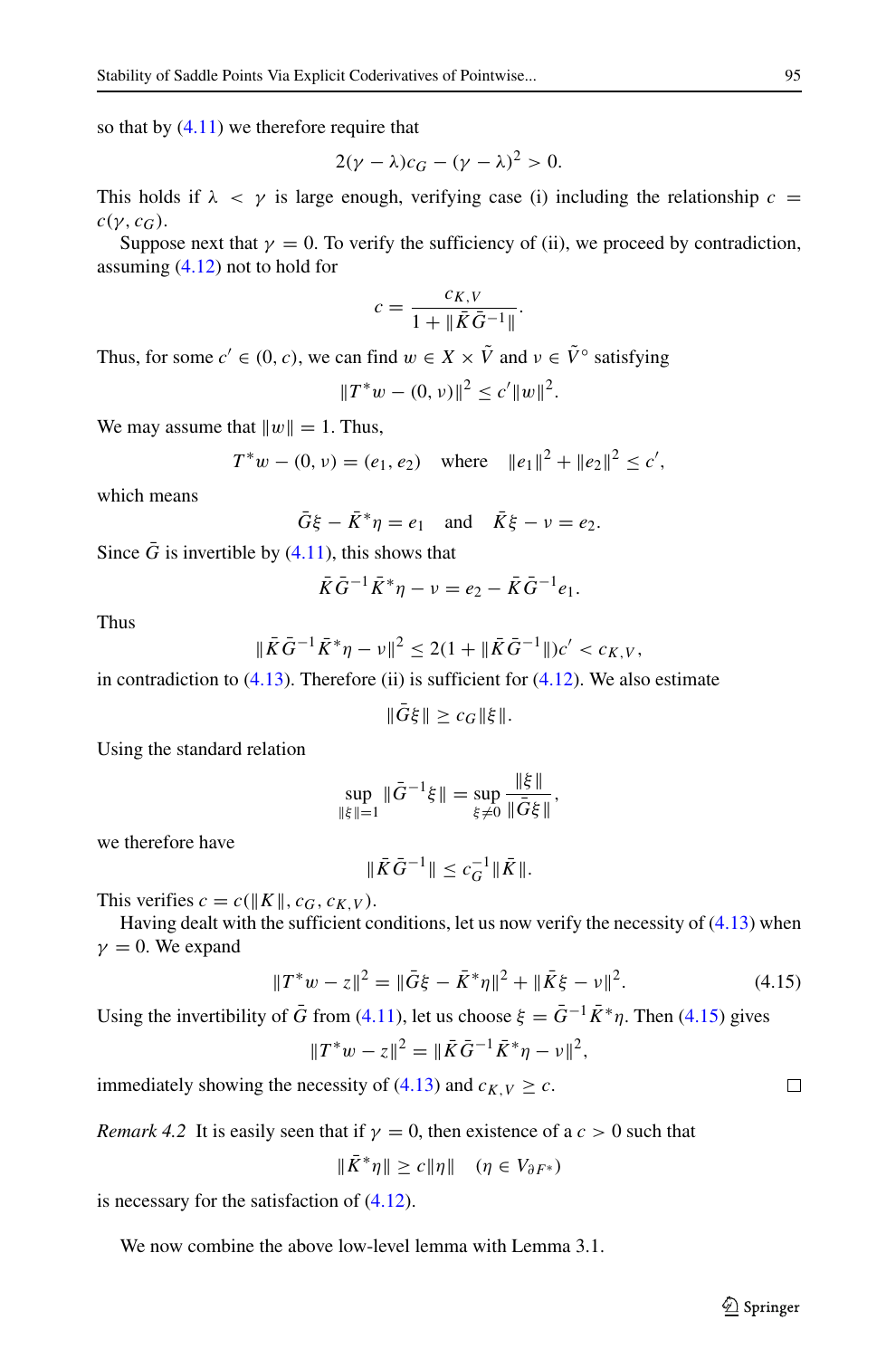<span id="page-27-7"></span>**Lemma 4.2** *Let*  $q, w \in Q = W = X \times Y$  *and suppose that for*  $(q', w')$  *in a neighborhood U of*  $(q, w)$ *,* Graph  $R \cap U$  *is closed,*  $(3.3)$  *holds, and we have* 

<span id="page-27-1"></span>
$$
\widetilde{DR}(q'|w')(\Delta q) \supset \begin{cases} T_{q'}\Delta q + V_R(q'|w')^\circ, & \Delta q \in V_R(q'|w'),\\ \emptyset, & \Delta q \notin V_R(q'|w'), \end{cases} \tag{4.16}
$$

*for*

$$
T_{q'}=\begin{pmatrix}\bar{G}_{q'} & \bar{K}_{u'}^*\\ -\bar{K}_{u'} & \gamma I\end{pmatrix},\,
$$

*and*

<span id="page-27-4"></span>
$$
V_R(q'|w') = X \times \tilde{V}(v'|\eta') \subset X \times Y. \tag{4.17}
$$

*In addition to these structural assumptions, suppose that the mappings*  $q' \mapsto \bar{G}_{q'}$  and  $u' \mapsto \bar{K}_{u'}$  are continuous at q and *u*, respectively. Assume, moreover, that each  $\bar{G}_{q'}$  is *self-adjoint and positive definite, i.e., there exists*  $c_G > 0$  *such that* 

$$
\langle \bar{G}_q \xi, \xi \rangle \ge c_G \|\xi\|^2 \qquad (\xi \in X). \tag{4.18}
$$

*Define further*

<span id="page-27-0"></span>
$$
b(q|w; R) := \sup_{t>0} \inf_{\substack{(\mathbf{0}, \Delta\eta), (\mathbf{0}, v)) \in W_R^t(q|w), \\ \Delta\eta \neq 0}} \frac{\|\bar{K}_u \bar{G}_u^{-1} \bar{K}_u^* \Delta \eta - v\|}{\|\Delta \eta\|}.
$$
 (4.19)

*Then*

<span id="page-27-8"></span><span id="page-27-3"></span><span id="page-27-2"></span>
$$
\ell_{R^{-1}}(w|q) < \infty \tag{4.20}
$$

*provided*

$$
\max\{\gamma, b(q|w; R)\} > 0. \tag{4.21}
$$

*If* [\(4.16\)](#page-27-1) *holds as an equality, then* [\(4.20\)](#page-27-2) *holds if and only if* [\(4.21\)](#page-27-3) *holds.*

*Proof* If  $\gamma > 0$ , we may directly apply Lemma 3.1. So we take  $\gamma = 0$ . Suppose first that [\(4.21\)](#page-27-3) holds. Then  $b(q|w; R) =: c_{K,V} > 0$ , and [\(4.19\)](#page-27-0) gives

<span id="page-27-5"></span>
$$
\frac{\|\bar{K}_u\bar{G}_u^{-1}\bar{K}_u^*\Delta\eta - \nu\|}{\|\Delta\eta\|} \ge c_{K,V} \tag{4.22}
$$

for every  $\Delta \eta \neq 0$  and *ν* satisfying

$$
((0,\Delta\eta),(0,\nu))\in W_R^t(q|w).
$$

That is, using the facts that  $0 \in X$  and  $0 \in X^{\circ}$ , as well as the expression [\(4.17\)](#page-27-4), we see that [\(4.22\)](#page-27-5) holds whenever

$$
\Delta \eta \in \tilde{V}(v'|\eta') \quad \text{and} \quad v \in \tilde{V}(v'|\eta')^{\circ}
$$

for some  $q' = (u', v')$  and  $w' = (\xi', \eta')$  satisfying

$$
w' \in R(q'), \quad \|q' - q\| < t, \quad \|w' - w\| < t.
$$

With  $q'$  and  $w'$  fixed, Lemma 4.1 now shows the existence of a constant  $c > 0$  such that

<span id="page-27-6"></span>
$$
||T^* \Delta w - z||^2 \ge c ||\Delta w||^2
$$
 (4.23)

for all

$$
(\Delta w, z) \in (X \times \tilde{V}(v'|\eta')) \times (X \times \tilde{V}(v'|\eta'))^{\circ},
$$

with *c* depending only on  $||K||$ ,  $c_G$ , and  $c_{K,V}$ . Therefore [\(4.23\)](#page-27-6) holds for all

$$
(\Delta w, z) \in W_R^t(q|w).
$$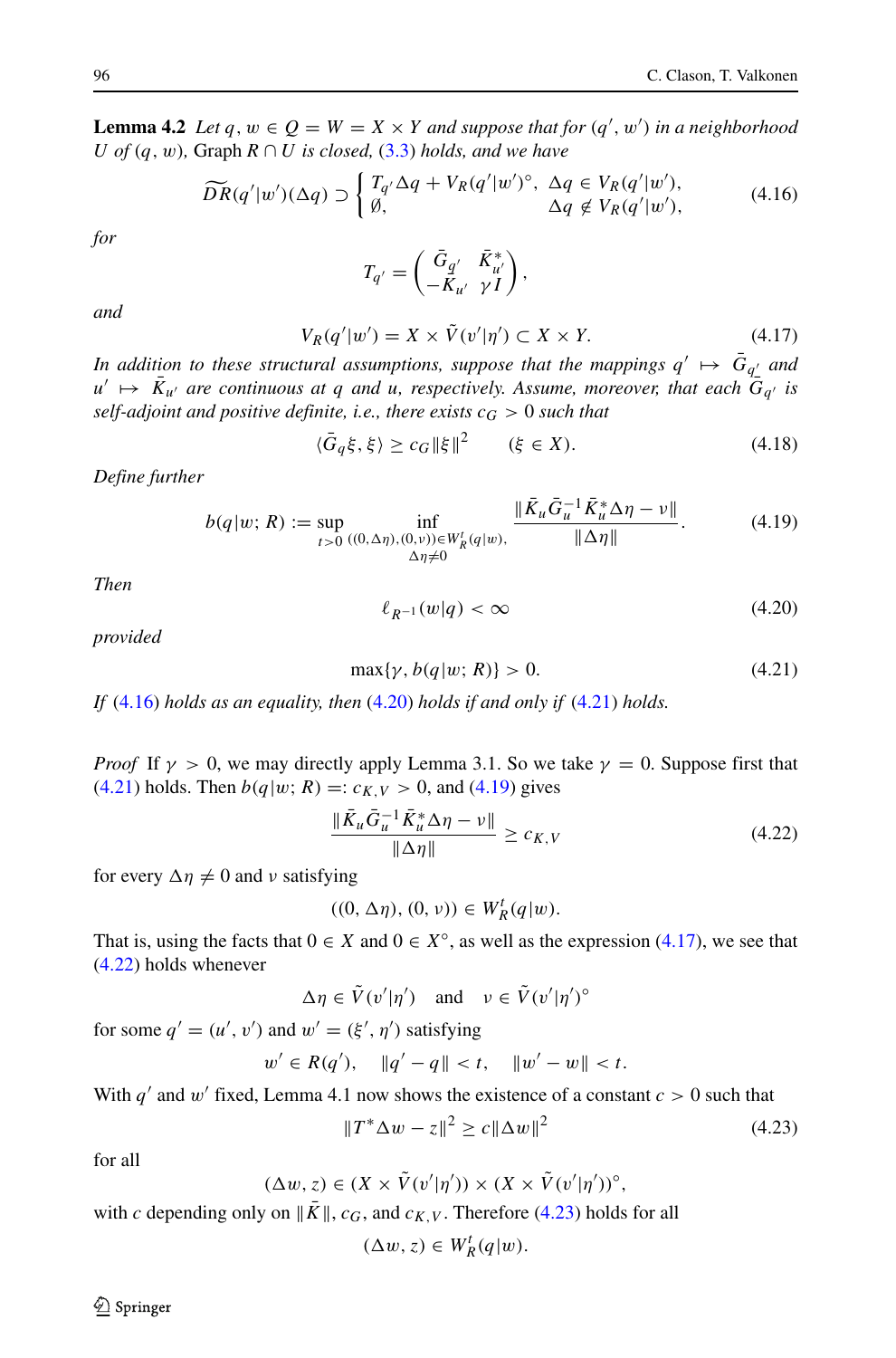Applying [\(4.23\)](#page-27-6) in the expression for *a* in [\(3.9\)](#page-21-0) now shows that

$$
a(q|w; R) \geq c.
$$

Finally, an application of Lemma 3.1 shows that  $\ell_{R^{-1}}(w|q) < \infty$ .

In the other direction, to show that  $\ell_{R^{-1}}(w|q) = \infty$  if  $b(q|w; R) = 0$ , we assume to the contrary that  $\ell_{R^{-1}}(w|q) < \infty$ . Then  $a(q|w; R) \geq c$  for some constant  $c > 0$ . Now we perform the above steps in the opposite direction to show that  $b(q|w; R) > 0$ , in contradiction to the premise. contradiction to the premise.

The following theorem, which specializes Lemma 4.2 to the specific structure assumed in this section and estimates the lower bounds slightly to derive easier conditions, is one of the main results of this work.

**Theorem 4.1** *Let*  $q, w \in Q = W = X \times Y$  *and let U be a neighborhood of*  $(q, w)$ *. Suppose that*

$$
R(q') = P(q') + h(q') \quad \text{for} \quad P(q') = \begin{pmatrix} \nabla G(u') \\ \partial F^*(v') \end{pmatrix} \quad \text{and} \quad h(q') = \begin{pmatrix} \nabla \overline{h}(u')^* v' \\ -\overline{h}(u') \end{pmatrix}
$$

*for G and F*∗ *of the form* [\(2.5\)](#page-4-1) *for some regular integrands g and f* ∗*, respectively. Assume further that*  $\bar{h} \in C^1(X; Y)$  *and*  $G \in C^2(X)$ *, and that*  $F^*$  *satisfies for some*  $\gamma \geq 0$  *the inclusion*

<span id="page-28-0"></span>
$$
\widetilde{D[\partial F^*]}(v'|\eta')(\Delta v) \supset \begin{cases} \gamma \Delta v + V_{\partial F^*}(v'|\eta')^\circ, & \Delta v \in V_{\partial F^*}(v'|\eta'), \\ \emptyset, & \Delta v \notin V_{\partial F^*}(v'|\eta'). \end{cases} (4.24)
$$

*In addition to these structural assumptions, suppose that there exists a constant*  $c_G > 0$ *such that*

$$
\langle \nabla^2 G(u)\xi + \nabla_u [\nabla \bar{h}(u)^* v]\xi, \xi \rangle \ge c_G \|\xi\|^2 \qquad (\xi \in X). \tag{4.25}
$$

*Define for*

$$
\bar{B} := \nabla \bar{h}(u) \big( \nabla^2 G(u) + \nabla_u [\nabla \bar{h}(u)^* v] \big)^{-1} \nabla \bar{h}(u)^*
$$

*and*

$$
W_{\partial F^*}^t(v|\eta) := \bigcup \left\{ V_{\partial F^*}(v'|\eta') \times V_{\partial F^*}(v'|\eta')^{\circ} | \eta' \in \partial F^*(v'), ||v'-v|| < t, ||\eta'-\eta|| < t \right\}
$$

*the quantity*

<span id="page-28-4"></span>
$$
\bar{b}(q|w;R) := \sup_{t>0} \inf \left\{ \frac{\|\bar{B}z - v\|}{\|z\|} \mid (z,v) \in W_{\partial F^*}^t(v|\eta + \bar{h}(u)), \ z \neq 0 \right\}.
$$
 (4.26)

*Then*

<span id="page-28-3"></span><span id="page-28-1"></span>
$$
\ell_{R^{-1}}(w|q) < \infty \tag{4.27}
$$

*provided*

<span id="page-28-2"></span>
$$
\max\{\gamma, \bar{b}(q|w;R)\} > 0. \tag{4.28}
$$

*If* [\(4.24\)](#page-28-0) *holds as an equality, then* [\(4.27\)](#page-28-1) *holds if and only if* [\(4.28\)](#page-28-2) *holds.*

*Proof* Similarly to Proposition 4.2, we compute

$$
DR(q'|w')(\Delta q) = \begin{pmatrix} \nabla^2 G(u')(\Delta u) + \nabla_u [\nabla \overline{h}(u')^* v'] \Delta u + \nabla \overline{h}(u')^* \Delta v \\ D[\partial F^*](v'|\eta' + \overline{h}(u'))(\Delta v) - \nabla \overline{h}(u') \Delta u \end{pmatrix},
$$

 $\mathcal{D}$  Springer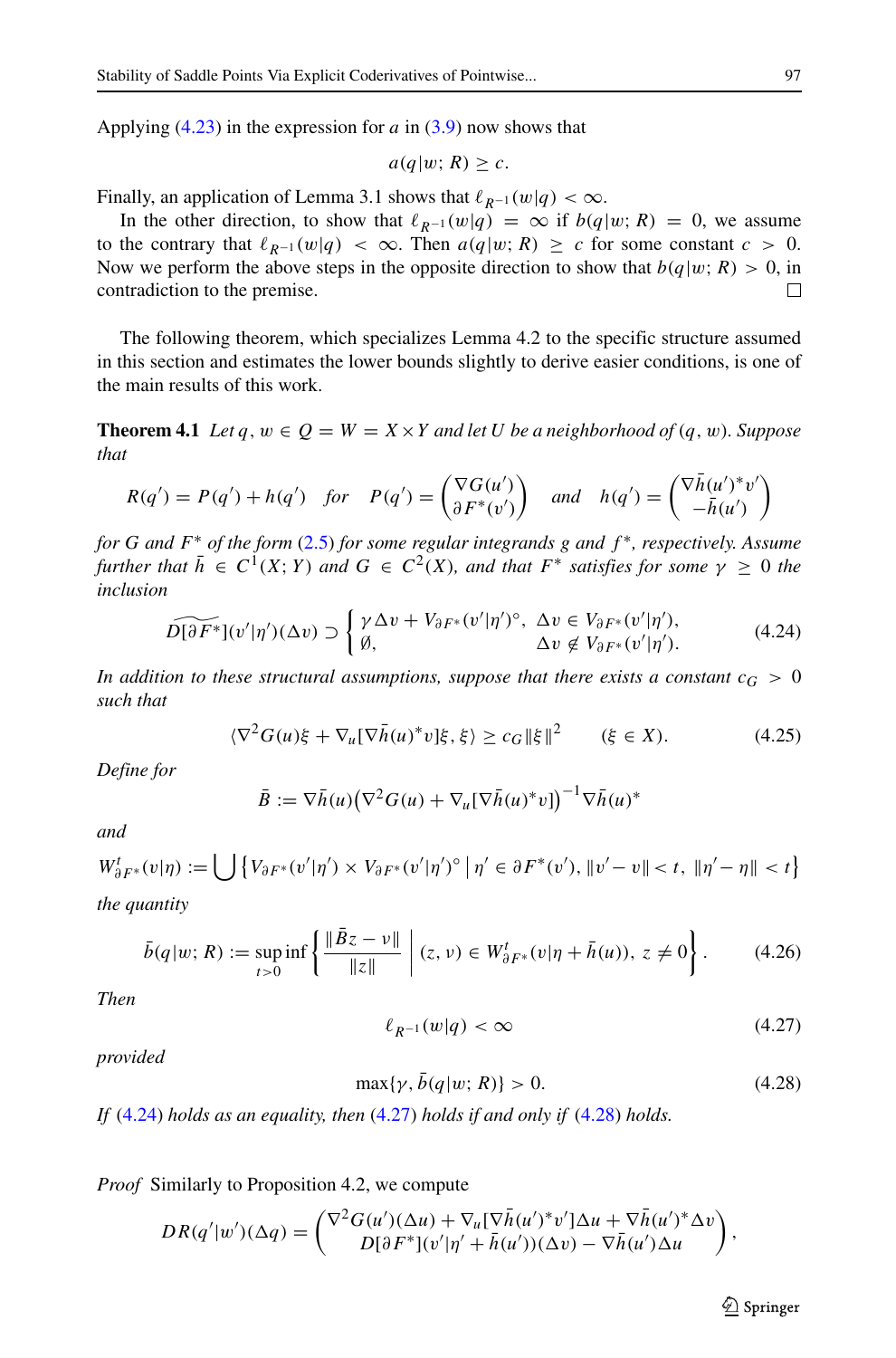and

$$
\widetilde{DR}(q'|w')(\Delta q) = \begin{pmatrix} \nabla^2 G(u')(\Delta u) + \nabla_u [\nabla \overline{h}(u')^* v'] \Delta u + \nabla \overline{h}(u')^* \Delta v \\ \nabla[\partial F^*](v'|\eta' + \overline{h}(u'))(\Delta v) - \nabla \overline{h}(u') \Delta u \end{pmatrix},
$$

where we denote

$$
\nabla_u [\nabla \bar{h}(u')^* v'] \Delta u := \nabla \left( \tilde{u} \mapsto [\nabla \bar{h}(\tilde{u})^* v'] \Delta u \right) (u').
$$

The structural assumptions of Lemma 4.2 are thus satisfied with

$$
\bar{G}_{q'} := \nabla^2 G(u') + \nabla_u [\nabla \bar{h}(u')^* v'], \quad \bar{K}_{u'} := \nabla \bar{h}(u'),
$$
 and  $\tilde{V}(q'|w') := V_{\partial F^*}(v'|\eta' + \bar{h}(u')).$  Moreover, Graph  $R \cap U$  is closed due to the assumptions on  $\bar{h}$  and  $G$  and to  $G$  and  $F^*$  being convex. Further, (4.2) holds by Corollary 2.4.

Condition  $(4.18)$  is guaranteed by  $(4.25)$ , while for  $(4.21)$ , we first of all observe that

$$
\bar{B} = \bar{K}_u \bar{G}_u^{-1} \bar{K}_u^* \Delta \eta,
$$

so [\(4.19\)](#page-27-0) becomes

<span id="page-29-0"></span>
$$
b(q|w; R) = \sup_{t>0} \inf_{\substack{((0,\Delta\eta),(0,\nu)) \in W_R^t(q|w), \\ \Delta\eta \neq 0}} \frac{\|B\Delta\eta - \nu\|}{\|\Delta\eta\|}.
$$
 (4.29)

Here

$$
W_R^t(q|w) = \bigcup \left\{ (X \times V) \times (\{0\} \times V^\circ) \mid V \in \widetilde{W_R^t(q|w)} \right\}
$$

with

$$
\widetilde{W_R'(q|w)} = \left\{ V_{\partial F^*}(v'|\eta' - \bar{h}(u')) \middle| \begin{array}{l} \xi' = \nabla G(u') + \nabla \bar{h}(u')^* v', & ||q' - q|| < t, \\ \eta' \in \partial F^*(v') - \bar{h}(u'), & ||w' - w|| < t \end{array} \right\}.
$$

We derive for small  $t > 0$  and some constant  $C > 1$  (depending on  $(q, w)$ ) the inclusion

$$
\widetilde{W'_{R}(q|w)} = \left\{ V_{\partial F^*}(v'|\eta') \middle| \begin{aligned} &\|u' - u\|^2 + \|v' - v\|^2 < t^2, \ \eta' \in \partial F^*(v'), \\ &\|\nabla G(u') + \nabla \bar{h}(u')^*v' - \xi\|^2 + \|\eta' - \bar{h}(u') - \eta\|^2 < t^2 \end{aligned} \right\}
$$
\n
$$
\subset \left\{ V_{\partial F^*}(v'|\eta') \middle| \begin{aligned} &\|u' - u\|^2 + \|v' - v\|^2 < t^2, \ \eta' \in \partial F^*(v'), \\ &\|\eta' - \bar{h}(u') - \eta\|^2 < t^2 \end{aligned} \right\}
$$
\n
$$
\subset \left\{ V_{\partial F^*}(v'|\eta') \middle| \begin{aligned} &\|u' - u\| < t, \ \|v' - v\| < t, \ \eta' \in \partial F^*(v'), \\ &\|\eta' - \bar{h}(u) - \eta\| - \|\bar{h}(u') - \bar{h}(u)\| < t \end{aligned} \right\}
$$
\n
$$
\subset \left\{ V_{\partial F^*}(v'|\eta') \middle| \begin{aligned} &\|v' - v\| < t, \ \eta' \in \partial F^*(v'), \\ &\|\eta' - \bar{h}(u) - \eta\| < t, \ \eta' \in \partial F^*(v'), \\ &\|\eta' - \bar{h}(u) - \eta\| < Ct \end{aligned} \right\} =: \mathcal{V}_C.
$$

In the final step we have used the fact that  $\bar{h} \in C^1(X; Y)$  is Lipschitz on  $B(u, t)$  for small  $t > 0$ . Now

$$
\bigcup \{ V \times V^{\circ} \mid V \in \mathcal{V}_C \} \subset W_{\partial F^*}^{C_t}(v | \eta + \bar{h}(u)).
$$

Since we take the supremum over  $t > 0$  in [\(4.19\)](#page-27-0), the scaling factor  $C > 0$  disappears, and we deduce from  $(4.26)$  and  $(4.29)$  that

$$
b(u|w; R) \ge \bar{b}(u|w; R).
$$

Thus [\(4.26\)](#page-28-4) guarantees [\(4.19\)](#page-27-0). Similarly, retracing the steps, we verify that

$$
W_{\partial F^*}^t(v|\eta - \bar{h}(u)) = \bigcup \{ V \times V^\circ \mid V \in \mathcal{V}_1 \} \quad \text{and} \quad \mathcal{V}_1 \subset W_{R}^{\widetilde{C_2t}}(q|w)
$$

for some  $C_2 > 1$ . Indeed, using

$$
\nabla G(u) + \nabla \bar{h}(u)^* v = \xi,
$$

2 Springer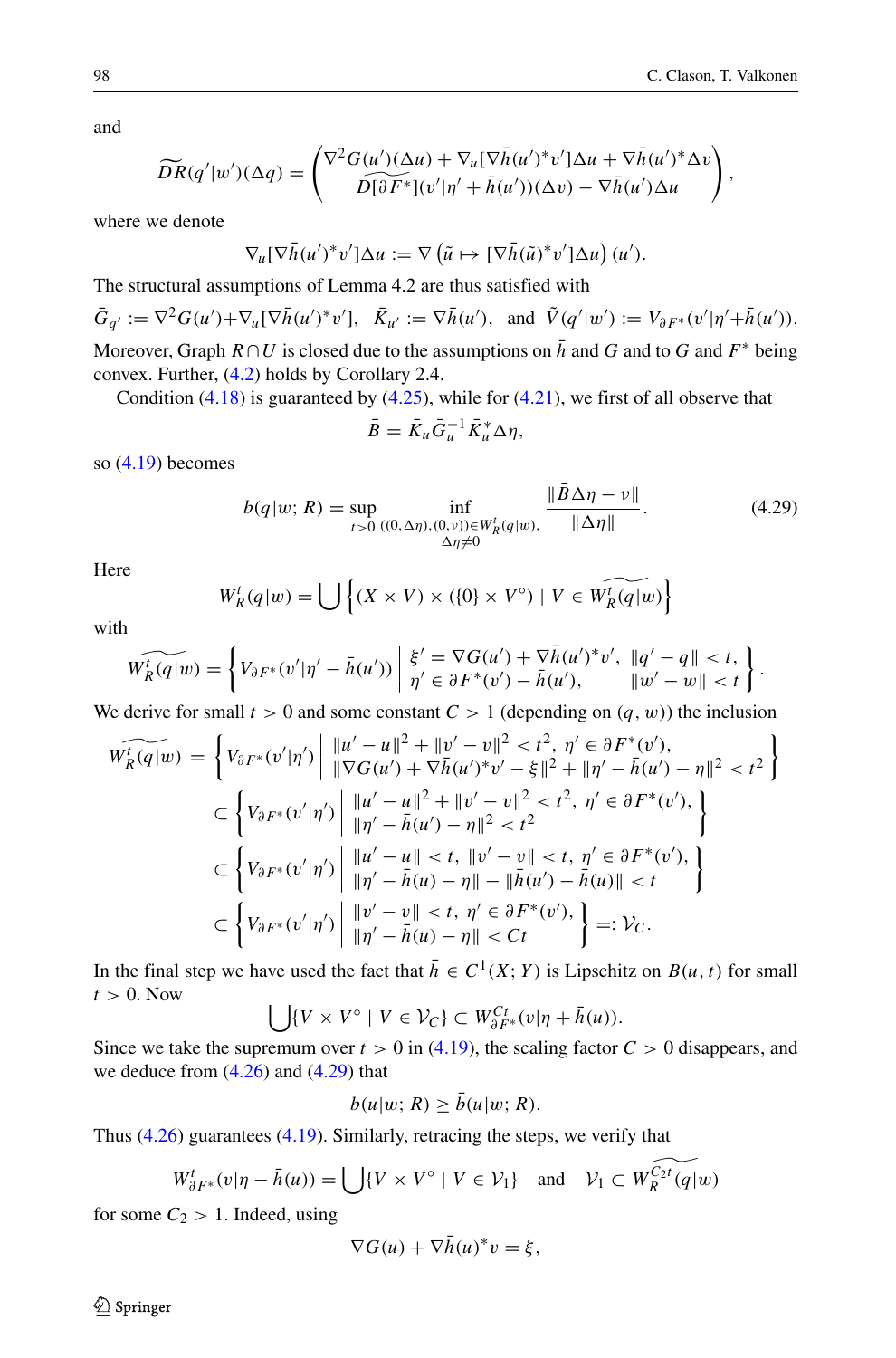we compute for some  $C_1 > 1$  that

$$
\mathcal{V}_{1} = \left\{ V_{\partial F^{*}}(v'|\eta') \middle| \begin{aligned} &\|v' - v\| < t, \ \eta' \in \partial F^{*}(v'), \\ &\|\eta' - \bar{h}(u) - \eta\| < t \end{aligned} \right\} \n= \left\{ V_{\partial F^{*}}(v'|\eta') \middle| \begin{aligned} &\|v' - v\| < t, \ \eta' \in \partial F^{*}(v'), \\ &\|\nabla G(u) + \nabla \bar{h}(u)^{*}v - \xi\| + \|\eta' - \bar{h}(u) - \eta\| < t \end{aligned} \right\} \n\subset \left\{ V_{\partial F^{*}}(v'|\eta') \middle| \begin{aligned} &\|v' - v\| < t, \ \eta' \in \partial F^{*}(v'), \\ &\|\nabla G(u) + \nabla \bar{h}(u)^{*}v' - \xi\| + \|\eta' - \bar{h}(u) - \eta\| < C_{1}t \end{aligned} \right\} \n\subset \left\{ V_{\partial F^{*}}(v'|\eta') \middle| \begin{aligned} &\|u' - u\| + \|\upsilon' - v\| < t, \ \eta' \in \partial F^{*}(v'), \\ &\|\nabla G(u') + \nabla \bar{h}(u')^{*}v' - \xi\|^{2} + \|\eta' - \bar{h}(u') - \eta\|^{2} < C_{2}t^{2} \end{aligned} \right\} \n\subset W_{R}^{\widehat{C_{2}t}}(q|w).
$$

Hence,

 $\bar{b}(u|w; R) > b(u|w; R),$ 

and in particular, [\(4.19\)](#page-27-0) guarantees [\(4.26\)](#page-28-4). Our claims now follow from an application of Lemma 4.2, since its continuity requirements on  $\overline{G}$  and  $\overline{K}$  follow from the assumptions on  $\bar{G}$  and  $\bar{h}$  $\Box$ 

In the remainder of this section, we apply Theorem 4.1 to show several stability properties of saddle points to [\(1.3\)](#page-1-1).

#### **4.3 Metric Regularity of the Linearized Variational Inclusion**

We begin with the simplest example of verifying  $\ell_{H_{\nu} u}(0|\hat{q}) < \infty$  with fixed  $\bar{u} = \hat{u}$  for  $\hat{q}$ solving  $0 \in H_{\nu}(\hat{q})$ . This is useful for showing convergence of the primal-dual algorithm of [\[50\]](#page-43-7). By Proposition 4.1, we are in the setting of Theorem 4.1. Indeed, for  $R = H_{\gamma,\bar{u}}$ , we obtain an instance of [\(4.16\)](#page-27-1) with

$$
\bar{h}(u') = \nabla K(\bar{u})u' + c_{\bar{u}}.
$$

Furthermore, we also have

$$
\nabla^2 G(u)\xi + \nabla_u[\nabla \bar{h}(u)^* v]\xi = \alpha I,
$$

so we may take  $c_G = \alpha$  in [\(4.25\)](#page-28-3). If  $\gamma > 0$ , [\(4.28\)](#page-28-2) is trivially satisfied. By Theorem 4.1, we therefore obtain

$$
\ell_{H^{-1}_{\gamma,\widehat{u}}}(0|\widehat{q}) < \infty.
$$

Thus  $H_{\gamma,\hat{u}}^{-1}$  has the Aubin property at  $(0, \hat{q})$  provided  $\gamma > 0$ . We summarize these findings in the following proposition in the following proposition.

**Proposition 4.3** *Let G be as in* [\(4.2\)](#page-22-5)*,*  $K \in C^1(X; Y)$ *, and let*  $F^*$  *satisfy* [\(4.1\)](#page-22-6) *and* [\(4.10\)](#page-24-1)*. Suppose that*  $\hat{q}$  *solves*  $0 \in H_{\gamma, \hat{u}}(\hat{q})$  *for some*  $\gamma \geq 0$ *. Then*  $w \mapsto H_{\gamma, \hat{u}}^{-1}(w)$  *has the Aubin numerate* at  $\frac{\partial |\hat{z}|^2}{\partial w^2}$  *for a sub if y*  $\infty$   $0 \text{ or } \hat{b}(\hat{z})0$ ,  $H_{\gamma, \hat{v}}(w) \geq 0$ *property at*  $(0|\hat{q})$  *if and only if*  $\gamma > 0$  *or*  $\bar{b}(\hat{q}|0; H_{\gamma, \hat{u}}) > 0$ .

If *γ* = 0, we have to prove existence of a lower bound  $c_{K,V}$  > 0 through  $b$ . This is significantly more difficult. With  $\bar{u} = \hat{u}$ , we use [\(4.5\)](#page-22-3) to compute

$$
h(\widehat{u}) = \nabla K(\widehat{u})\widehat{u} + c_{\widehat{u}} = K(\widehat{u}) \quad \text{and} \quad \nabla h(\widehat{u}) = \nabla K(\widehat{u}).
$$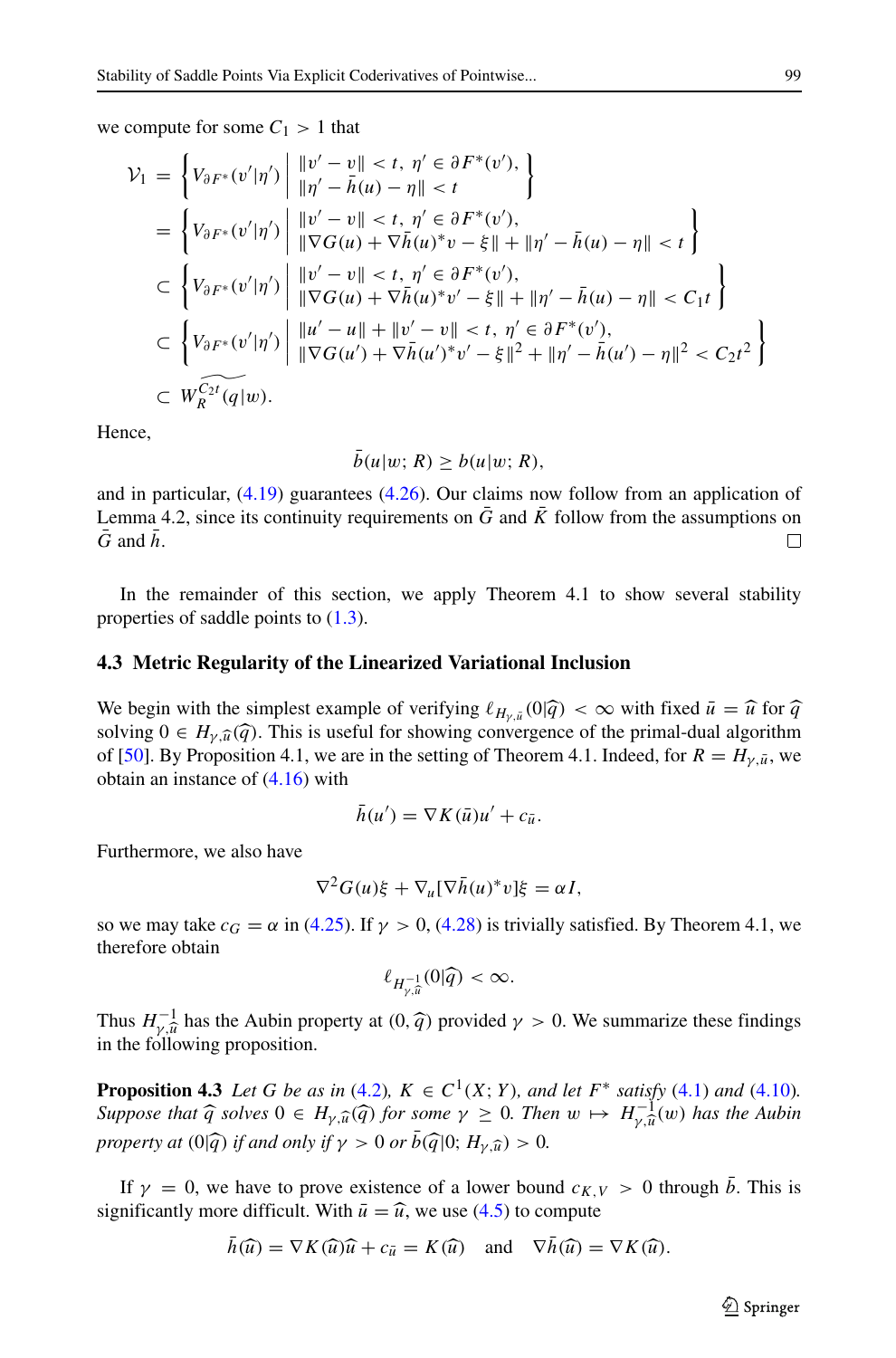Consequently, [\(4.26\)](#page-28-4) can be expressed in the setting of this proposition as

<span id="page-31-0"></span>
$$
\bar{b}(\widehat{q}|0; H_{\widehat{u}}) = \sup_{t>0} \inf \left\{ \frac{\|\alpha^{-1} \nabla K(\widehat{u}) \nabla K(\widehat{u})^* z - \nu\|}{\|z\|} \middle| (z, \nu) \in W_{\partial F^*}^t(\widehat{v}|K(\widehat{u})), z \neq 0 \right\}
$$
\n
$$
= \alpha^{-1} \sup_{t>0} \inf \left\{ \frac{\|\nabla K(\widehat{u}) \nabla K(\widehat{u})^* z - \nu\|}{\|z\|} \middle| \begin{array}{l} 0 \neq z \in V_{\partial F^*}(v'|\eta'), \nu \in V_{\partial F^*}(v'|\eta')^\circ, \\ \eta' \in \partial F^*(v'), \ \|v' - \widehat{v}\| < t, \\ \|\eta' - K(\widehat{u})\| < t \end{array} \right\} . \tag{4.30}
$$

We will return to the issue of verifying – or disproving – the lower bound on  $\bar{b}$  with specific examples in Section [5.](#page-33-0)

#### **4.4 Stability with Respect to Data**

We now want to study the stability of the condition  $0 \in H_{\hat{u}}(\hat{q})$  with respect to perturbation of the data  $y^{\delta}$ . This of course only makes sense if we equate the base point  $\bar{u}$  in  $H_{\bar{u}}$  to the solution  $\hat{u}$ . Therefore, we define for variations  $\Delta y$  in the data

$$
J_{\Delta y}(u,v) := P(u,v) + h_{\Delta y}(u,v)
$$

with

$$
h_{\Delta y}(u, v) := \begin{pmatrix} \nabla K(u)^* v \\ \Delta y - K(u) \end{pmatrix} \text{ and } P(u, v) := \begin{pmatrix} \nabla G(u) \\ \partial F^*(v) \end{pmatrix}.
$$

We remark that due to the linear dependence of the optimality conditions  $0 \in J_{\Delta y}(u, v)$  on  $\Delta y$ , the stability with respect to  $\Delta y$  can be seen as a form of tilt-stability [\[14,](#page-41-8) [15,](#page-41-9) [30,](#page-42-16) [31,](#page-42-13) [36,](#page-42-15) [37,](#page-42-17) [40,](#page-42-14) [43\]](#page-43-3) for saddle-point systems.

Observe now that

$$
J_{\Delta y}(q) = R_0(q) + \begin{pmatrix} 0 \\ \Delta y \end{pmatrix},
$$

and in particular that  $J_0 = R_0$ . Thus [\(3.2\)](#page-18-2) with  $R = R_0$  and  $w = (0, \Delta y)$  yields

$$
\inf_{q\,:\,0\in J_{\Delta y}(q)} \|\widehat{q}-q\| \leq \ell_{R_0^{-1}}(0|\widehat{q})\|\Delta y\| \quad \text{ whenever } \quad \|\Delta y\| \leq \rho.
$$

If  $K \in C^2(X; Y)$ , by Proposition 4.2, we can compute  $DR_0(q|w)$ . In fact, with

$$
h(u) = K(u),
$$

we see that  $R_0$  is an instance of the class covered by Theorem 4.1. Its application directly yields the following proposition.

**Proposition 4.4** *Let*  $K \in C^2(X; Y)$  *and suppose that*  $F^*$  *satisfies* [\(4.1\)](#page-22-6) *and* [\(4.10\)](#page-24-1)*. Denote by*  $\hat{q}_{\Delta y}$  *a solution to the optimality conditions* [\(1.2\)](#page-1-0) *for the problem* 

$$
\min_{u} \max_{v} \frac{\alpha}{2} ||u||^2 + \langle K(u) - \Delta y, v \rangle - F_{\gamma}^*(v).
$$

*Suppose that a solution*  $\hat{q} = \hat{q}_0$  *exists, and there exists a constant*  $c_G > 0$  *such that* 

<span id="page-31-1"></span>
$$
\alpha \|\xi\|^2 + \langle \nabla_u [\nabla K(\widehat{u})^* \widehat{v}]\xi, \xi \rangle \ge c_G \|\xi\|^2 \qquad (\xi \in X). \tag{4.31}
$$

*If*  $\gamma > 0$  *or*  $b(\widehat{q}|0; R_0) > 0$ , then for some  $\rho$ ,  $\ell > 0$  there exist solutions  $\widehat{q}_{\Delta y}$  with

$$
\|\widehat{q} - \widehat{q}_{\Delta y}\| \le \ell \|\Delta y\| \quad \text{whenever} \quad \|\Delta y\| \le \rho.
$$

 $\mathcal{D}$  Springer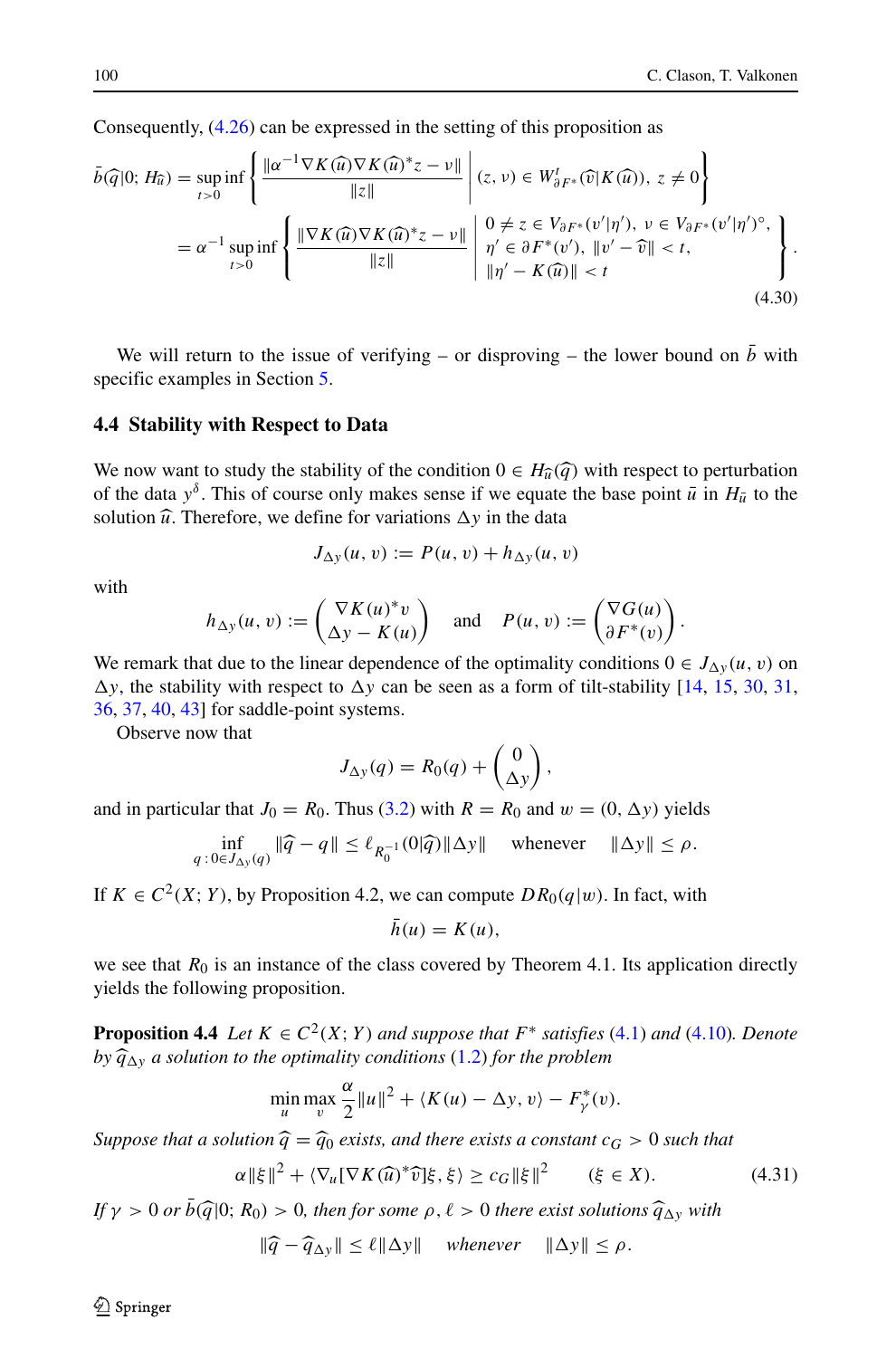Note that for  $\bar{b}(\bar{q})0$ ;  $R_0$ ), we obtain from [\(4.26\)](#page-28-4) exactly the same expression as for  $b(\widehat{q}|0; H_{\widehat{u}})$  in [\(4.30\)](#page-31-0), i.e.,

<span id="page-32-2"></span>
$$
\bar{b}(\widehat{q}|0;R_0) = \alpha^{-1} \sup_{t>0} \inf \left\{ \frac{\|\nabla K(\widehat{u})\nabla K(\widehat{u})^*z - \nu\|}{\|z\|} \middle| \begin{array}{l} 0 \neq z \in V_{\partial F^*}(v'|\eta'), \ \nu \in V_{\partial F^*}(v'|\eta')^{\circ}, \\ \eta' \in \partial F^*(v'), \ \|v' - \widehat{v}\| < t, \\ \|\eta' - K(\widehat{u})\| < t \end{array} \right\}.
$$
\n
$$
(4.32)
$$

#### **4.5 Stability with Respect to the Moreau–Yosida Parameter**

Finally, we study the stability of the regularized optimality condition  $0 \in H_{\hat{u},\gamma}(\hat{q})$  with respect to the Moreau–Yosida parameter  $\gamma$ . With *P* as in the previous section, we now set

$$
J_{\gamma}(u, v) := P_{\gamma}(u, v) + h_{\gamma}(u, v),
$$

with

$$
h_{\gamma}(u, v) := \begin{pmatrix} \nabla K(u)^* v \\ \gamma v - K(u) \end{pmatrix} \quad \text{and} \quad P_{\gamma}(u, v) := \begin{pmatrix} \nabla G(u) \\ \partial F_{\gamma}^*(v) \end{pmatrix}.
$$

Observe that  $J_0 = R_0$ . Let  $\hat{q}$  solve  $0 \in R_0(\hat{q})$ . Now [\(3.1\)](#page-17-1) applied to  $J_\gamma$  at  $\hat{q}$  and  $\hat{w} \in J_\gamma(\hat{q})$ gives with  $w = 0$  and  $q = \hat{q}$  the estimate

<span id="page-32-0"></span>
$$
\inf_{p: 0 \in J_{\gamma}(p)} \|p - \widehat{q}\| \le \ell_{J_{\gamma}^{-1}}(\widehat{w}|\widehat{q}) \| J_{\gamma}(\widehat{q})\| \quad \text{whenever} \quad \|\widehat{w}\| \le \rho. \tag{4.33}
$$

Since  $0 \in R_0(\widehat{q})$ , we deduce that  $\widehat{w}_\gamma := (0, \gamma \widehat{v}) \in J_\gamma(\widehat{q})$ . This quickly leads to the following proposition.

**Proposition 4.5** *Let*  $K \in C^2(X; Y)$ *, and suppose*  $F^*$  *satisfies* [\(4.1\)](#page-22-6) *and* [\(4.10\)](#page-24-1)*. Denote by qγ a solution to the optimality conditions* [\(1.2\)](#page-1-0) *for the problem*

$$
\min_{u} \max_{v} \frac{\alpha}{2} ||u||^2 + \langle K(u), v \rangle - F_{\gamma}^*(v).
$$

*Suppose a solution*  $\hat{q} = \hat{q}_0$  *exists,*  $\bar{b}(\hat{q}|0; R_0) > 0$ *, and* [\(4.31\)](#page-31-1) *holds. Then for some*  $\rho, \ell > 0$ *there exist solutions qγ with*

<span id="page-32-1"></span>
$$
\|\widehat{q} - \widehat{q}_{\gamma}\| \le \ell \gamma \quad whenever \quad 0 \le \gamma \le \rho. \tag{4.34}
$$

*Proof* We may assume that  $\|\hat{v}\| \neq 0$ , because otherwise  $\hat{q}_{\gamma} = \hat{q}$ . With  $\hat{w}_{\gamma} = (0, \gamma \hat{v})$ , as above we expand  $(4, 33)$  into above, we expand [\(4.33\)](#page-32-0) into

$$
\inf_{p\,:\,0\in J_{\gamma}(p)}\|p-\widehat{q}\|\leq \gamma \ell_{J_{\gamma}^{-1}}(\widehat{w}_{\gamma}|\widehat{q})\|\widehat{v}\|,\quad \text{ whenever }\quad 0\leq \gamma \leq \|\widehat{v}\|^{-1}\rho.
$$

In order to derive [\(4.34\)](#page-32-1), we only need to show the existence of a finite constant  $\ell_{J_{\gamma}^{-1}}(\widehat{w}_{\gamma}|\widehat{q}) < \infty$  and integrate  $\|\widehat{v}\|$  into the constant. For this, we simply apply Theorem 4.1 to  $R = J_\gamma$  with  $h(u') = K(u')$ , and observe that  $b(\widehat{q}|\widehat{w}_\gamma; J_\gamma) = b(\widehat{q}|0; R_0)$ . This follows from the fact that the expression (4.26) only depends on  $\gamma$  through the base point follows from the fact that the expression  $(4.26)$  only depends on  $\gamma$  through the base point  $\eta + \bar{h}(u)$ , which in this case is  $\gamma \hat{v} + (-\gamma \hat{v} + K(\hat{u})) = K(\hat{u})$ . Observe that [\(4.31\)](#page-31-1) is equally independent of *γ*. We can thus bound  $\ell_{J_v^{-1}}(\widehat{w}_{\gamma}|\widehat{q})$  from above uniformly in  $\gamma \in [0, \rho]$ .  $\Box$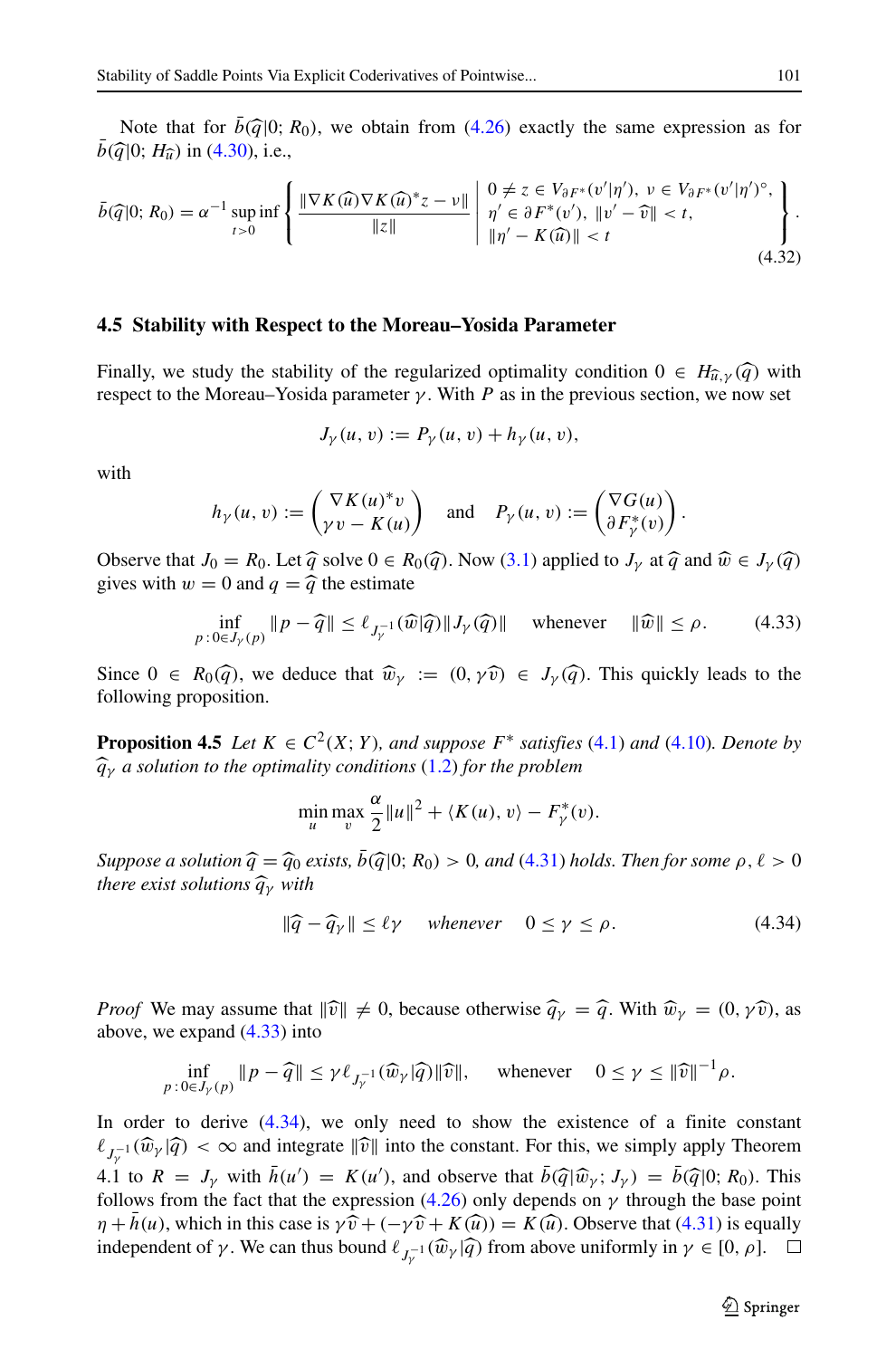### <span id="page-33-0"></span>**5 Application to Parameter Identification Problems**

We now discuss the possibility of satisfying the assumptions of the preceding propositions in the context of the motivating parameter identification problems  $(1.4)$  and  $(1.5)$ . Since this will depend on the specific structure of the parameter-to-observation mapping *S*, we consider as a concrete example the problem of recovering the potential term in an elliptic equation.

Let  $Ω ⊂ ℝ<sup>d</sup>$  be an open bounded domain with a Lipschitz boundary  $∂Ω$ . For a given parameter  $u \in \{v \in L^{\infty}(\Omega) : v \ge \varepsilon\} =: U \subset X := L^{2}(\Omega)$ , denote by  $S(u) := y \in$  $H^1(\Omega) \subset L^2(\Omega) =: Y$  the weak solution of

$$
\langle \nabla y, \nabla v \rangle + \langle u y, v \rangle = \langle f, v \rangle \qquad (v \in H^1(\Omega)).
$$

This operator has the following useful properties [\[27\]](#page-42-21):

(A1) The operator *S* is uniformly bounded in  $U \subset X$  and completely continuous: If for *u* ∈ *U*, the sequence {*u<sub>n</sub>*} ⊂ *U* satisfies *u<sub>n</sub>*  $\rightarrow$  *u* in *X*, then

$$
S(u_n) \to S(u) \quad \text{in } Y.
$$

- (A2) *S* is twice Fréchet differentiable.
- (A3) There exists a constant  $C > 0$  such that

$$
\|\nabla S(u)h\|_{L^2} \le C\|h\|_X \qquad (u \in U, h \in X).
$$

(A4) There exists a constant  $C > 0$  such that

$$
\|\nabla^2 S(u)(h, h)\|_{L^2} \le C \|h\|_X^2 \qquad (u \in U, h \in X).
$$

Furthermore, from the implicit function theorem, the directional Fréchet derivative  $∇ S(u)h$ for given  $h \in X$  can be computed as the solution  $w \in H^1(\Omega)$  to

<span id="page-33-2"></span>
$$
\langle \nabla w, \nabla v \rangle + \langle uw, v \rangle = \langle -yh, v \rangle \qquad (v \in H^1(\Omega)). \tag{5.1}
$$

Similarly, the directional adjoint derivative  $\nabla S(u)^*h$  is given by *yz*, where  $z \in H^1(\Omega)$ solves

$$
\langle \nabla z, \nabla v \rangle + \langle uz, v \rangle = \langle -h, v \rangle \qquad (v \in H^1(\Omega)).
$$

Similar expressions hold for  $\nabla^2 S(u)(h_1, h_2)$  and  $\nabla(\nabla S(u)^*h_1)h_2$ . Hence, assumptions (A3) and (A4) hold for  $\nabla S^*$  and  $\nabla_u(\nabla S(u)^*v)$  for given *v* as well.

Other operators satisfying the above assumptions are mappings from a Robin or diffusion coefficient to the solution of the corresponding elliptic partial differential equation [\[9\]](#page-41-0).

### <span id="page-33-1"></span>**5.1** *L***<sup>1</sup> Fitting**

Let us first consider the  $L^1$  fitting problem [\(1.4\)](#page-1-2). We are in the setting of [\(4.1\)](#page-22-6)–[\(4.2\)](#page-22-5). More specifically now

$$
F^*(v) = \int_{\Omega} f^*(v(x)) dx \quad \text{for} \quad f^*(z) = \iota_{[-1,1]}(z),
$$

where we allow the integral to be possibly infinite if the integrand does not satisfy  $f^* \circ v \in$  $L^1(\Omega)$ . We also have

$$
G(u) = \int_{\Omega} g(u(x)) dx \quad \text{for} \quad g(z) = \frac{\alpha}{2}|z|^2,
$$

as well as

$$
K(u) = S(u) - y^{\delta}.
$$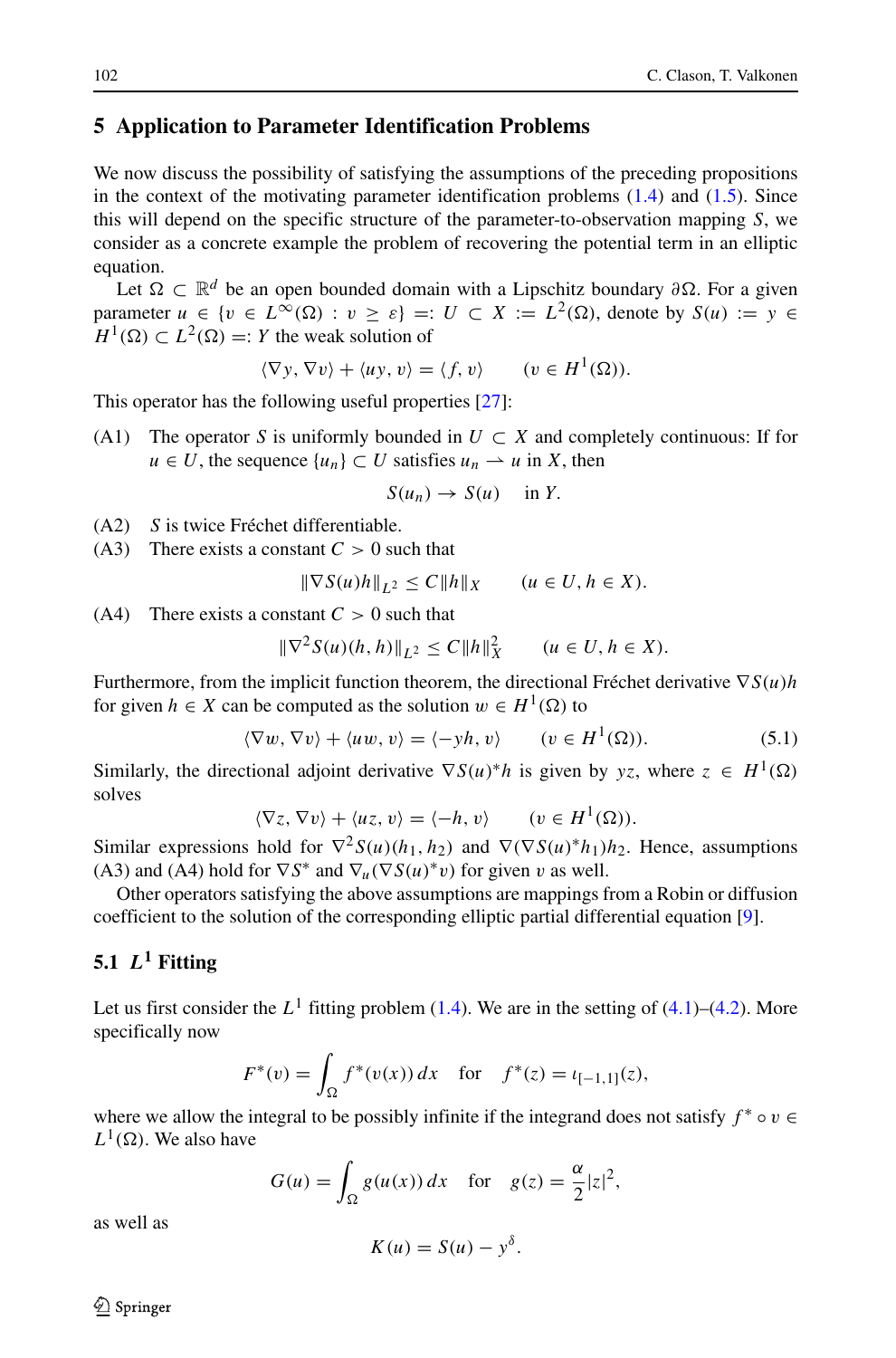Thus, the saddle-point conditions  $(4.4)$  for  $(1.4)$  are given by

$$
0 \in \begin{pmatrix} \alpha \widehat{u} + \nabla S(\widehat{u}) \widehat{v} \\ \partial t_{[-1,1]}(\widehat{v}) + S(\widehat{u}) - y^{\delta} \end{pmatrix}.
$$

**Metric regularity** We first address metric regularity of  $H_{\hat{u}}$  (Proposition 4.3) when  $\gamma = 0$ . Recall from Proposition 4.3 that in this case we need to show that

<span id="page-34-0"></span>
$$
\bar{b}(\widehat{q}|0; H_{\widehat{u}}) = \sup_{t>0} \inf \left\{ \frac{\Vert \alpha^{-1} \nabla S(\widehat{u}) \nabla S(\widehat{u})^* z - \nu \Vert}{\Vert z \Vert} \middle| (z, \nu) \in W_{\delta F^*}^t(\widehat{v}|y^{\delta} - S(\widehat{u})), z \neq 0 \right\}
$$
\n
$$
= \alpha^{-1} \sup_{t>0} \inf \left\{ \frac{\Vert \nabla S(\widehat{u}) \nabla S(\widehat{u})^* z - \nu \Vert}{\Vert z \Vert} \middle| \begin{array}{l} 0 \neq z \in V_{\delta F^*}(v'|\eta'), \ \nu \in V_{\delta F^*}(v'|\eta')^{\circ}, \\ \eta' \in \partial F^*(v'), \ \Vert v' - \widehat{v} \Vert < t, \\ \Vert \eta' - (y^{\delta} - S(\widehat{u})) \Vert < t \end{array} \right\} > 0.
$$
\n(5.2)

Let us try to force  $z(x) \neq 0$  as much as possible in [\(5.2\)](#page-34-0). From Corollary 2.7, we obtain that  $z \in V_{\partial F^*}(v'|\eta')$  satisfies

<span id="page-34-1"></span>
$$
z(x) \in \begin{cases} \{0\}, & |v'(x)| = 1 \text{ and } \eta'(x) \neq 0, \\ -\text{sign } v'(x)[0, \infty), & |v'(x)| = 1 \text{ and } \eta'(x) = 0, \\ \mathbb{R}, & |v'(x)| < 1 \text{ and } \eta'(x) = 0, \end{cases}
$$
(5.3)

while  $\nu \in V_{\partial F^*}(v'|\eta')^{\circ}$  satisfies

<span id="page-34-2"></span>
$$
\nu(x) \in \begin{cases} \mathbb{R}, & |v'(x)| = 1 \text{ and } \eta'(x) \neq 0, \\ \text{sign } v'(x)[0, \infty), & |v'(x)| = 1 \text{ and } \eta'(x) = 0, \\ \{0\}, & |v'(x)| < 1 \text{ and } \eta'(x) = 0. \end{cases} \tag{5.4}
$$

Therefore,  $z(x) \neq 0$  can only happen if  $\eta'(x) = 0$ . If

$$
\widehat{\eta} := y^{\delta} - S(\widehat{u}) \neq 0 \qquad (x \in \Omega),
$$

that is, if the data is reached almost nowhere, then the condition  $\|\hat{\eta} - \eta'\| < t$  gives for any  $s > 0$  for small enough  $t > 0$  the estimate  $\epsilon > 0$  for small enough  $t > 0$  the estimate

$$
\mathcal{L}^d(\{x \in \Omega \mid \eta'(x) = 0\}) < \varepsilon.
$$

In consequence,

$$
\mathcal{L}^d(\{x \in \Omega \mid z(x) \neq 0\}) < \varepsilon.
$$

With this, we deduce that

$$
||z||_{L^1(\Omega)} \leq ||\chi_{\{z\neq 0\}}||_{L^2(\Omega)} ||z||_{L^2(\Omega)} \leq \sqrt{\varepsilon} ||z||_{L^2(\Omega)}.
$$

We furthermore have that

$$
\|\nabla S(\widehat{u})^*z\| \le C \|z\|_{L^1(\Omega)};
$$

this follows from the fact that  $\nabla S(\hat{u}) : W^{-1,s'}(\Omega) \to C(\overline{\Omega})$  for any  $s' > d$  due to the reqularity of  $\partial \Omega$  and  $\hat{u}$  (see e.g. [18] Thm. 6.31) and hence that  $\nabla S(\hat{u})^* \to C(\Omega)^* \to C(\overline{\Omega})^*$ regularity of  $\partial\Omega$  and  $\hat{u}$  (see, e.g., [\[18,](#page-42-22) Thm. 6.3]) and hence that  $\nabla S(\hat{u})^* : C(\Omega)^* \to W^{1,s}(O)$  for  $s \leq d$  together with the embeddings  $I^1(O) \hookrightarrow C(\overline{O})^*$  and  $W^{1,s}(O) \hookrightarrow$  $W^{1,s}(\Omega)$  for  $s < d$  together with the embeddings  $L^1(\Omega) \hookrightarrow C(\overline{\Omega})^*$  and  $W^{1,s}(\Omega) \hookrightarrow$  $L^2(\Omega)$  for  $s \ge 1$  ( $d = 2$ ) or  $s \ge 6/5$  ( $d = 3$ ). An application of these estimates with  $v = 0$ in  $(5.2)$  yields

$$
\bar{b}(\widehat{q}|0; H_{\widehat{u}}) \leq \alpha^{-1} C \|\nabla S(\widehat{u})\| \sqrt{\varepsilon}.
$$

Letting  $\varepsilon \searrow 0$ , we deduce that

$$
\bar{b}(\widehat{q}|0;H_{\widehat{u}})=0.
$$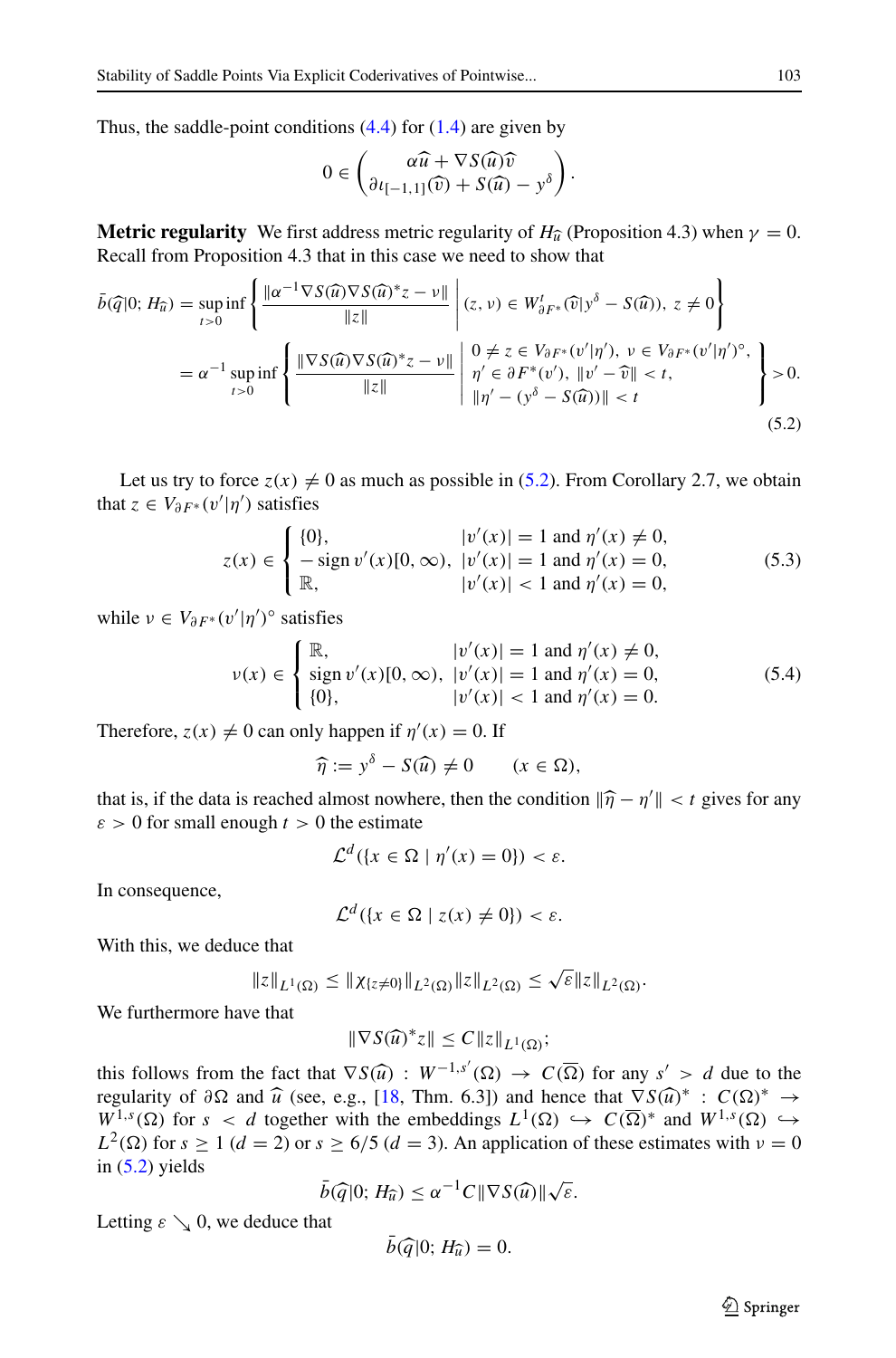If, on the other hand, the data is reached on a set *E* of positive measure, i.e.,  $\hat{\eta} = 0$  on *E*, we may choose *z* freely on *E*. However, the lower bound

$$
\|\nabla S(\widehat{u})^* z\| \ge c \|z\| \qquad (z \in L^2(E)),
$$

does not hold in general (take any orthonormal basis of  $L^2(E)$ , which converges weakly but not strongly to zero, and use the fact that  $\nabla S(u)$  is a compact operator from  $L^2(\Omega)$  to  $L^2(\Omega)$  due to the Rellich–Kondrachev embedding theorem). Again,  $\bar{b}(\bar{q}|0; H_{\bar{u}}) = 0$ .<br>Therefore by Proposition 4.3, there is no metric regularity without some sort of re

Therefore by Proposition 4.3, *there is no metric regularity without some sort of regularization*. On the other hand, with Moreau–Yosida regularization, i.e., for  $\gamma > 0$ , we always have metric regularity of  $H_{\hat{u}}$  at  $(\hat{q}, 0)$  by the same proposition.

**Data Stability** The situation is very similar for stability with respect to data (Proposition 4.4) when  $\gamma = 0$ . Comparing [\(4.30\)](#page-31-0) and [\(4.32\)](#page-32-2), we see that we have to study whether

$$
\bar{b}(\widehat{q}|0;R_0)=\bar{b}(\widehat{q}|0;H_{\widehat{u}})>0.
$$

Hence, we again cannot have data stability without Moreau–Yosida regularization. With regularization, i.e., for  $\gamma > 0$ , we still need to prove [\(4.31\)](#page-31-1). Using the reverse triangle inequality, the boundedness of the dual variable  $\hat{v}(x) \in [-1, 1]$  due to the choice of  $F^*$ , and assumption (A4), we have that

$$
\alpha \|\xi\|^2 + \langle \nabla_u [\nabla S(\widehat{u})^* \widehat{v}]\xi, \xi \rangle \geq (\alpha - C) \|\xi\|^2 \geq c_G \|\xi\|^2
$$

for  $\alpha$  sufficiently large and hence data stability.

**Stability with Respect to**  $\gamma$  Since Proposition 4.5 holds under exactly the same conditions as Proposition 4.4, we deduce that there is no stability with respect to the Moreau–Yosida parameter at  $\gamma = 0$ . This is to be expected, as any addition of regularization will, whenever  $\hat{\eta}(x) = 0$ , immediately force  $v(x) = 0$ . At a point  $\gamma > 0$ , the stability can be proved similarly to the arguments in Proposition 4.5.

#### 5.2  $L^\infty$  fitting

Let us now consider the  $L^{\infty}$  fitting problem [\(1.5\)](#page-1-3). We are again in the setting of [\(4.1\)](#page-22-6)–[\(4.2\)](#page-22-5), this time with

$$
F^*(v) = \int_{\Omega} f^*(v(x)) dx \quad \text{for} \quad f^*(z) = \delta |z|,
$$

and *G* and *K* as in the previous subsection. Hence, the saddle-point conditions  $(4.4)$  are now given by

$$
0 \in \begin{pmatrix} \alpha \widehat{u} + \nabla S(\widehat{u})\widehat{v} \\ \delta \operatorname{sign}(\widehat{v}) + S(\widehat{u}) - y^{\delta} \end{pmatrix}.
$$

**Metric regularity** Again, for metric regularity of  $H_{\hat{u}}$  (Proposition 4.3) we need to show

$$
b(\widehat{q}|0;H_{\widehat{u}})>0.
$$

Let us force again  $z(x) \neq 0$ . From Corollary 2.8, we obtain that  $z \in V_{\partial}F^*(v'|\eta')$  satisfies

<span id="page-35-0"></span>
$$
z(x) \in \begin{cases} \{0\}, & |\eta'(x)| \neq \delta, \\ \text{sign}\,\eta'(x)[0,\infty), & |\eta'(x)| = \delta \text{ and } v'(x) = 0, \\ \mathbb{R}, & |\eta'(x)| = \delta \text{ and } v'(x) \neq 0, \end{cases}
$$
(5.5)

 $\mathcal{D}$  Springer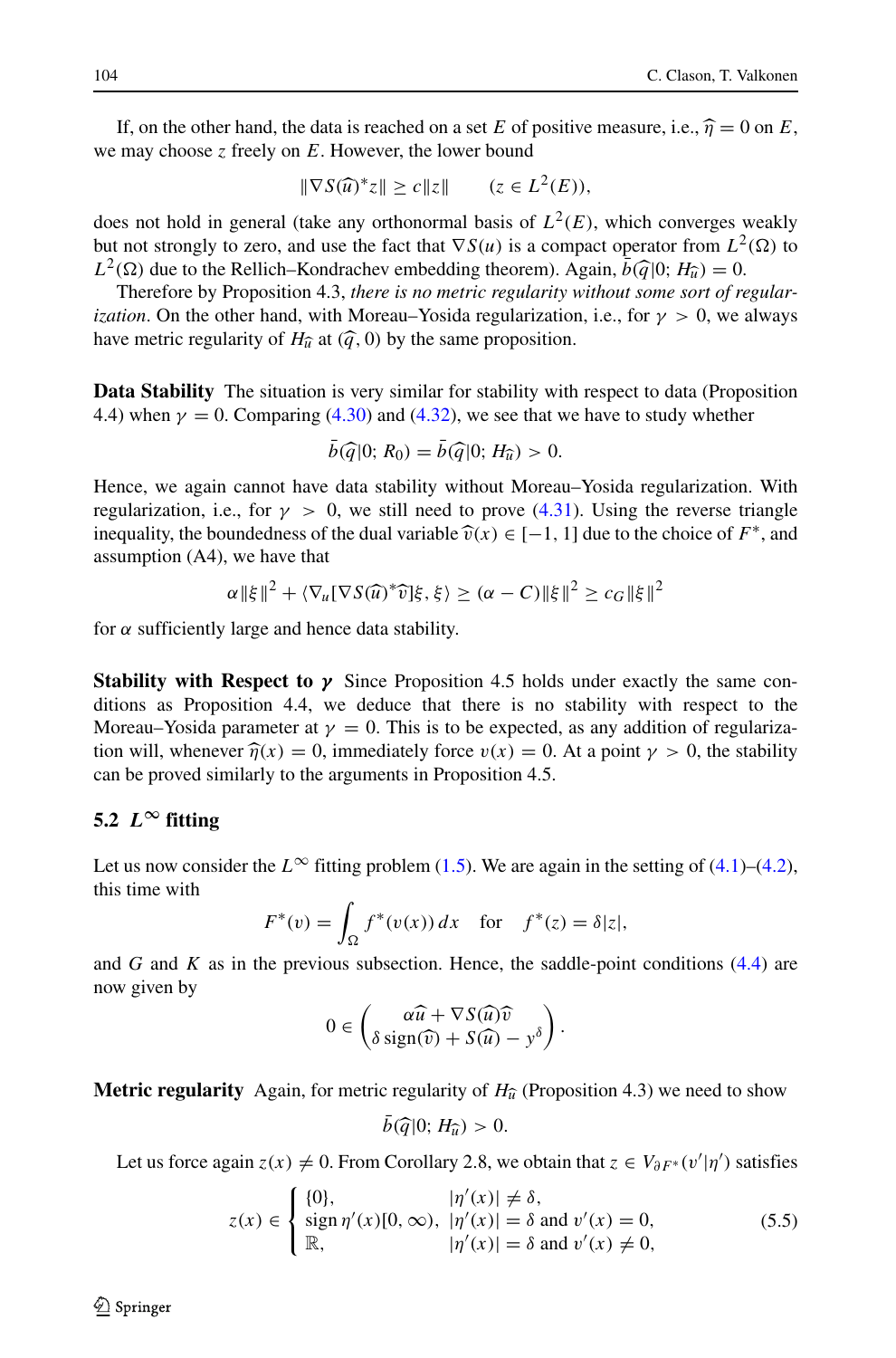while  $v \in V_{\partial F^*}(v'|\eta')^{\circ}$  satisfies

<span id="page-36-2"></span>
$$
\nu(x) \in \begin{cases} \mathbb{R}, & |\eta'(x)| \neq \delta \text{ and } v'(x) = 0, \\ \text{sign } v'(x)(-\infty, 0], & |\eta'(x)| = \delta \text{ and } v'(x) = 0, \\ \{0\}, & v'(x) \neq 0, \end{cases}
$$
(5.6)

If  $\widehat{v}(x) = 0$  a. e., and ess  $\sup_{x \in \Omega} |\widehat{\eta}(x)| < \delta$  holds – meaning the constraint

<span id="page-36-1"></span>
$$
|S(\widehat{u})(x) - y^{\delta}(x)| \le \delta \tag{5.7}
$$

is almost never active – then we can proceed as in Section [5.1](#page-33-1) to show for any  $\varepsilon > 0$  for small enough  $t > 0$  the estimate

$$
\mathcal{L}^d(\{x \in \Omega \mid |\eta'(x)| = \delta\}) \le \varepsilon.
$$

In consequence,  $z \in V_{\partial F^*}(v|\eta')$  satisfies

$$
\mathcal{L}^d(\{x \in \Omega \mid z(x) \neq 0\}) \le \mathcal{L}^d(\{x \in \Omega \mid |\eta'(x)| = \delta\}) \le \varepsilon,
$$

and we deduce following Section [5.1](#page-33-1) that

$$
\bar{b}(\widehat{q}|0; H_{\widehat{u}}) = \bar{b}(\widehat{q}|0; R_0) = 0.
$$

Therefore, by Proposition 4.3, *we have no metric regularity if the constraint* [\(5.7\)](#page-36-1) *is almost never active.* (Any small change could force it to be active, and hence cause a large change in the dual variable.) However, also if the constraint  $(5.7)$  is active on an open set  $E$ , we may reason as in Section [5.1](#page-33-1) to show instability. The only way to obtain stability is therefore with Moreau–Yosida regularization.

**Data Stability** Stability with respect to data (Proposition 4.4) again requires that

$$
b(\widehat{q}|0; R_0) = b(\widehat{q}|0; H_{\widehat{u}}) > 0.
$$

Hence, we cannot have data stability without Moreau–Yosida regularization. If  $\gamma > 0$ , we additionally need to prove  $(4.31)$ . Using the reverse triangle inequality and assumption  $(A4)$ , we have that

$$
\alpha \|\xi\|^2 + \langle \nabla_u [\nabla S(\widehat{u})^* \widehat{v}]\xi, \xi \rangle \geq (\alpha - C) \|\xi\|^2 \geq c_G \|\xi\|^2
$$

for *α* sufficiently large and hence data stability. Since in this case we do not have an a priori bound on  $\hat{v}$ , the choice of *α* depends on  $\hat{v}$  and hence on the data  $y^{\delta}$ .

**Stability with respect to**  $\gamma$  As in the case of  $L^1$ -fitting, stability with respect to the Moreau–Yosida parameter only holds at *γ >* 0.

#### <span id="page-36-0"></span>**5.3 Regularization Through Projection**

Discretization provides an alternative to regularization. Indeed, in practice, the data  $y^{\delta}$  lies in a finite-dimensional subspace  $Y' \subset Y = L^2(\Omega)$ . With P the orthogonal projection from *Y* into *Y'*, we then replace the fitting term *F* by  $F_{\mathcal{P}} := F \circ \mathcal{P}$ . We then have with *y* = *y*′ + *y*<sup>⊥</sup> ∈ *Y*′ ⊕  $(Y')$ <sup>⊥</sup> = *Y* that

$$
F_{\mathcal{P}}^*(v) = \sup_{y^{\perp}} \langle y^{\perp}, v \rangle + (\sup_{y'} \langle y', v \rangle - F(y')) = \begin{cases} F^*(v), & v \in ((Y')^{\perp})^{\perp} = Y', \\ \infty, & v \notin Y'. \end{cases}
$$

We emphasize that in this approach we only discretize the fitting term, while the nonlinear operator *S* and the regularizer *G* remain infinite-dimensional.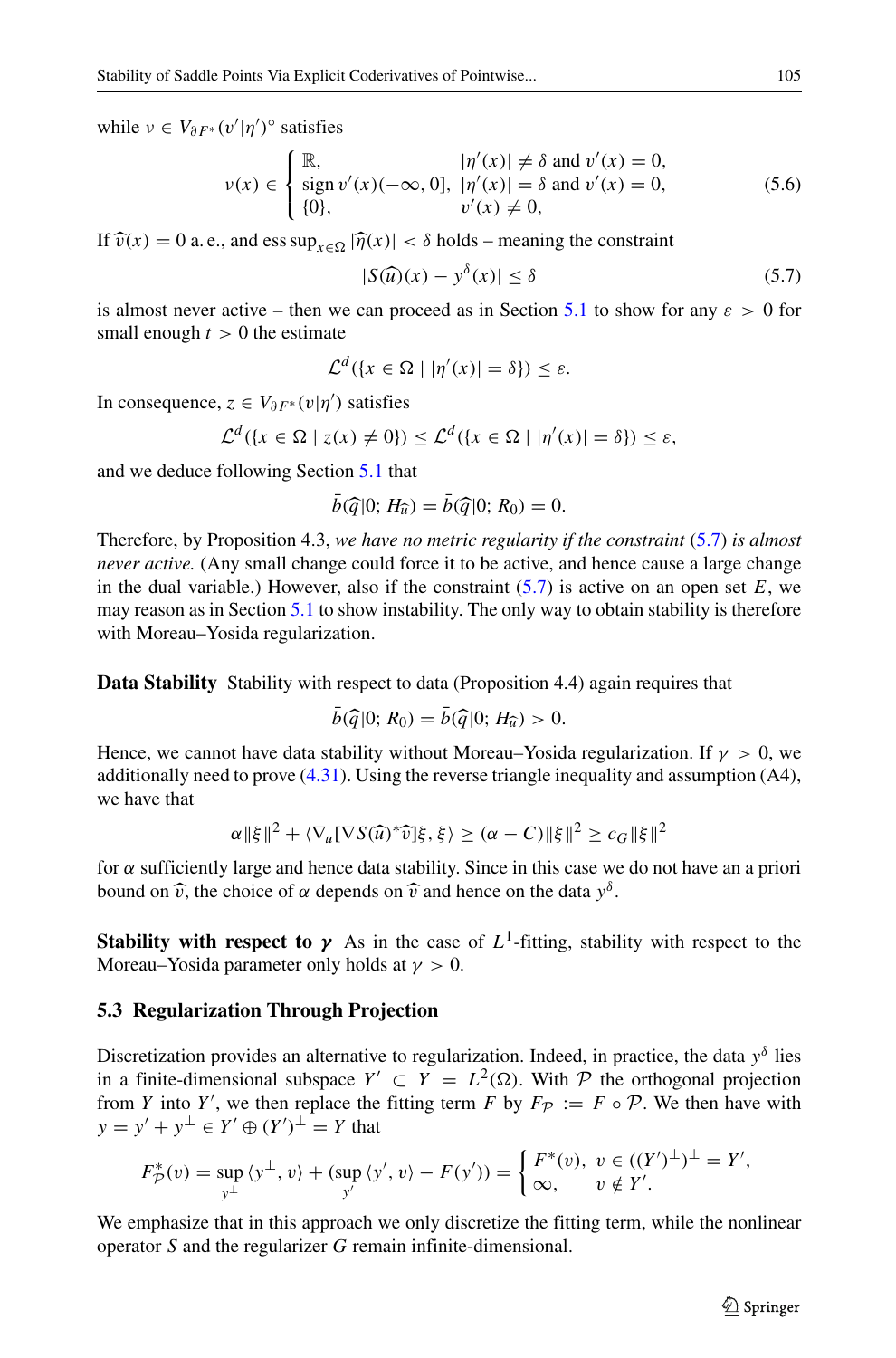Hence,

$$
\partial F_{\mathcal{P}}^*(v) = \begin{cases} \partial F^*(v) + (Y')^{\perp}, & v \in Y', \\ \emptyset, & v \notin Y'. \end{cases}
$$

From the definition [\(2.4\)](#page-4-0) of the graphical derivative, we calculate that if either  $v \notin Y'$  or  $\Delta v \notin Y'$ , then  $D[\partial F^*_{\mathcal{P}}](v|\eta)(\Delta v) = \emptyset$ . When  $v \in Y'$  and  $\Delta v \in Y'$ , we have for any  $\tilde{\eta} \in \partial F^*(v) \cap (\eta + (Y')^{\perp})$  the inclusion

$$
D[\partial F_{\mathcal{P}}^*](v|\eta)(\Delta v) = D[\mathcal{P}\partial F^*](v|\eta)(\Delta v) + (Y')^{\perp}
$$
  
\n
$$
\supset \mathcal{P}D[\partial F^*](v|\tilde{\eta})(\Delta v) + (Y')^{\perp}
$$
  
\n
$$
= D[\partial F^*](v|\tilde{\eta})(\Delta v) + (Y')^{\perp}.
$$

Consequently, by basic properties of convex hulls, we also have the inclusion

$$
\widetilde{D[\partial F^*_{\mathcal{P}}]}(v|\eta)(\Delta v) \supset \begin{cases} \widetilde{D[\partial F^*]}(v|\tilde{\eta})(\Delta v) + (Y')^{\perp}, & v, \Delta v \in Y', \ \eta \in \partial F^*(v) + (Y')^{\perp}, \\ \emptyset, & \text{otherwise.} \end{cases}
$$

Suppose now that *DF*∗ satisfies [\(4.24\)](#page-28-0), that is,

<span id="page-37-0"></span>
$$
\widetilde{D[\partial F^*]}(v'|\eta')(\Delta v) \supset \begin{cases} \gamma \Delta v + V_{\partial F^*}(v'|\eta')^{\circ}, \ \Delta v \in V_{\partial F^*}(v'|\eta'),\\ \emptyset, \quad \Delta v \notin V_{\partial F^*}(v'|\eta'). \end{cases}
$$

Since any cone  $V$  and subspace  $Y'$  satisfy the easily verified identity

$$
(V \cap Y')^{\circ} = V^{\circ} + (Y')^{\perp},
$$

it follows for  $v, \Delta v \in Y'$  and  $\eta \in \partial F^*(v) + (Y')^{\perp}$  that

$$
\widetilde{D[\partial F_{\mathcal{P}}^*](v'|\eta')(\Delta v)} \supset \begin{cases} \gamma \Delta v + V_{\partial F^*}(v'|\tilde{\eta})^{\circ} + (Y')^{\perp}, \ \Delta v \in V_{\partial F^*}(v'|\tilde{\eta}) \cap Y', \\ \emptyset, \qquad \text{otherwise.} \end{cases} (5.8)
$$

This holds for arbitrary  $\tilde{\eta} \in \partial F^*(v) \cap (\eta + (Y')^{\perp})$ . In fact, in the following, we let  $\tilde{\eta} \in$  $\partial F^*(v)$  be the free parameter, and take, for example,  $\eta = \tilde{\eta}$ .

Let now  $H_{\hat{u},\mathcal{P}}$  and  $R_{0,\mathcal{P}}$  be defined by [\(4.5\)](#page-22-3) and [\(4.6\)](#page-23-2), respectively, with  $F_{\mathcal{P}}$  in place of *F*. An application of Theorem 4.1 to the inclusion [\(5.8\)](#page-37-0) then gives the lower bound

<span id="page-37-1"></span>
$$
\bar{b}(\widehat{q}|0; H_{\widehat{u}, \mathcal{P}}) = \bar{b}(\widehat{q}|0; R_{0, \mathcal{P}})
$$
\n
$$
\geq \alpha^{-1} \sup_{t>0} \inf \left\{ \frac{\|\nabla S(\widehat{u})\nabla S(\widehat{u})^*z - \nu\|}{\|z\|} \middle| \begin{array}{l} 0 \neq z \in V_{\partial F^*}(v'|\widetilde{\eta}) \cap Y', \\ \nu \in V_{\partial F^*}(v'|\widetilde{\eta})^\circ + (Y')^\perp, \\ \widetilde{\eta} \in \partial F^*(v'), \ v' \in Y', \\ \Vert v' - \widehat{v} \Vert < t, \Vert \mathcal{P}(\widetilde{\eta} - \widehat{\eta}) \Vert < t \end{array} \right\}
$$
\n
$$
= \alpha^{-1} \sup_{t>0} \inf \left\{ \frac{\Vert \mathcal{P} \nabla S(\widehat{u}) \nabla S(\widehat{u})^*z - \mathcal{P}\widetilde{\nu} \Vert}{\Vert z \Vert} \middle| \begin{array}{l} 0 \neq z \in V_{\partial F^*}(v'|\widetilde{\eta}) \cap Y', \\ \widetilde{v} \in V_{\partial F^*}(v'|\widetilde{\eta}) \cap Y', \\ \widetilde{v} \in V_{\partial F^*}(v'|\widetilde{\eta})^\circ, \\ \widetilde{\eta} \in \partial F^*(v'), \ v' \in Y', \\ \Vert v' - \widehat{v} \Vert < t, \Vert \mathcal{P}(\widetilde{\eta} - \widehat{\eta}) \Vert < t \end{array} \right\}.
$$
\n
$$
(5.9)
$$

Let  $\{e_1, \ldots, e_N\}$  be an orthonormal basis for *Y'*, and for any  $v \in Y$  denote  $v_i := \langle e_i, v \rangle$ . Then [\(5.9\)](#page-37-1) forces

<span id="page-37-2"></span>
$$
\sum_{i=1}^{N} |v'_i - \widehat{v}_i|^2 \le t^2 \quad \text{and} \quad \sum_{i=1}^{N} |\widetilde{\eta}_i - \widehat{\eta}_i|^2 \le t^2. \tag{5.10}
$$

 $\mathcal{D}$  Springer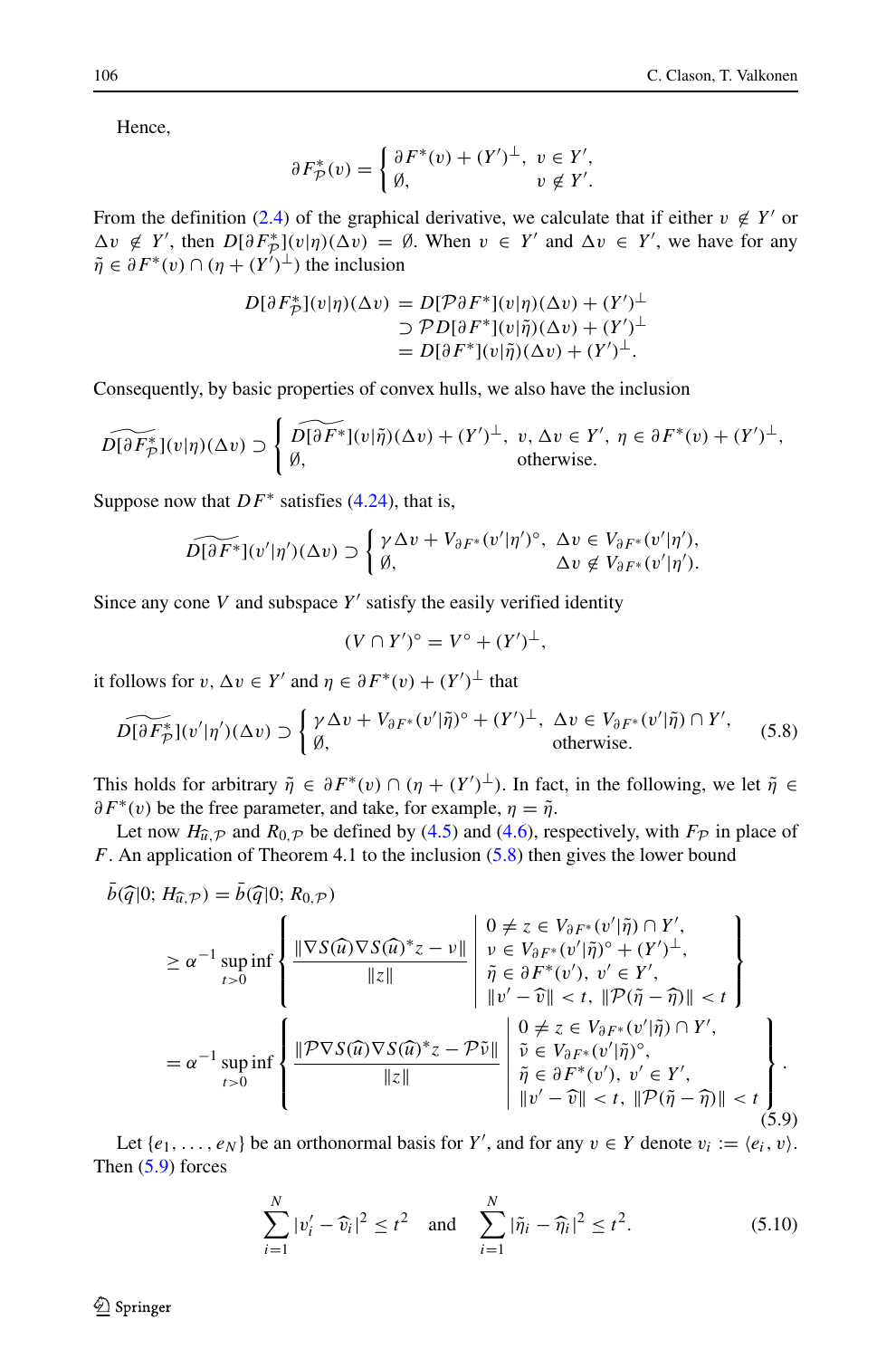Suppose there exist for each  $i = 1, \ldots, N$  closed sets  $A_i, B_i \subset \mathbb{R}$  satisfying for each  $\tilde{\eta}$  and *v*' with  $\tilde{\eta} \in \partial F^*(v')$  the conditions

either 
$$
(v'_i \notin A_i \text{ and } \eta'_i \in B_i)
$$
 or  $(v'_i \in A_i \text{ and } \eta'_i \notin B_i)$ , (5.11a)

$$
\tilde{\eta}_i \notin B_i \text{ and } z \in V_{\partial F^*}(v' | \tilde{\eta}) \cap Y' \implies z_i = 0,
$$
\n(5.11b)

$$
v_i' \notin A_i \text{ and } \tilde{\nu} \in V_{\partial F^*}(v' | \tilde{\eta})^{\circ} \implies \tilde{\nu}_i = 0. \tag{5.11c}
$$

Observe that the condition  $(5.11a)$  is a type of strict complementarity condition. We observe the following two situations.

- (i) If  $\hat{v}_i \notin A_i$ , [\(5.10\)](#page-37-2) for small enough  $t > 0$  forces  $v'_i \notin A_i$ , and through [\(5.11a\)](#page-33-2),  $\tilde{\eta}_i \in B_i$ .<br>Thus by (5.11c)  $\tilde{v}_i = 0$ Thus by  $(5.11c)$ ,  $\tilde{v}_i = 0$ .
- (ii) Likewise, if  $\hat{\eta}_i \notin B_i$ , [\(5.10\)](#page-37-2) gives  $\eta'_i \notin A_i$ . Thus by [\(5.11b\)](#page-33-2),  $z_i = 0$ , and by [\(5.11a\)](#page-33-2),  $v_i \in A_i$ .

Thus the situations are mutually exclusive, and, by [\(5.11a\)](#page-33-2), one of them has to occur. *Importantly, therefore,*  $\tilde{v}_i = 0$  *has to hold when we do not have the constraint*  $z_i = 0$ . Therefore, letting  $\tilde{v}_i$  vary freely whenever we have the constraint  $z_i = 0$ , and  $z_i$  vary freely whenever we have the constraint  $\tilde{\nu}_i = 0$ , we obtain from [\(5.9\)](#page-37-1) the lower estimate

$$
b(\widehat{q}|0; H_{\widehat{u}, \mathcal{P}}) = b(\widehat{q}|0; R_{0, \mathcal{P}})
$$
  
\n
$$
\geq \alpha^{-1} \inf \left\{ \frac{\|\mathcal{P} \nabla S(\widehat{u}) \nabla S(\widehat{u})^* \mathcal{P} z\|}{\|z\|} \middle| z \in Y', z_i = 0 \text{ if } \widehat{v}_i \in A_i \right\}
$$
  
\n
$$
\geq \alpha^{-1} \inf \left\{ \frac{\|\mathcal{P} \nabla S(\widehat{u}) \nabla S(\widehat{u})^* \mathcal{P} z\|}{\|z\|} \middle| z \in Y' \right\}. \tag{5.12}
$$

<span id="page-38-0"></span>Since  $\nabla S(\hat{u})$  is invertible (as the inverse of a linear partial differential operator; cf. [\(5.1\)](#page-33-2)) and the orthogonal projection  $\mathcal P$  is self-adjoint, the restriction of  $\mathcal P \nabla S(\widehat{u}) \nabla S(\widehat{u})^* \mathcal P$  to *Y'* is a self-adjoint positive definite operator on the finite-dimensional space  $Y'$  and therefore boundedly invertible. This implies the existence of a constant *c >* 0 such that

$$
\|\mathcal{P}\nabla S(\widehat{u})\nabla S(\widehat{u})^*\mathcal{P}z\| \ge c\|z\| \qquad (z \in Y'),
$$

which yields  $\bar{b}(\hat{q}|0; H_{\hat{u}, \mathcal{P}}) = \bar{b}(\hat{q}|0; R_{0, \mathcal{P}}) \ge \alpha^{-1}c > 0$  and therefore metric regularity.

It remains to verify the conditions  $(5.11)$ . For this, let us further assume that the discretization is piecewise constant, that is  $e_i = |\Omega_i|^{-1} \chi_{\Omega_i}$ , for some subdomains  $\Omega_i \subset \Omega$ with  $\sum_{i=1}^{N} \chi_{\Omega_i} = \chi_{\Omega}$ . For the *L*<sup>1</sup>-fitting example, [\(2.29\)](#page-14-1) then gives

$$
|v_i'|<1 \implies \tilde{\eta}\chi_{\Omega_i}=0.
$$

For  $t > 0$  small enough,  $(5.3)$  and  $(5.4)$  therefore give

$$
|v'_i| < 1 \implies \tilde{v}_i = 0 \text{ and } z_i \in \mathbb{R}.
$$

This suggests to take  $A_i = \{-1, 1\}$  to satisfy [\(5.11c\)](#page-33-2). Then, for [\(5.11a\)](#page-33-2) to be satisfied, the condition [\(2.29\)](#page-14-1) gives the only possibility of  $B_i = \{0\}$ . Further, for the strict complementarity within  $(5.11a)$  to hold, it is necessary to impose that the middle two cases in  $(5.3)$  and [\(5.4\)](#page-34-2) do not occur. This strict complementary condition may also be stated as

<span id="page-38-1"></span>
$$
(1 - |\widehat{v}_i|)\widehat{\eta}_i = 0 \quad \text{and} \quad 0 < (1 - |\widehat{v}_i|) + |\widehat{\eta}_i|. \tag{5.13}
$$

To verify [\(5.11b\)](#page-33-2), suppose that  $\tilde{\eta}_i \notin B_i$ . It may happen that  $\tilde{\eta} \chi_{\Omega_i}$  behaves wildly. Nevertheless, by  $\tilde{\eta}_i \notin B_i$ , there are points  $x \in \Omega_i$  where necessarily  $\tilde{\eta}(x) \neq 0$ . Hence the condition  $(2.29)$  forces  $0 \neq v'(x) = \text{sign } \tilde{\eta}(x)$ . Thus  $z(x) = 0$ , which through  $z \in Y'$  forces  $z_i = 0$ ,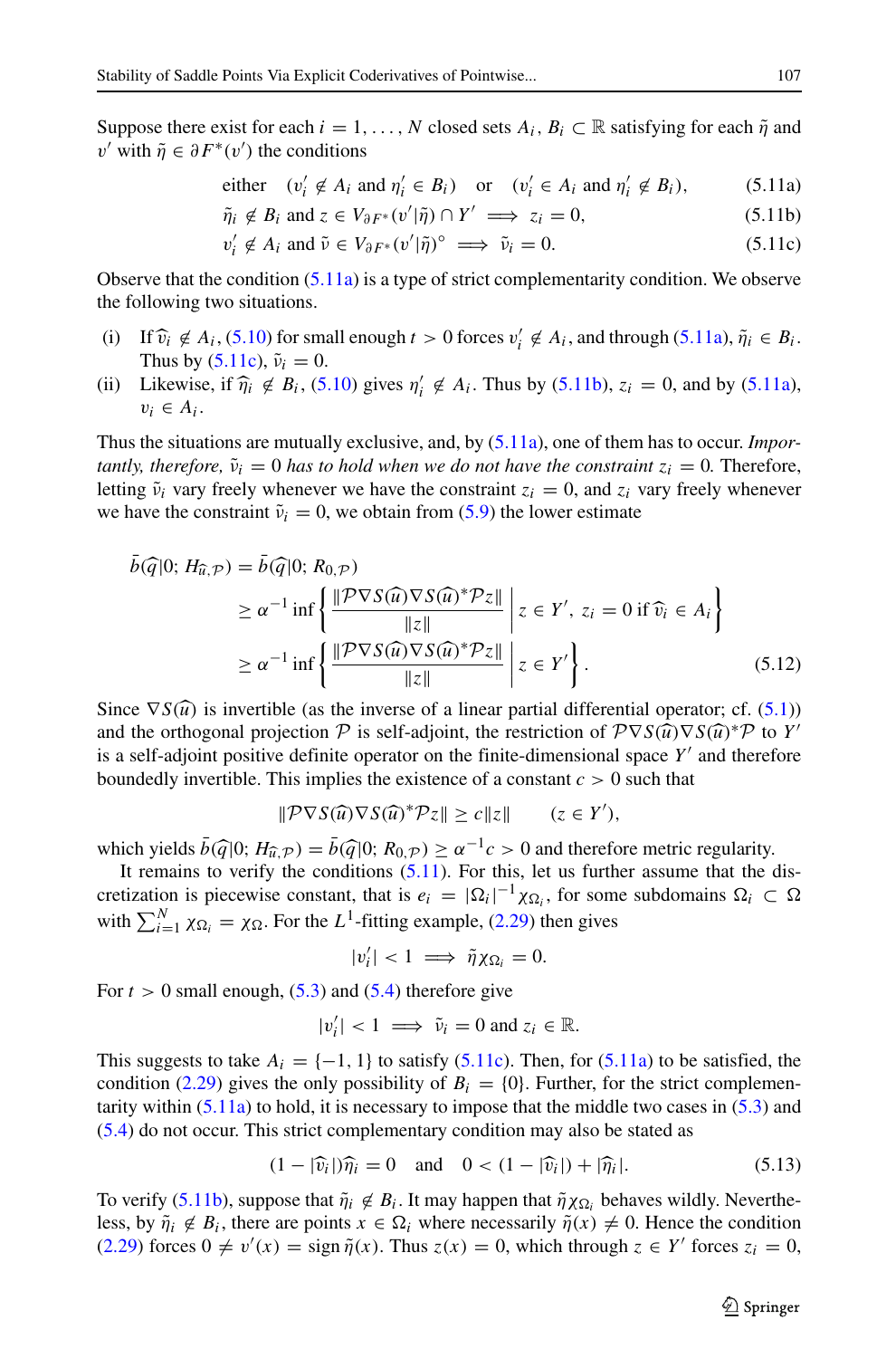proving [\(5.11b\)](#page-33-2). Thus (5.11) and the estimate in [\(5.12\)](#page-38-0) hold for projection-regularized  $L<sup>1</sup>$ fitting under the strict complementarity condition [\(5.13\)](#page-38-1).

For  $L^{\infty}$ -fitting, still using piecewise constant discretization, studying [\(2.33\)](#page-16-0), [\(5.5\)](#page-35-0), and [\(5.6\)](#page-36-2), we see that we can take  $A_i = \{0\}$  and  $B_i = \{-\delta, \delta\}$  to obtain the same results under the strict complementarity condition

<span id="page-39-0"></span>
$$
\widehat{v}_i(\delta - |\widehat{\eta}_i|) = 0 \quad \text{and} \quad 0 < |\widehat{v}_i| + (\delta - |\widehat{\eta}_i|). \tag{5.14}
$$

Note that the strict complementarity conditions  $(5.13)$  and  $(5.14)$  can always be satisfied after a small perturbation of  $\hat{v}$ , if necessary. Indeed, if  $\hat{\eta}_i$  is active ( $\hat{\eta}_i = 0$  resp.  $|\hat{\eta}_i| = \delta$ ), then by [\(2.29\)](#page-14-1) resp. [\(2.33\)](#page-16-0),  $\hat{v}_i$  can be made inactive – in which case the strict complementarity condition is satisfied – while maintaining the optimality condition  $\hat{\eta} \in \partial F_{\mathcal{P}}(\hat{v})$ . This change in  $\hat{v}$  can, however, alter the constant in [\(4.31\)](#page-31-1).

Observe further that for the original infinite-dimensional problem, similar strict complementarity conditions (pointwise almost everywhere) could be derived, but these would not be sufficient to obtain metric regularity since we still have the problem that the inverse of  $\nabla S(\widehat{u}) \nabla S(\widehat{u})^*$  is unbounded on  $L^2(\Omega)$ . Further, in the  $L^2$  topology, even a strong com-<br>plementarity condition (with a lower bound in the inequality) would not be sufficient to plementarity condition (with *ε* lower bound in the inequality) would not be sufficient to transport it from the optimal solution to the perturbed variables  $v'$  and  $\eta'$ .

For stability with respect to perturbations of the data, condition  $(4.31)$  is also required. Since this condition is independent of *F*, it will hold under discretization whenever it holds for the original problem (with a possibly different constant  $c_G$  since now  $\hat{v} \in Y' \subset Y$ ).

#### **6 Conclusion**

The purpose of this work was to derive explicit stability criteria for solutions to saddle-point problems in Hilbert spaces, in particular those arising from the minimization of nonsmooth nonlinear functionals commonly occurring in parameter identification, image processing, or PDE-constrained optimization problems. Our main results are a pointwise characterization of regular coderivatives of convex subdifferentials of integral functionals and explicit conditions for metric regularity of the corresponding variational inclusions. These make it possible to verify the Aubin property for concrete problems. While the results for our model problems are mostly negative (no regularity unless regularization or discretization is introduced), they are still useful: Our function-space analysis provides a unified framework for *any* conforming regularization; in particular, it shows that the stability properties are independent of the discretization of the unknown parameter. Furthermore, for *arbitrary small* fixed Moreau–Yosida parameters, the properties are also independent of the discretization of the data; this is especially important for the convergence of numerical algorithms, where this translates in a discretization-independent number of iterations required to reach a given tolerance.

This work can be extended in a number of directions. In a follow-up paper, we will apply our results on the Aubin property of pointwise set-valued mappings to the convergence analysis of the nonlinear primal-dual extragradient method from [\[50\]](#page-43-7) in function spaces. We also plan to investigate the possibility of obtaining *partial* stability results with respect to only the primal variable without regularization or discretization. An alternative would be to exploit the uniform stability with respect to regularization for fixed discretization, and with respect to discretization for fixed regularization, to obtain a combined convergence for a suitably chosen net  $(\gamma, h) \to (0, 0)$ ; this is related to the adaptive regularization and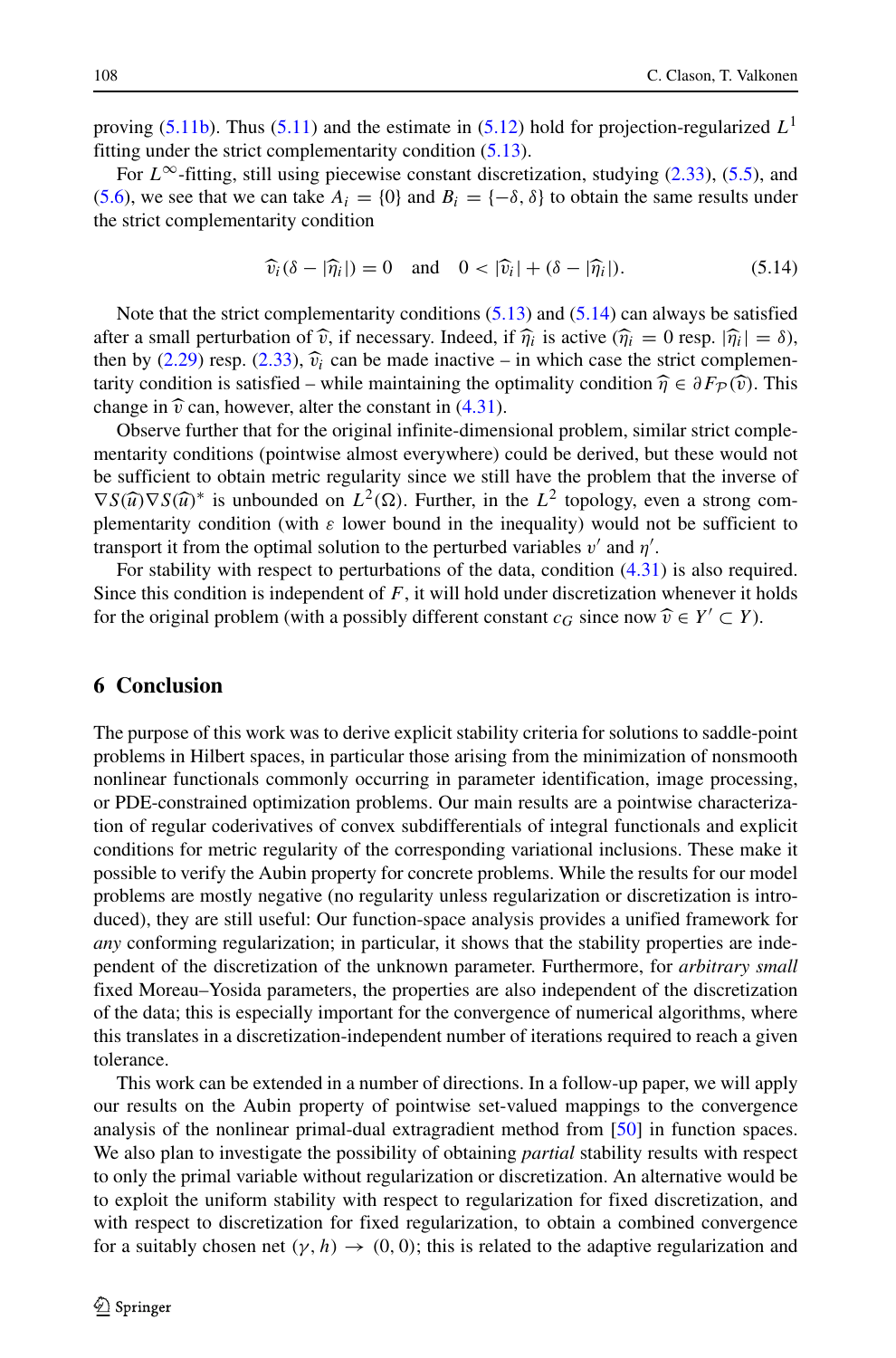discretization of inverse problems [\[24\]](#page-42-23). Furthermore, it would be of interest to extend our analysis to include nonsmooth regularizers *G*, which were excluded in the current work for the sake of the presentation. It would also be worthwhile to try to adapt the stability analysis to make use of the limiting coderivative and its richer calculus; in particular to remove the geometric derivability assumption by directly working with the limiting coderivative. Finally, the pointwise characterization of coderivatives could be useful in deriving more explicit optimality conditions for bilevel optimization problems.

**Acknowledgments** In Cambridge, T. Valkonen has been supported by the King Abdullah University of Science and Technology (KAUST) Award No. KUK-I1-007-43, and EPSRC grants Nr. EP/J009539/1 "Sparse & Higher-order Image Restoration", and Nr. EP/M00483X/1 "Efficient computational tools for inverse imaging problems". While in Quito, T. Valkonen has moreover been supported by a Prometeo scholarship of the Senescyt (Ecuadorian Ministry of Science, Technology, Education, and Innovation).

**Open Access** This article is distributed under the terms of the Creative Commons Attribution 4.0 International License [\(http://creativecommons.org/licenses/by/4.0/\)](http://creativecommons.org/licenses/by/4.0/), which permits unrestricted use, distribution, and reproduction in any medium, provided you give appropriate credit to the original author(s) and the source, provide a link to the Creative Commons license, and indicate if changes were made.

#### <span id="page-40-1"></span><span id="page-40-0"></span>**A Coderivative formula**

In this appendix, we give an explicit characterization of the regular coderivative for a class of set-valued mapping covering the examples in Section [2.4.](#page-11-1)

**Proposition A1** *For a set-valued operator*  $R: Q \rightrightarrows Q$ *, on a Hilbert space*  $Q$ *, suppose that*

<span id="page-40-2"></span>
$$
\widetilde{DR}(q|w)(\Delta q) = \begin{cases} T_q \Delta q + V(q|w)^\circ, & \Delta q \in V(q|w), \\ \emptyset, & \text{otherwise,} \end{cases}
$$
\n(A.1)

*for a linear operator*  $T := T_q : Q \to Q$ *, dependent on q but not w, and a cone*  $V(q|w) \subset$ *Q, dependent on both q and w. Then*

<span id="page-40-3"></span>
$$
\widehat{D}^* R(q|w) (\Delta w) = \begin{cases} T_q^* \Delta w + V(q|w)^\circ, & -\Delta w \in V(q|w)^\circ^\circ \\ \emptyset, & \text{otherwise.} \end{cases} \tag{A.2}
$$

Note that if the cone  $V(q|w)$  is closed and convex – in particular, a closed subspace – then  $V(q|w)^{\circ\circ} = V(q|w)$ .

*Proof* We denote for short  $V := V(q|w)$ . The expression [\(A.1\)](#page-40-2) simply says that

$$
conv(T((q, w); Graph\,DR)) = \{(\Delta q, \Delta w) \in Q \times Q \mid \Delta q \in V, \ \Delta w \in T_q \Delta q + V^{\circ}\}.
$$

We already know from Section [2.3](#page-9-4) that

 $\widehat{N}((q, w); \text{Graph } DR) = T((q, w); \text{Graph } DR)^\circ = \text{conv}(T((q, w); \text{Graph } DR))^\circ.$ 

 $\textcircled{2}$  Springer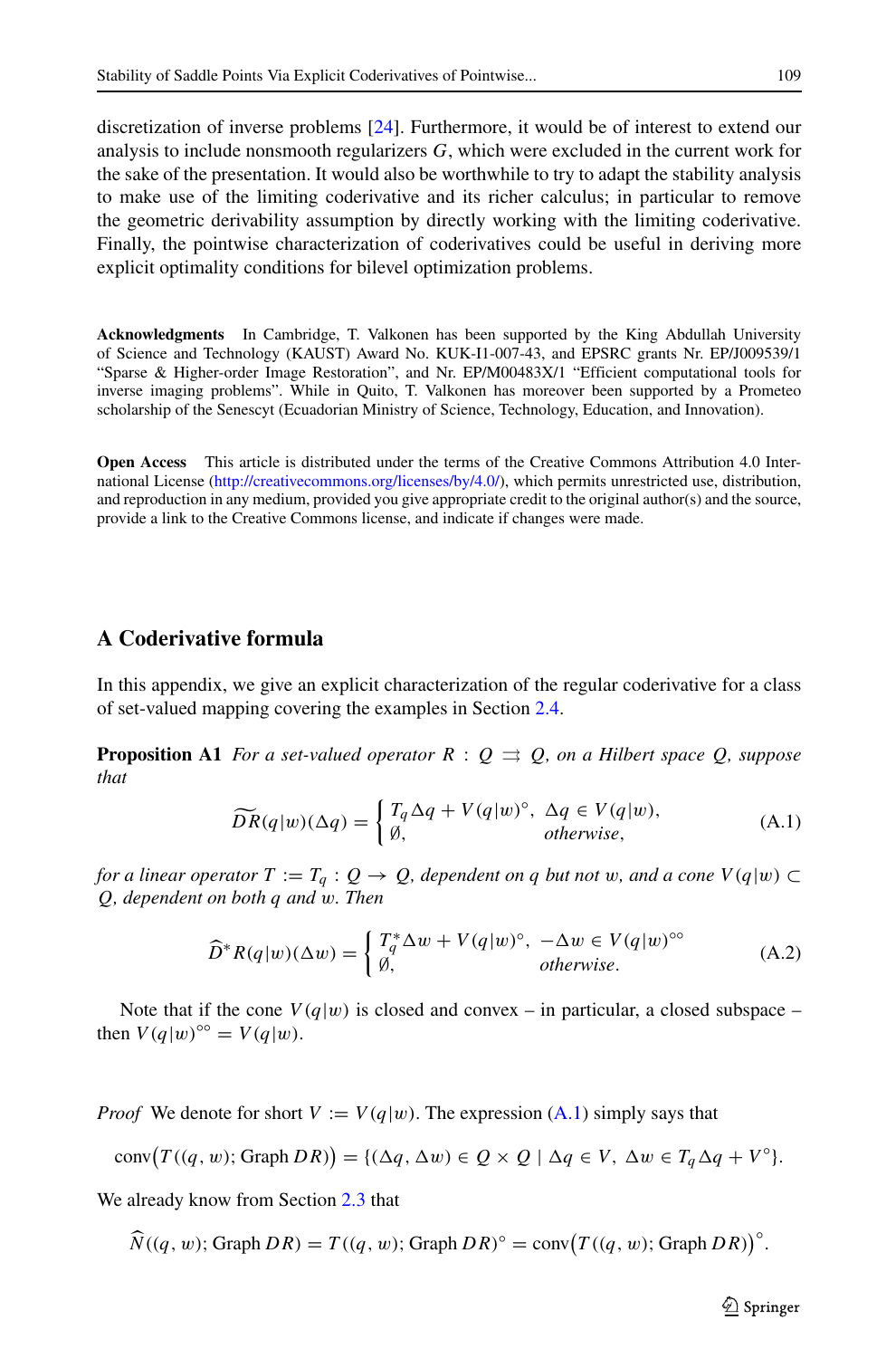Thus,

$$
\widehat{N}((q, w); \text{Graph } DR) = \left\{ (\Delta q', \Delta w') \in \mathcal{Q}^2 \middle| \begin{array}{l} \langle \Delta q', \Delta q \rangle + \langle \Delta w', \Delta w \rangle \le 0 \\ \text{for } \Delta q \in V, \ \Delta w \in T_q \Delta q + V^{\circ} \end{array} \right\}
$$
\n
$$
= \left\{ (\Delta q', \Delta w') \in \mathcal{Q}^2 \middle| \begin{array}{l} \langle \Delta q', \Delta q \rangle + \langle \Delta w', \Delta w \rangle \le 0 \\ \langle \Delta q' + T_q^* \Delta w', \Delta q \rangle + \langle \Delta w', \Delta w \rangle \le 0 \\ \text{for } \Delta q \in V, \ \Delta w \in V^{\circ} \end{array} \right\}
$$
\n
$$
= \left\{ (\Delta q', \Delta w') \in \mathcal{Q}^2 \middle| \Delta q' + T_q^* \Delta w' \in V^{\circ}, \ \Delta w' \in V^{\circ \circ} \right\}.
$$

By Definition 2.3, we have

$$
\widehat{D}^*R(q|w)(\Delta w) := \left\{\Delta q \in Q \mid (\Delta q, -\Delta w) \in \widehat{N}((q, w); \text{Graph } R)\right\},\
$$

from which  $(A.2)$  follows.

#### **References**

- <span id="page-41-7"></span>1. Attouch, H., Bolte, J., Svaiter, B.F.: Convergence of descent methods for semi-algebraic and tame problems: proximal algorithms, forward-backward splitting, and regularized Gauss–Seidel methods. Math. Program. **137**(1–2), 91–129 (2013). doi[:10.1007/s10107-011-0484-9](http://dx.doi.org/10.1007/s10107-011-0484-9)
- <span id="page-41-13"></span>2. Aubin, J., Frankowska, H.: Set-Valued Analysis. Modern Birkhäuser Classics. Birkhäuser, Boston (2009). doi[:10.1007/978-0-8176-4848-0.](http://dx.doi.org/10.1007/978-0-8176-4848-0) Reprint of the 1990 edition
- <span id="page-41-16"></span>3. Bauschke, H.H., Combettes, P.L.: Convex Analysis and Monotone Operator Theory in Hilbert Spaces. CMS Books in Mathematics/Ouvrages de Mathematiques de la SMC. Springer, New York (2011). ´ doi[:10.1007/978-1-4419-9467-7](http://dx.doi.org/10.1007/978-1-4419-9467-7)
- <span id="page-41-6"></span>4. Bolte, J., Daniilidis, A., Ley, O., Mazet, L.: Characterizations of Lojasiewicz inequalities: subgradient flows, talweg, convexity. Trans. Am. Math. Soc. **362**(6), 3319–3363 (2010). doi[:10.1090/S0002-9947-09-05048-X](http://dx.doi.org/10.1090/S0002-9947-09-05048-X)
- <span id="page-41-3"></span>5. Bonnans, J.F., Shapiro, A.: Perturbation analysis of optimization problems. Springer series in operations research. Springer, New York. doi[:10.1007/978-1-4612-1394-9](http://dx.doi.org/10.1007/978-1-4612-1394-9) (2000)
- <span id="page-41-4"></span>6. Casas, E., Troltzsch, F.: Second order optimality conditions and their role in PDE control. Jahresbericht ¨ der Deutschen Mathematiker-Vereinigung **117**(1), 3–44 (2015). doi[:10.1365/s13291-014-0109-3](http://dx.doi.org/10.1365/s13291-014-0109-3)
- <span id="page-41-15"></span>7. Clarke, F.H.: Optimization and Nonsmooth Analysis, 2 edn. Classics Appl. Math, vol. 5. SIAM, Philadelphia (1990). doi[:10.1137/1.9781611971309](http://dx.doi.org/10.1137/1.9781611971309)
- <span id="page-41-1"></span>8. Clason, C.: L∞ fitting for inverse problems with uniform noise. Inverse Prob. **28**(104), 007 (2012). doi[:10.1088/0266-5611/28/10/104007](http://dx.doi.org/10.1088/0266-5611/28/10/104007)
- <span id="page-41-0"></span>9. Clason, C., Jin, B.: A semismooth Newton method for nonlinear parameter identification problems with impulsive noise. SIAM J. Imag. Sci. **5**, 505–536 (2012). doi[:10.1137/110826187](http://dx.doi.org/10.1137/110826187)
- <span id="page-41-10"></span>10. Clason, C., Kunisch, K.: Multi-bang control of elliptic systems. Annales de l'Institut Henri Poincare (C) ´ Analyse Non Linéaire. doi:[10.1016/j.anihpc.2013.08.005.](http://dx.doi.org/10.1016/j.anihpc.2013.08.005) Article in press (2013)
- <span id="page-41-11"></span>11. Clason, C., Rund, A., Kunisch, K., Barnard, R.C.: A convex penalty for switching control of partial differential equations. Syst. Control Lett. **89**, 66–73 (2016). doi[:10.1016/j.sysconle.2015.12.013](http://dx.doi.org/10.1016/j.sysconle.2015.12.013)
- <span id="page-41-12"></span>12. Dong, Y., Hintermüller, M., Rincon-Camacho, M.: Automated regularization parameter selection in multi-scale total variation models for image restoration. J. Math. Imaging Vision **40**(1), 82–104 (2011). doi[:10.1007/s10851-010-0248-9](http://dx.doi.org/10.1007/s10851-010-0248-9)
- <span id="page-41-2"></span>13. Dontchev, A.L., Rockafellar, R.T.: Implicit Functions and Solution Mappings, 2nd edn. Springer, New York. doi[:10.1007/978-1-4939-1037-3](http://dx.doi.org/10.1007/978-1-4939-1037-3) (2014)
- <span id="page-41-8"></span>14. Drusvyatskiy, D., Lewis, A.S.: Tilt stability, uniform quadratic growth, and strong metric regularity of the subdifferential. SIAM J. Optim. **23**(1), 256–267 (2013). doi[:10.1137/120876551](http://dx.doi.org/10.1137/120876551)
- <span id="page-41-9"></span>15. Eberhard, A., Wenczel, R.: A study of tilt-stable optimality and sufficient conditions. Nonlinear Anal. Theory Methods Appl. **75**(3), 1260–1281 (2012). doi[:10.1016/j.na.2011.08.014.](http://dx.doi.org/10.1016/j.na.2011.08.014) Variational Analysis and Its Applications
- <span id="page-41-14"></span>16. Ekeland, I., Temam, R.:Convex analysis and variational problems. SIAM. doi[:10.1137/1.9781611971088](http://dx.doi.org/10.1137/1.9781611971088) (1999)
- <span id="page-41-5"></span>17. Emich, K., Henrion, R.: A simple formula for the second-order subdifferential of maximum functions. Vietnam J. Math. **42**(4), 467–478 (2014). doi[:10.1007/s10013-013-0052-0](http://dx.doi.org/10.1007/s10013-013-0052-0)

 $\Box$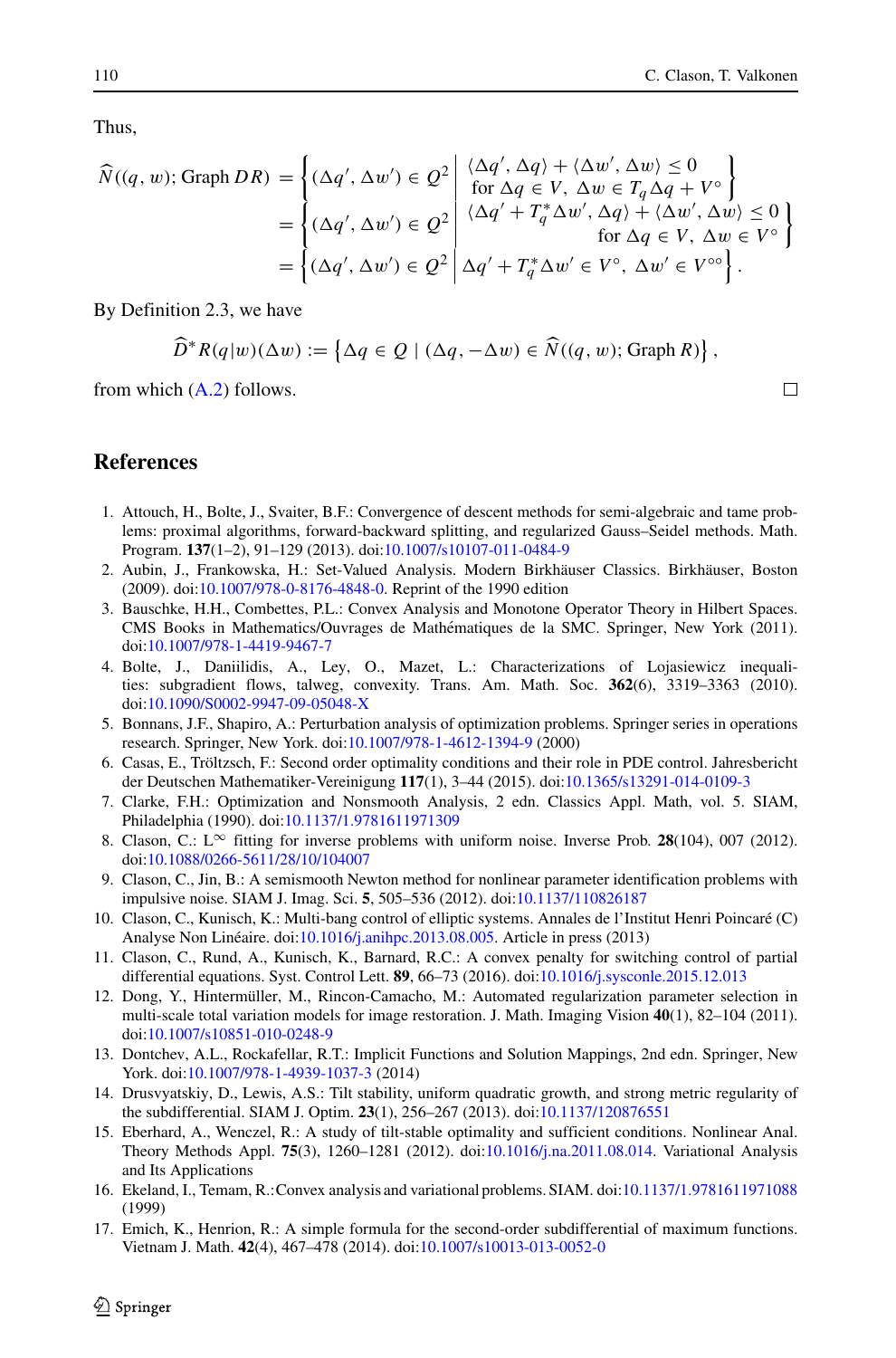- <span id="page-42-22"></span>18. Griepentrog, J.A., Recke, L.: Linear elliptic boundary value problems with non-smooth data: normal solvability on Sobolev-Campanato spaces. Math. Nachr. **225**, 39–74 (2001). doi[:10.1002/1522-2616\(200105\)225:1](http://dx.doi.org/10.1002/1522-2616(200105)225:1$<$39::AID-MANA39$>$3.3.CO;2-X)*<*39::AID-MANA39*>*3.3.CO;2-X
- <span id="page-42-4"></span>19. Henrion, R., Jourani, A., Outrata, J.: On the calmness of a class of multifunctions. SIAM J. Optim. **13**(2), 603–618 (2002). doi[:10.1137/S1052623401395553](http://dx.doi.org/10.1137/S1052623401395553)
- <span id="page-42-5"></span>20. Henrion, R., Kruger, A.Y., Outrata, J.V.: Some remarks on stability of generalized equations. J. Optim. Theory Appl. **159**(3), 681–697 (2013). doi[:10.1007/s10957-012-0147-x](http://dx.doi.org/10.1007/s10957-012-0147-x)
- <span id="page-42-8"></span>21. Henrion, R., Mordukhovich, B.S., Nam, N.M.: Second-order analysis of polyhedral systems in finite and infinite dimensions with applications to robust stability of variational inequalities. SIAM J. Optim. **20**(5), 2199–2227 (2010). doi[:10.1137/090766413](http://dx.doi.org/10.1137/090766413)
- <span id="page-42-0"></span>22. Hiriart-Urruty, J.B., Lemarechal, C.: Fundamentals of convex analysis. Springer. ´ doi[:10.1007/978-3-642-56468-0](http://dx.doi.org/10.1007/978-3-642-56468-0) (2001)
- <span id="page-42-1"></span>23. Ioffe, A.D.: Metric regularity. Theory and applications – a survey. arXiv[:1505.07920](http://arxiv.org/abs/1505.07920) (2015)
- <span id="page-42-23"></span>24. Kaltenbacher, B., Kirchner, A., Vexler, B.: Adaptive discretizations for the choice of a Tikhonov regularization parameter in nonlinear inverse problems. Inverse Prob. **27**(125), 008 (2011). doi[:10.1088/0266-5611/27/12/125008](http://dx.doi.org/10.1088/0266-5611/27/12/125008)
- <span id="page-42-11"></span>25. Klatte, D., Kummer, B.: Nonsmooth Equations in Optimization: regularity, Calculus, Methods and Applications, Nonconvex Optimization and Its Applications, vol. 60. Springer US. doi[:10.1007/b130810](http://dx.doi.org/10.1007/b130810) (2002)
- <span id="page-42-12"></span>26. Klatte, D., Kummer, B.: Optimization methods and stability of inclusions in Banach spaces. Math. Program. **117**(1-2), 305–330 (2009). doi[:10.1007/s10107-007-0174-9](http://dx.doi.org/10.1007/s10107-007-0174-9)
- <span id="page-42-21"></span>27. Kroner, A., Vexler, B.: A priori error estimates for elliptic optimal control problems with a bilinear state ¨ equation. J. Comput. Appl. Math. **230**(2), 781–802 (2009). doi[:10.1016/j.cam.2009.01.023](http://dx.doi.org/10.1016/j.cam.2009.01.023)
- <span id="page-42-20"></span>28. Kunze, M., Monteiro Marques, M.D.P.: An introduction to Moreau's sweeping process. In: Brogliato, B. (ed.) Impacts in Mechanical Systems, Lecture Notes in Physics, vol. 551, pp. 1–60. Springer, Berlin (2000). doi[:10.1007/3-540-45501-9](http://dx.doi.org/10.1007/3-540-45501-9_1) 1
- <span id="page-42-9"></span>29. Kurdyka, K.: On gradients of functions definable in o-minimal structures. Annales de l'Institut Fourier **48**(3), 769–783 (1998). <http://eudml.org/doc/75302>
- <span id="page-42-16"></span>30. Levy, A.B., Poliquin, R.A., Rockafellar, R.T.: Stability of locally optimal solutions. SIAM J. Optim. **10**(2), 580–604 (2000). doi[:10.1137/S1052623498348274](http://dx.doi.org/10.1137/S1052623498348274)
- <span id="page-42-13"></span>31. Lewis, A.S., Zhang, S.: Partial smoothness, tilt stability, and generalized hessians. SIAM J. Optim. **23**(1), 74–94 (2013). doi[:10.1137/110852103](http://dx.doi.org/10.1137/110852103)
- <span id="page-42-18"></span>32. de Los Reyes, J.C., Schönlieb, C.B., Valkonen, T.: The structure of optimal parameters for image restoration problems. J. Math. Anal. Appl. **434**(1), 464–500 (2016). doi[:10.1016/j.jmaa.2015.09.023.](http://dx.doi.org/10.1016/j.jmaa.2015.09.023) Accepted
- <span id="page-42-19"></span>33. Mordukhovich, B.S.: Sensitivity analysis in nonsmooth optimization. In: Field, D.A., Komkov, V. (eds.) Proceedings of the SIAM Regional Conference on Industrial Design Theory, Ohio, April 25–26, 1990, pp. 32–46. SIAM, Philadelphia (1992)
- <span id="page-42-2"></span>34. Mordukhovich, B.S.: Complete characterization of openness, metric regularity, and Lipschitzian properties of multifunctions. Trans. Am. Math. Soc. **340**(1), 1–35 (1993). doi[:10.1090/S0002-9947-1993-1156300-4](http://dx.doi.org/10.1090/S0002-9947-1993-1156300-4)
- <span id="page-42-3"></span>35. Mordukhovich, B.S.: Variational Analysis and Generalized Differentiation I: Basic Theory, Grundlehren der mathematischen Wissenschaften, vol. 330. Springer-Verlag. doi[:10.1007/3-540-31247-1](http://dx.doi.org/10.1007/3-540-31247-1) (2006)
- <span id="page-42-15"></span>36. Mordukhovich, B.S., Nghia, T.T.A.: Second-order variational analysis and characterizations of tilt-stable optimal solutions in infinite-dimensional spaces. Nonlinear Anal. Theory Methods Appl. **86**, 159–180 (2013). doi[:10.1016/j.na.2013.03.014](http://dx.doi.org/10.1016/j.na.2013.03.014)
- <span id="page-42-17"></span>37. Mordukhovich, B.S., Nghia, T.T.A.: Full Lipschitzian and Holderian stability in optimization with appli- ¨ cations to mathematical programming and optimal control. SIAM J. Optim. **24**(3), 1344–1381 (2014). doi[:10.1137/130906878](http://dx.doi.org/10.1137/130906878)
- <span id="page-42-6"></span>38. Mordukhovich, B.S., Outrata, J.V.: On second-order subdifferentials and their applications. SIAM J. Optim. **12**(1), 139–169 (2001). doi[:10.1137/S1052623400377153](http://dx.doi.org/10.1137/S1052623400377153)
- <span id="page-42-7"></span>39. Mordukhovich, B.S., Outrata, J.V., Ramírez Cabrera, H.: Graphical derivatives and stability analysis for parameterized equilibria with conic constraints. Set-Valued and Variational Analysis, 1–18 (2015). doi[:10.1007/s11228-015-0328-5](http://dx.doi.org/10.1007/s11228-015-0328-5)
- <span id="page-42-14"></span>40. Mordukhovich, B.S., Rockafellar, R.T.: Second-order subdifferential calculus with applications to tilt stability in optimization. SIAM J. Optim. **22**(3), 953–986 (2012). doi[:10.1137/110852528](http://dx.doi.org/10.1137/110852528)
- <span id="page-42-10"></span>41. Lojasiewicz, S.: Une propriété topologique des sous-ensembles analytiques réels. In: Les équations aux dérivées partielles (paris, 1962), pp. 87–89. éditions du centre national de la recherche scientifique, paris (1963)